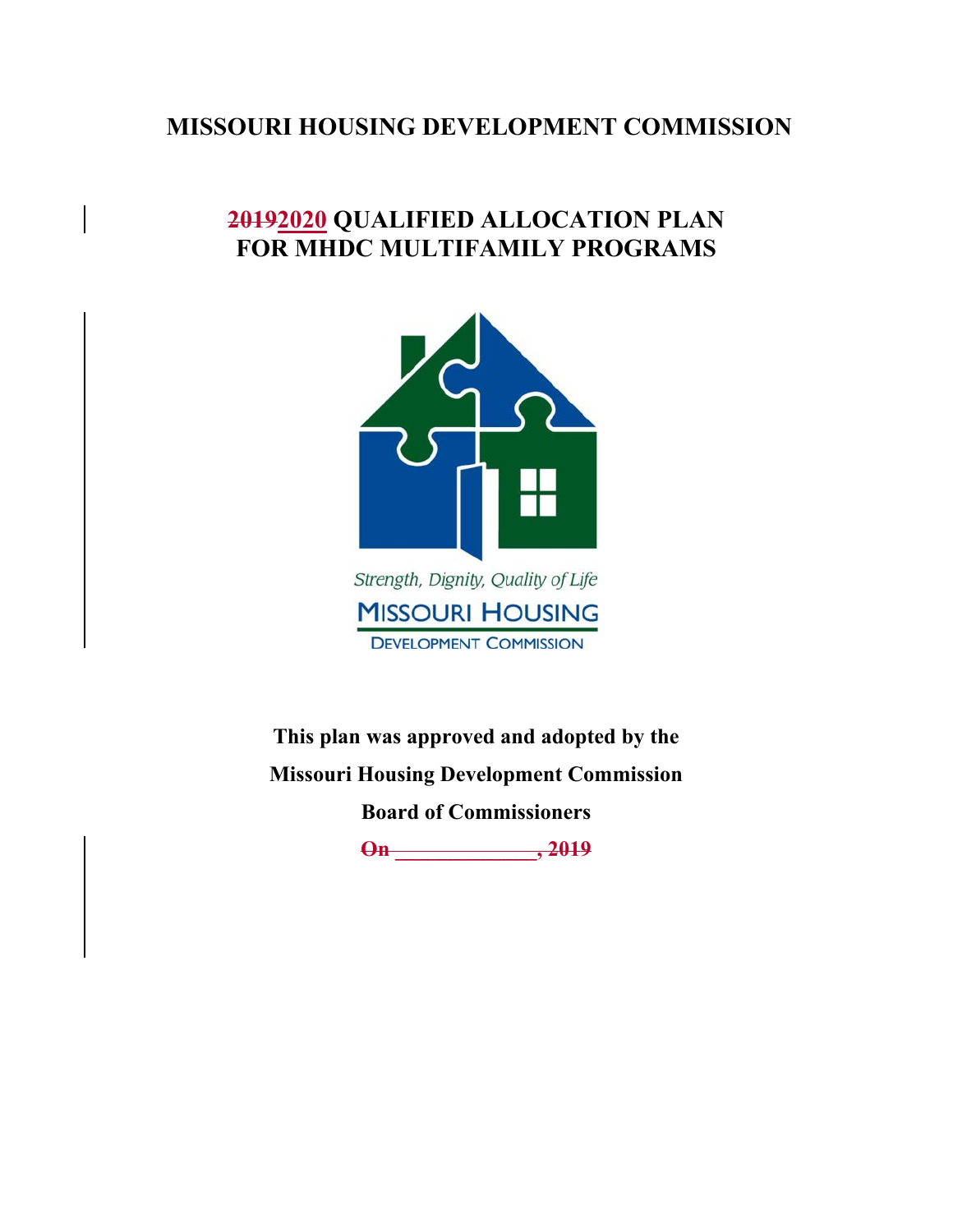**On ,2020**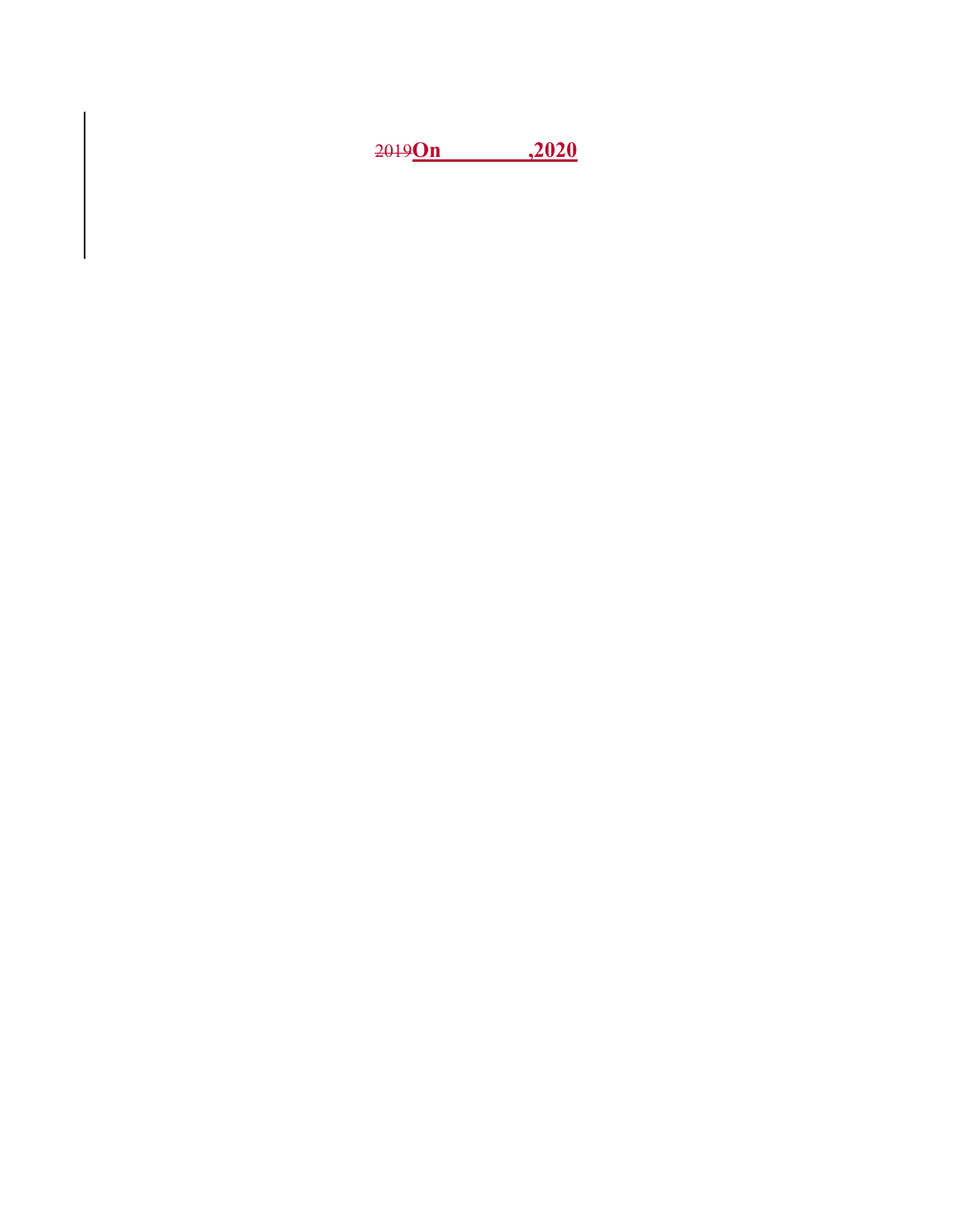### 2020 Qualified Allocation Plan Table of Contents

| <b>B.</b>   |      |
|-------------|------|
| $C_{\cdot}$ |      |
| D.          |      |
| E.          |      |
| F.          |      |
|             |      |
|             |      |
| <b>B.</b>   |      |
|             |      |
|             |      |
|             |      |
|             |      |
|             |      |
| B.          |      |
| $C_{\cdot}$ |      |
| D.          |      |
|             |      |
|             |      |
|             |      |
| $A_{1}$     |      |
| <b>B.</b>   |      |
| $C_{\cdot}$ |      |
| D.          |      |
| Ε.          |      |
| F.          |      |
| G.          |      |
|             |      |
|             | 3937 |
| A.          |      |
| <b>B.</b>   |      |
| C.          |      |
| D.          |      |
| Ε.          |      |
| F.          |      |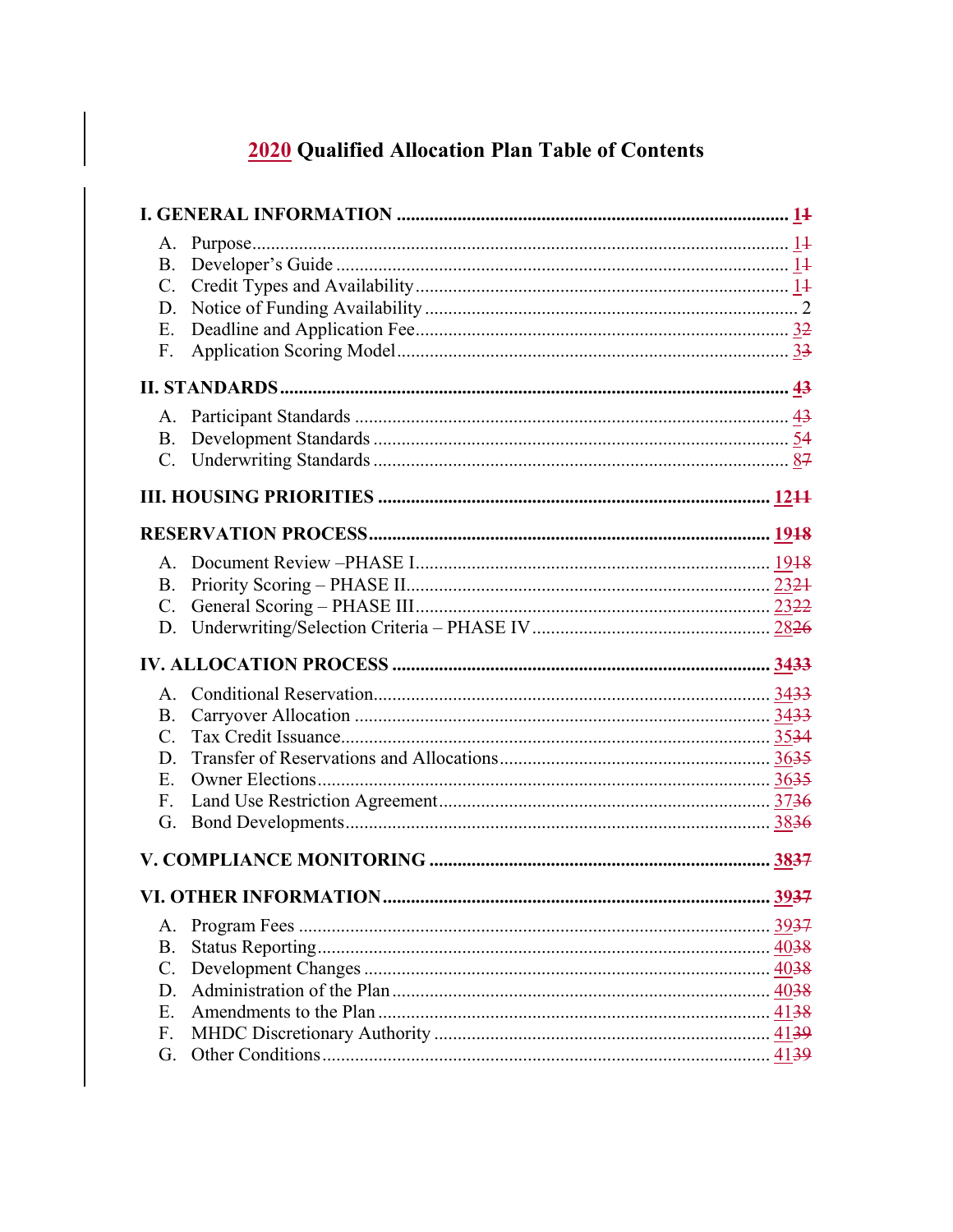### **I. GENERAL INFORMATION**

#### **A. Purpose**

The Missouri Housing Development Commission ("MHDC") has been designated by the Governor of the state of Missouri as the "Housing Credit Agency" for the State. This designation gives MHDC the responsibility of administering the Federal Low Income Housing Tax Credit Program ("Federal LIHTC") established by the Tax Reform Act of 1986 and codified as Section 42 of the Internal Revenue Code, as amended (the "Code"). MHDC also administers the State Low Income Housing Tax Credit Program ("State LIHTC") under Sections 135.3500-363 et seq. of the Missouri Revised Statutes, as amended (the "State Act"). No State LIHTC shall be authorized under this Plan except by specific action of MHDC's Board of Commissioners. The Notice of Funding Availability will describe what, if any, State LIHTC is authorized to be allocated for the 2019 funding rounds governed by this Plan.

The responsibilities of a Housing Credit Agency are defined in Section 42(m) of the Code.

One of the statutory duties of MHDC as the Housing Credit Agency is to prepare a Qualified Allocation Plan (the "Plan"). The purpose of the Plan is to set forth the process that MHDC will use to administer the Federal LIHTC, State LIHTC, and other MHDC multifamily funding.

MHDC's goal is to use the Federal LIHTC and State LIHTC as a financial incentive for the creation and maintenance of quality market-appropriate affordable housing that strengthens the communities and lives of Missourians.

### **B. Developer's Guide**

MHDC has created the Developer's Guide for MHDC Multifamily Programs ("Developer's Guide") to serve as a detailed resource regarding the principles and procedures governing all MHDC rental production programs including, but not limited to, the Federal LIHTC and State LIHTC. The Developer's Guide is a supplement to this Plan. Throughout the course of this Plan, the Developer's Guide is referenced as a source to gain more information regarding specific topics.

### **C. Credit Types and Availability**

There are two types of Federal LIHTC and State LIHTC available in Missouri, the "9% Credit" and the "4% Credit."

#### **9% Credit**

For purposes of this Plan and the Developer's Guide, the cumulative amount of both Federal and State 9% Credits MHDC can allocate for any calendar year shall be known as the "Annual 9% Credit Authority." Developments applying for an allocation under the Annual 9% Credit Authority receive what is commonly known as the 9% Credit. The 9% Credit includes any 70% present value credit and any 30% present value credit for qualified existing buildings which also will use the 70% present value credit.

The total amount of Federal 9% Credit available in any one year is specified by the Code in  $\frac{842(h)(3)(C)}{2}$ , and is known as the "State Housing Credit Ceiling." The State Housing Credit Ceiling is generally equal to the sum of the following:

- a. Per Capita Credits. Calculated based on the state population and the per capita rate set by the IRS.
- b. Carry Forward Credits. Should MHDC be unable to allocate all allotted 9% Credits in any one year, the unused credits will be carried forward for allocation in the succeeding year.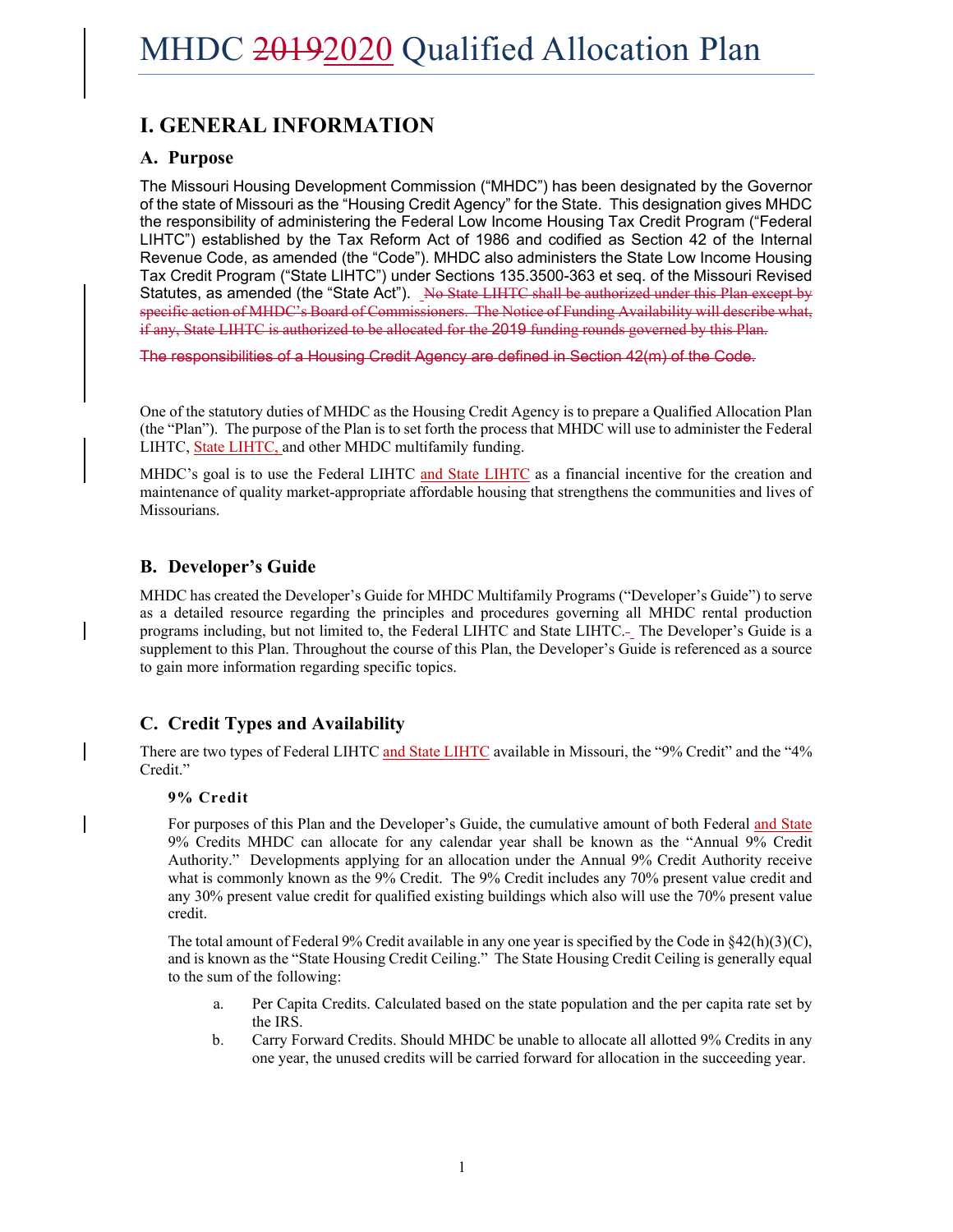- c. Returned Credits. Credits that are returned from developments that received an allocation in previous years may be made available for allocation in the year the credits are returned or the succeeding year if returned after September 30.
- d. National Pool Credits. If MHDC is able to allocate the entire amount of Federal 9% Credits available in any one year, Missouri may receive additional credits from the pool of credits returned by other states ("National Pool"), if available.

The State LIHTC was established by the State Act which provides that any development eligible for a Federal LIHTC allocation is eligible for a State LIHTC allocation. State LIHTC up to an amount equal to seventy percent (70%) of the available and authorized Federal LIHTC allocation amount may be authorized under this Plan. The amount of State LIHTC authorized for a development cannot exceed the Federal LIHTC amount authorized. For any given development, MHDC shall determine, in its sole discretion, the amount of State LIHTC (if any) necessary for the financial feasibility of the development and shall make allocations of State LIHTC based on that determination.

Applicants seeking an award of State LIHTC will elect one of the following credit redemption methods at application which will govern the way the State LIHTC credits will be redeemed during the tax credit period:

- 1. **Accelerated Redemption**. State LIHTC will be issued where in the first five (5) years of the tax credit redemption period, the annual State LIHTC amount available for redemption will be equal to the annual issuance amount of the allocated Federal LIHTC. The remainder of State LIHTC will be issued where the remaining balance of State LIHTC will be equally distributed annually over the remaining years of the tax credit redemption period.
- **Standard Redemption**. This method of issuance and redemption mirrors the redemption of the Federal LIHTC. The allocation of State LIHTC will have a ten (10) year tax credit redemption period where the State LIHTC allocation will be issued in ten equal amounts to be redeemed annually over the tax credit redemption period.

The anticipated amount of the Annual 9% Credit Authority for Missouri will be announced in the NOFA (defined herein) to precede the application round.

#### **4% Credit**

Under  $\S 42(h)(4)$  of the Code, developments financed with tax-exempt private activity bond volume cap ("Bond Developments") may be eligible to receive the "4% Credit." The 4% Credit includes the 30% present value credit for federally subsidized buildings that feature eligible basis financed by any obligation, the interest on which is exempt from federal tax and any 30% present value credit for the qualified existing buildings of Bond Developments. For any given development, MHDC shall determine, in its sole discretion, the amount of State LIHTC (if any) necessary for the financial feasibility of the development and shall make allocations of State LIHTC based on that determination.

While the NOFA does-will not establish a ceiling or annual authority for the Federal 4% Credit, the amount of State 4% Credits available for Bond Developments is currently capped at \$63 million per fiscal year. The amount of State 4% Credits may be reduced by the state legislature, making any allocation subject to change in the authorizing statute. MHDC, in its sole discretion, may choose to allocate no State 4% Credits or State 4% Credits in an amount up to the imposed statutory limit, as it deems necessary for the financial feasibility of the development.

### **D. Notice of Funding Availability**

The Multifamily Rental Housing Production ProgramsProgram's Notice of Funding Availability (the "NOFA"), will be published immediately following the Commission's formal approval of the 20192020 Plan and the proposed 20192020 NOFA. The NOFA will describe the types and amounts of funding available and the due date for applications. In addition to tax credits, the NOFA will reflect funding from the following sources: MHDC Fund Balance, HOME, and National Housing Trust Fund. In addition, the NOFA may reflect additional funding that may be made available to, and administered by, MHDC through any other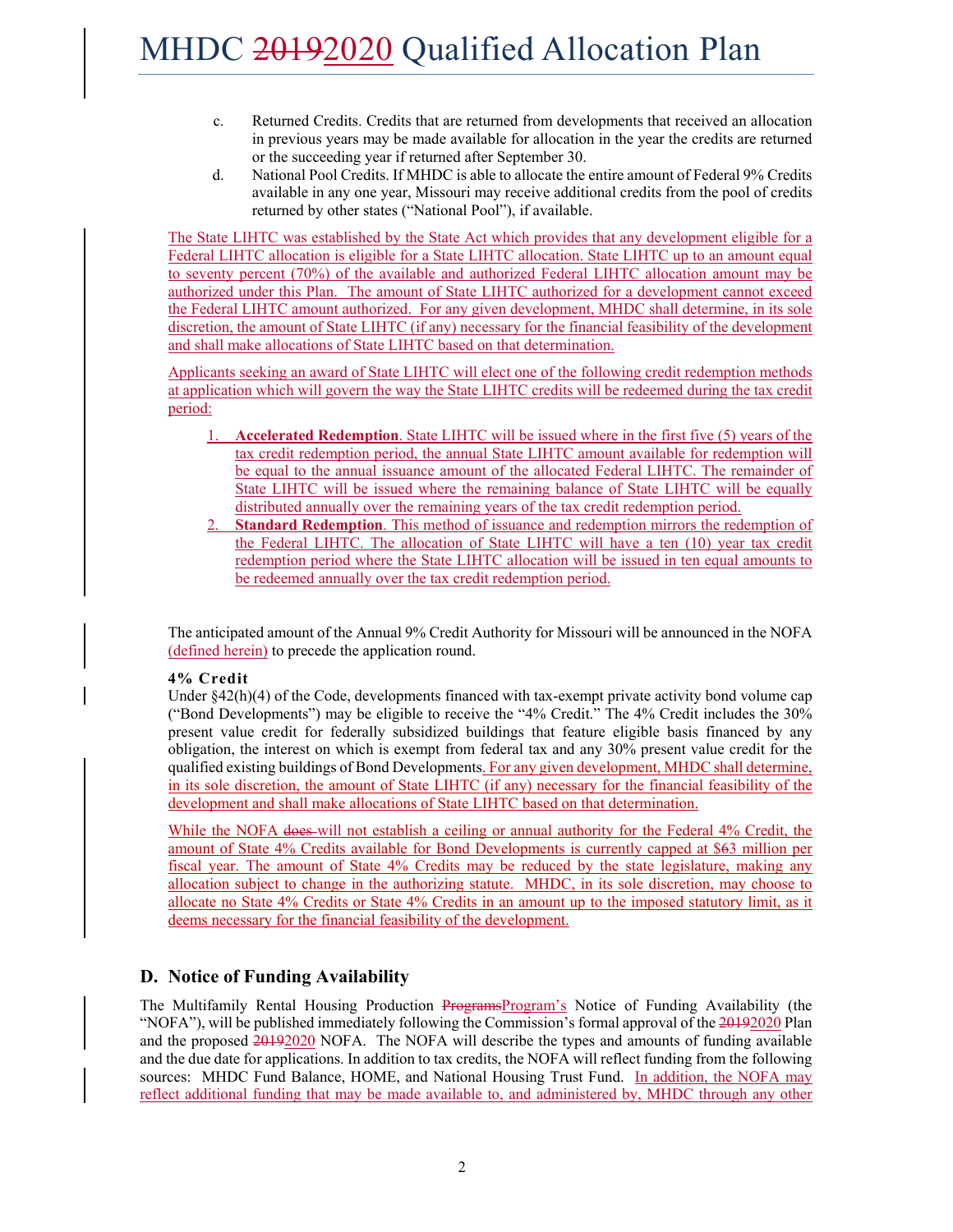source. Any such additional funding will be detailed in the NOFA. The NOFA will be published to theMHDC's website: http://www.mhdc.com/nofa/default.htm. MHDC may also publish a separate NOFA for 4% Credits (if any, the 4% NOFA).

To be considered for a 9% Credit or 4% Credit allocation, an application must be submitted in accordance with this Plan, the NOFA or 4% NOFA (as applicable), and the Developer's Guide. MHDC shall have the right to consider any application for 4% Credits for a potential allocation of 9% Credits if the application meets the requirements and competes successfully with other 9% Credit applications. Similarly, MHDC may consider any application for 9% Credits for a potential allocation of 4% Credits.

MHDC will set forth the protocol and timing for the submission of applications in the Developer's Guide, as it may be amended from time-to-time. MHDC accepts applications for its main NOFA cycle once per allocation year followed by a second NOFA round for 4% Credit applications prior to the end of the fiscal year, at the discretion of MHDC.<sup>7</sup> MHDC may elect to accept applications for 4% Credits that do not include a request for other MHDC-administered funds on a rolling basis from August October 2001, 2019-2020 – August 31, 20201. Should MHDC elect to accept any applications on a rolling basis, such election will be set forth in the 4% NOFA. Please note that MHDC-administered funds include State LIHTC. MHDC reserves the right to establish subsequent NOFAs and application rounds as it determines necessary.

Approval of 9% Credit applications and 4% Credit applications will take place at a public Commission meeting, notice of which shall be made in accordance with the provisions of RSMo §610 including, but not limited to, being posted on the MHDC website. A Conditional Reservation Agreement describing the amount(s) of funding approved and the MHDC requirements that accompany such funding approval will be issued shortly after formal Commission approval.

### **E. Deadline and Application Fee**

- 1. **Deadline**. The Application deadline for 20192020 is Friday, September 27, 2019. October 30, 2020. Should MHDC elect to accept applications for 4% Credits without any requests for MHDC-administered funds on a rolling basis, then the deadlines for such rolling applications will be set forth in the 4% NOFA. MHDC-administered funds includes State LIHTC. All deadlines are subject to change should the NOFA or the 4% NOFA need to be revised or modified or as deemed necessary in the sole discretion of MHDC. Applications must be completed and all physical application materials must be received in MHDC's Kansas City office (920 Main Street, Suite 1400, Kansas City, Missouri 64105) according to the deadline and terms established in the applicable NOFA. Any applications received after the deadline will be returned to the applicant without consideration. This includes late arrivals for any reason including, but not limited to, courier or delivery error. Early submission is strongly encouraged.
- 2. **Application Fee**. All applicants for MHDC financing under this Plan and NOFA and/or 4% NOFA must submit an application fee with each application. The application fee is non-refundable and if any application fee is returned for any reason, the application will be rejected. The applicable fees are:
	- a. Nonprofit Priority Application Fee. Proposals that qualify for the Nonprofit Priority (as detailed in Section III below) and request consideration under that priority owe a \$750 application fee. This does not include Bond Developments, which must pay the standard application fee.
	- b. Standard Application Fee. All applications that do not qualify for the Nonprofit Priority owe a \$2,000 application fee.

Exception: Applicants submitting proposals for a property listed publicly by MHDC as real estate owned and available for public bid are not required to submit an application fee.

#### **F. Application Scoring Model**

For 20192020, as an additional aid in awarding 9% and 4% LIHTCs, MHDC has established will use an evaluation rubric against which applications shall be scored. The new systemmodel is described in detail within this Plan and further information and guidance is included in the Developer's Guide.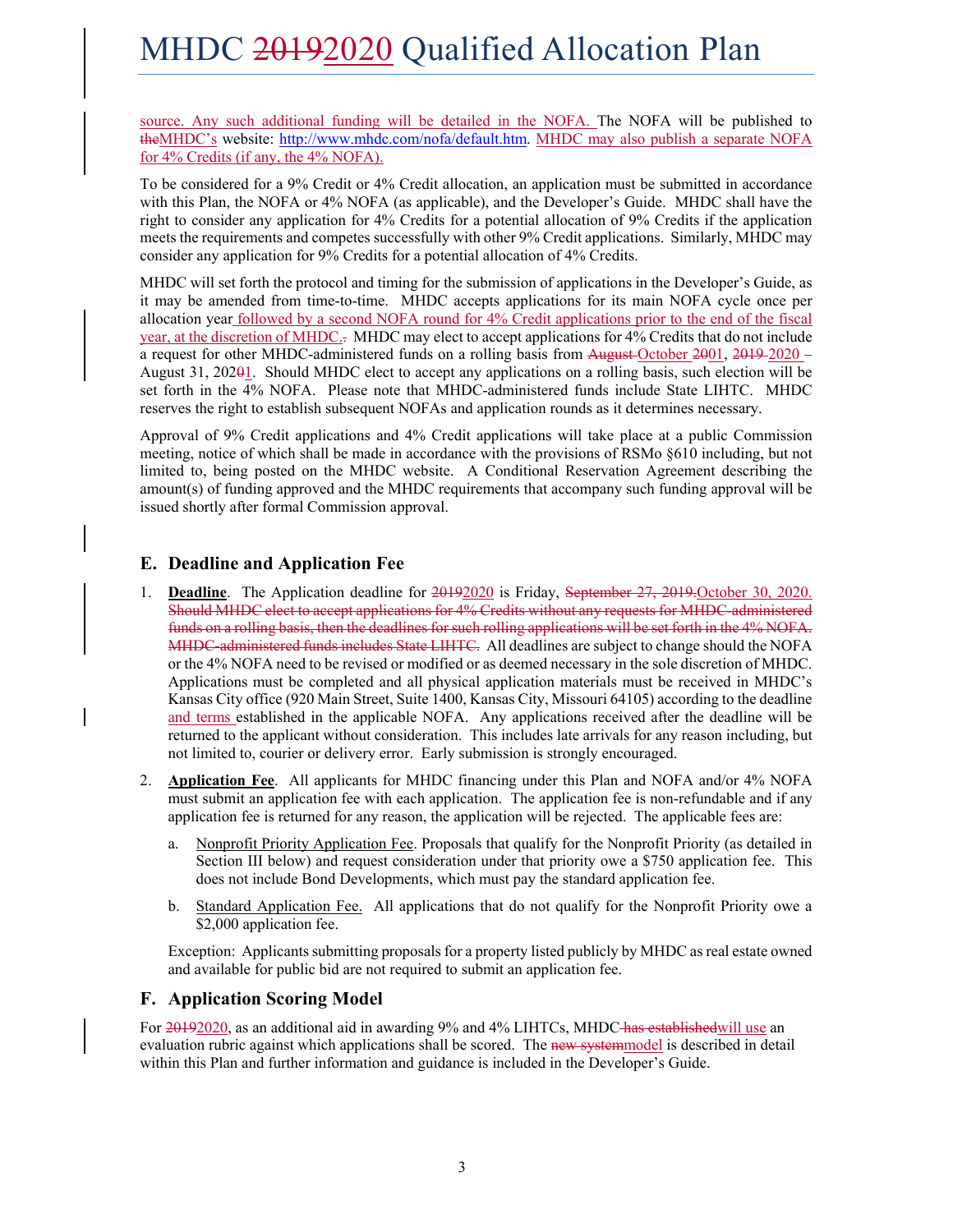### **II. STANDARDS**

#### **A. Participant Standards**

All participants must be in good standing with MHDC. In addition to satisfactory previous performance, participants must be aware that:

- 1. All identities of interest between members of the development team must be documented to MHDC's satisfaction. These This includes, but is are not limited to, identities of interest between a property/land seller and purchaser and identities of interest between any two or more development team members such as developer(s), general partner(s), syndicator(s), investor(s), lender(s), architect(s), general contractor(s), sub-contractor(s), attorney(s), management agent(s), etc.
- 2. All participants must adhere to all federal, state, and local laws, as well as any and all applicable regulations, guidance, revenue rulings and the like as may be promulgated by the IRS, HUD, or any other federal or state agency. Participants are solely responsible for ensuring their own compliance with any such laws, regulations, and guidance, and are encouraged to seek the advice of their own legal counsel with respect to such compliance.
- 3. Any individual or entity awarded Federal LIHTC and/or State LIHTC which does not buy and sell LIHTC from unrelated awardees cannot resell their ownership interest (or any Federal LIHTC and/or State LIHTC flowing therefrom) for an amount greater than their contribution to the development, unless the full gain from the sale directly benefits the development, as reflected in the sources and uses. Any individual or entity which violates this provision may, in the sole discretion of MHDC, be barred from further participation in any MHDC rental production programs.
- 4. When available and feasible, best efforts must be employed to use local vendors, suppliers, contractors, and laborers.
- 5. MHDC has established an MBE/WBE Initiative (as detailed in the Developer's Guide) which encourages involvement of businesses certified as a Minority Business Enterprise (MBE) and/or Woman Business Enterprise (WBE) under a business certification program by a municipality, the state of Missouri, or other certifying agency, as deemed appropriate by MHDC in consultation with the State of Missouri Office of Equal Opportunity.
- 6. All participants must agree to abide by the MHDC Workforce Eligibility Policy, as the same may be amended from time-to-time.
- 7. Pursuant to the Fair Housing Act (42 U.S.C. 3601 et seq., and including any and all regulations and guidance promulgated by HUD thereunder), discrimination on the basis of race, color, religion, national origin, sex, disability or familial status is strictly prohibited. In addition to prohibiting discrimination, the Fair Housing Act also imposes an obligation to affirmatively further the goals of the Fair Housing Act. MHDC is fully committed to affirmatively furthering fair housing by taking meaningful actions to promote fair housing choice, overcome patterns of segregation, and eliminate disparities in access to opportunity, and consequently, MHDC will consider the extent to which a certain development affirmatively furthers fair housing when deciding which developments should be recommended for funding.
- 8. In addition to the requirements set forth in Paragraph 7, above, and also in addition to any other requirements set forth in federal, state, or local law, the Commission requires occupancy of housing financed or assisted by MHDC be open to all persons, regardless of race, color, religion, national origin, ancestry, sex, age, disability, actual or perceived sexual orientation, gender identity, marital status, or familial status. Also, contractors and subcontractors engaged in the construction or rehabilitation of such housing shall provide equal opportunity for employment without discrimination as to race, color, religion, national origin, ancestry, sex, age, disability, actual or perceived sexual orientation, gender identity, marital status, or familial status.
- 9. The applicant must provide evidence that the chief executive officer (or the equivalent) of the local jurisdiction within which the development is located has been notified of the application submitted. Examples of executive officers or their equivalents can be found in MHDC's Developer's Guide.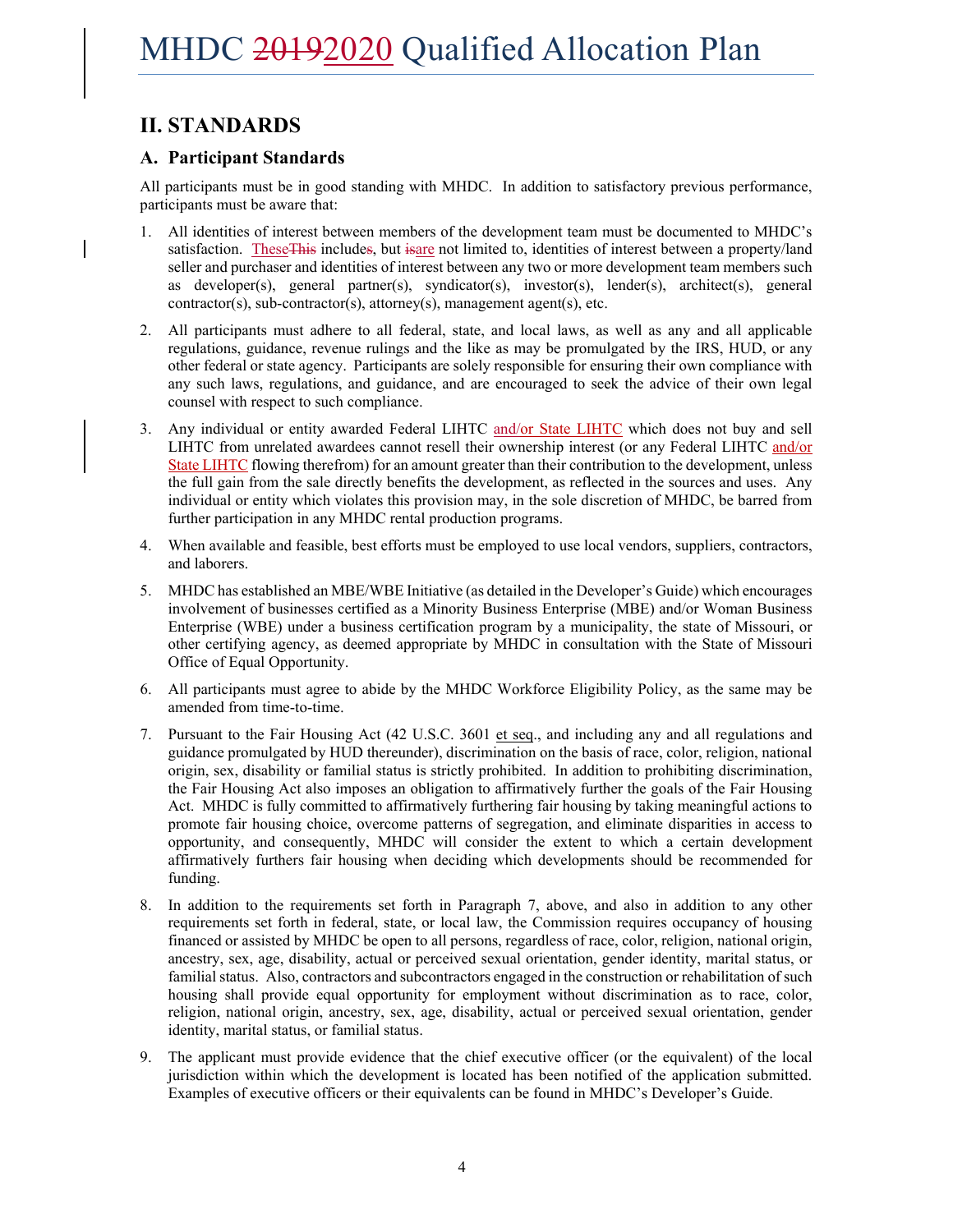10. Pursuant to MHDC's adopted Standards of Conduct, criteria has been established upon which individuals and/or entities may be suspended or debarred from future participation in MHDC sponsored programs (4 CSR 170 8.010-8.160, as may be amended from time-to-time).

#### **B. Development Standards**

All MHDC-financed developments (defined as a development receiving one or more of the following: Federal LIHTC, State LIHTC, an MHDC Fund Balance loan, an MHDC HOME loan, an MHDC HOME grant, or an MHDC NHTF loan) are required to:

- 1. Comply with the MHDC Design/Construction Compliance Guidelines (MHDC Form 1200), as may be amended from time-to-time.
- 2. Comply with all applicable local, state and federal ordinances and laws including, but not limited to:
	- a. Local zoning ordinances.
	- b. The construction code utilized by the local government unit where the development is located. In the absence of locally adopted codes, the International Building Code (2018), the International Plumbing Code (2018), the International Mechanical Code (2018), the National Electrical Code (2017), and/or the International Residential Code (2018) must be used. On a case by case basis, and upon the review of a formal waiver request submitted by an applicant, MHDC may in its sole discretion review exceptions to some of the requirements under the 2018 applicable Code. MHDC recommends the waiver be requested and approved before application submission.
	- c. The Fair Housing Act of 1968, as amended. In addition, proposals receiving federal, state, county, or municipal funding may be required to comply with the Architectural Barriers Act of 1968, Section 504 of the Rehabilitation Act of 1973, and the Americans with Disabilities Act, all as amended.
	- d. If applicable, the Federal Uniform Relocation Assistance and Real Property Acquisition Policies Act of 1970 ("URA") and/or Missouri Revised Statute 523.205.
	- e. If applicable, The Lead Paint Poisoning Prevention Act, HUD Guidelines for the Evaluation and Control of Lead Based Paint in Housing, and the MHDC Lead Based Paint Policy.
- 3. All developments with twelve (12) or more units are required to have a minimum of 5% of the units (rounded up to the nearest whole number) designed in compliance with one of the nationally recognized standards for accessibility to wheelchair users and an additional 2% of the units (rounded up to the nearest whole number) usable by those with hearing or visual impairments.
- 4. All new construction projects, regardless of number of units, shall be designed and constructed in accordance with the principles of universal design, as detailed in MHDC Form 1200, Design/Construction Compliance Guidelines. This requirement is in addition to the requirement for accessibility of persons with mobility, hearing and/or visual impairments as outlined in item #3 above.
- 5. In all rehabilitation proposals, the scope of work shall address work to be done in all units within the development. Should any unit not require work, documentation as such must be noted in the scope of work. No units shall be left unaddressed.
- 6. Rehabilitation developments with special needs set-aside units must meet item #3 above and must increase the number of units incorporating the principles of universal design to a percentage equal to or greater than the special needs set-aside percentage. The requirements set forth in #3 above for accessibility, hearing, and visual impairments can be included in the units incorporating universal design.
- 7. Provide facilities, amenities, and equipment appropriate for the population being served by the development.
- 8. Be designed to meet the established construction budget and utilize construction materials that extend the longevity of the building including materials, products, and equipment which are more durable than standard construction materials. Products must clearly reflect upgrades from standard construction grades and be economical to maintain.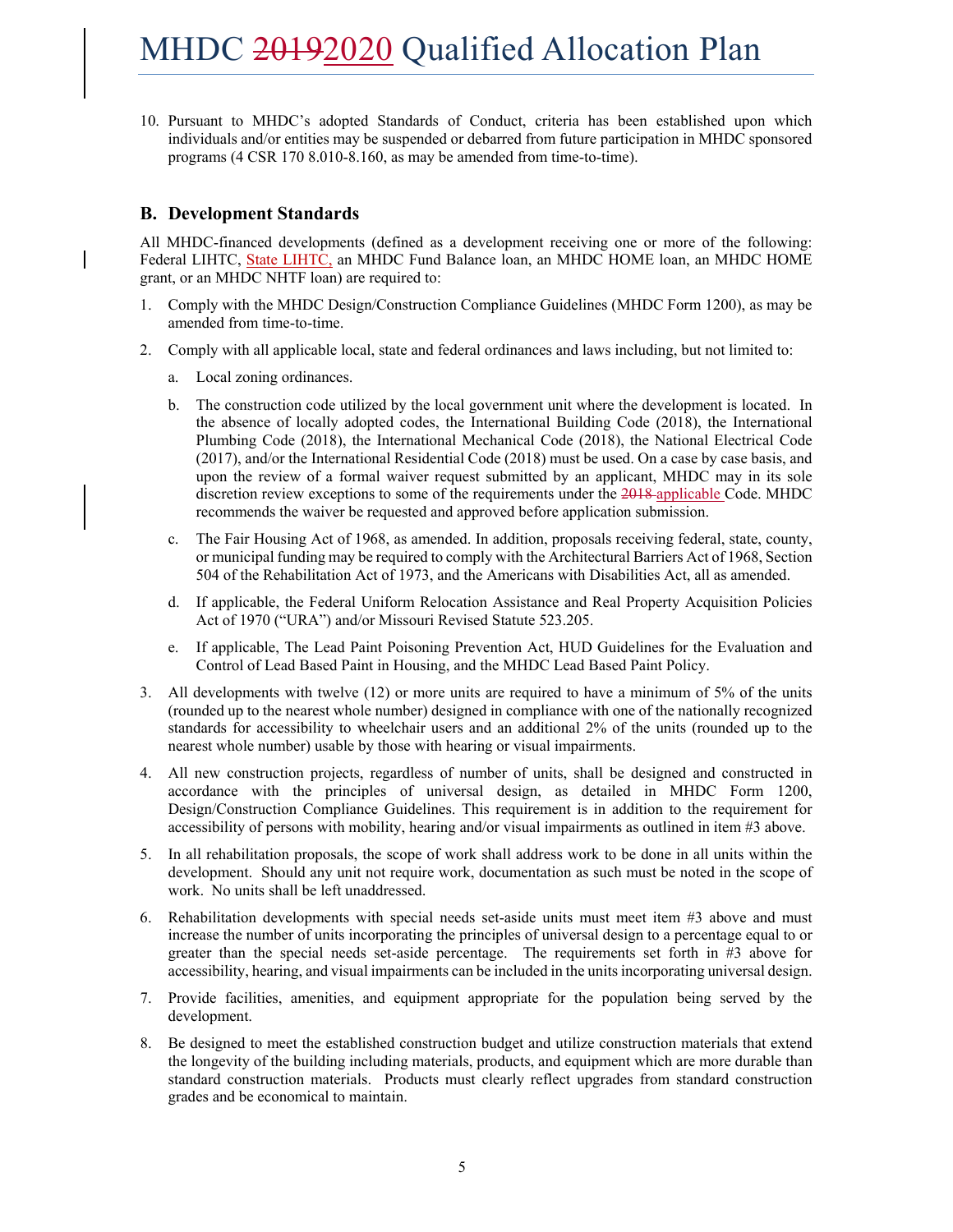- 9. If the development involves new construction, utilize sustainable building techniques and materials to meet the current standards of one of the certification levels of the following green building rating systems: Enterprise Green Communities, any of the LEED rating systems, or the National Green Building Standard (ICC 700 or "NGBS"). In addition, to meet the sustainable housing requirement, the applicant must:
	- a. Demonstrate at the time of application, Firm Submission (as defined in the Developer's Guide), and construction completion that the development will meet or has met the design and construction requirements for any certification level offered by the three accepted rating systems. The development is not required to receive formal certification, but any new construction projects must be designed and built in such a manner that it could receive formal certification. Green building criteria utilized must be clearly documented for MHDC staff's review and confirmation.
	- b. Have at least one development team member who is an accredited green building professional with proven experience in sustainable design and/or construction. The team member must be a LEED AP®, LEED Green Associate™ or a Certified Green Professional™. If the development is not being formally certified, the development team member must document the pledged green building standards with pictures, provide a signed and scored scoring tool, and a brief narrative during the construction process.

If a development contains more than twelve (12) units and involves rehabilitation, applicants are required to conduct pre-development testing and energy audits of existing buildings to identify energy savings opportunities. The minimum standard for energy audits is ASHRAE Level 1. The analysis can be a stand-alone document, or incorporated in either the Physical or Capital Needs Assessment reports provided it is in a separate section by itself, and must be prepared by an assessor/rater certified through the Building Performance Institute (BPI), Residential Energy Services Network Home Energy Ratings Systems (RESNET), or ENERGY STAR. The energy audit will be submitted with the initial application for the project.

- 10. All applications for MHDC funding must establish the development will include sufficient broadband infrastructure in accordance with Narrowing the Digital Divide. The Interval Installation of Broadband Infrastructure in New Construction and Substantial Rehabilitation of Multifamily Rental Housing, 81 FR 92626 (the "HUD Broadband Rule"). Applicants are encouraged to review the HUD Broadband Rule and to seek the advice of counsel to determine compliance. The application should specifically address compliance with the HUD Broadband Rule in the narrative and should describe in sufficient detail how the particular development will comply with the HUD Broadband Rule.
- 11. Have contracts that are both reasonable and competitively priced for both hard and soft costs. Copies of the contracts must be provided to MHDC.
- 12. Commit to contract with Section 3 businesses as may be dictated by regulations tied to federal funding sources and as more thoroughly set out in the Developer's Guide. If required by such federal funding sources, a Section 3 Plan (as defined in the Developer's Guide) signed by the owner/developer and the general contractor must be reviewed and approved by MHDC staff prior to Firm Commitment issuance.
- 13. MBE/WBE Participation Standard is set at a minimum of 10% for MBEs and 5% for WBEs for both hard and soft costs. This applies to developments with more than six (6) units. The Participation Standard may be satisfied by MBE/WBE businesses providing competitively-priced services/materials in the following categories:
	- Hard costs for the actual physical cost of construction, which include, but are not limited to, general contracting, grading, extensive environmental abatement, excavation, concrete, paving, framing, electrical, carpentry, roofing, masonry, plumbing, painting, asbestos removal, trucking and landscaping.
	- Soft costs, which include, but are not limited to, planning, architectural, relocation, legal, accounting, environmental study, engineering, surveying, consulting fees, title company, disbursing company, market study, appraisal and soils report.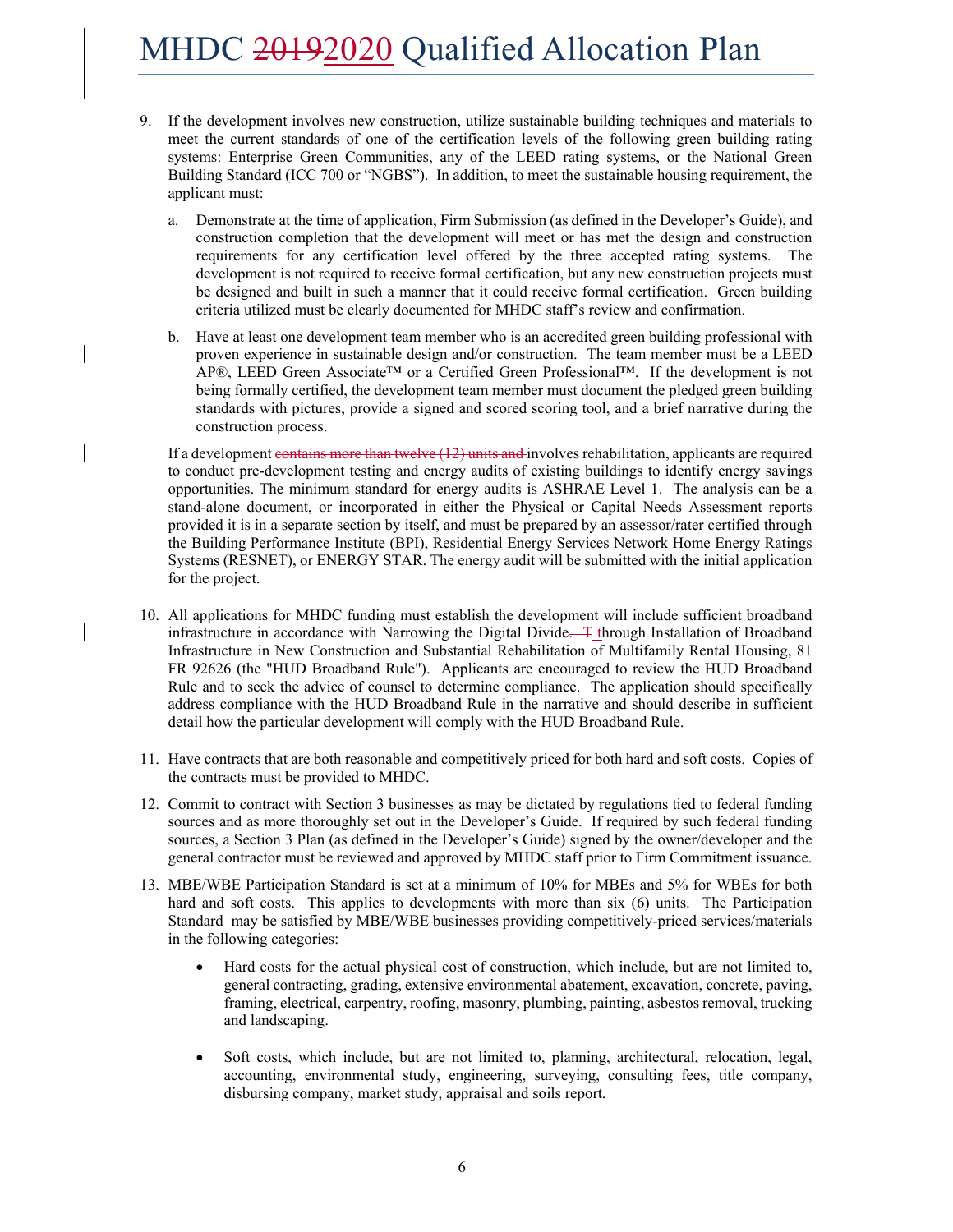The calculation of participation rates shall include all line items for which services or materials are provided to the development; provided however, that developer fees may be, but are not required to be, included in the calculation of participation rates. Development costs that do not include actual services or materials, such as public sector financing fees, reserves, land acquisition, building acquisition, construction interest, construction period taxes, tax credit allocation fees, tax credit monitoring fees, and bond issuance cost, shall not be included in the calculation. Calculations are based on work actually performed by the contractor. When the MBE/WBE is not performing the work but is the named contractor, credit will be given for twenty percent (20%) of the contract amount.

A utilization plan, committing in detail, how the applicant intends to meet the Participation Standard must be signed by the owner/developer(s) and included in the application. MBE/WBE entities providing soft cost services must be identified at the time of application. Evidence of MBE/WBE proposals and certifications for hard costs will be required as part of the firm submission requirements or no later than five (5) days prior to construction loan closing. In the event there is also an award of HOME funds, there may be additional requirements (e.g., Section 3) that must be met to be in compliance with federal regulations.

- 14. HUD published a Final Rule in the Federal Register on July 24, 2013 to amend the HOME Program regulations. The Final Rule will be enforced on all MHDC projects funded with HOME funds as required by law. Information on the HOME Rule can be found at: https://www.onecpd.info/. Please refer to MHDC's HOME Program Guide for additional information.
- 15. All developments requesting and receiving approval for Low-Income Housing Tax Credits (LIHTC), fund balance loans, HOME funds, HTF, or Risk Share insurance are required to pass an environmental review as a condition of financing, and must also commit to identifying and satisfying any existing environmental conditions to the satisfaction of MHDC and/or HUD as detailed in the Developer's Guide and the MHDC Form 1400 (MHDC Environmental Review Guidelines).

Developments receiving HOME funds, HTF, or HUD/MHDC Risk Sharing Insurance must comply with all state and federal environmental rules and regulations, specifically including but not limited to, 24 CFR § 50.4, 24 CFR § 58.6, 24 CFR § 58.5 (also known as the "Statutory Checklist") and any additional rules, regulations, or procedures required by HUD or MHDC.

- 16. For mixed-income developments not electing the Average-Income Minimum Set-Aside (as defined herein), MHDC requires the affordable units be distributed proportionately throughout each building and each floor of each building of the development and throughout the bedroom/bath mix and type, when feasible and practicable. Both market rate and affordable units must have the same design regarding unit amenities and square footage. Amenities include, but are not limited to, fireplaces, covered parking, inunit washer/dryers, etc.
- 17. When Average-Income Minimum Set-Aside is elected, skewing the unit configuration such that unit Area Median Income ("AMI") designations are not reasonably distributed throughout the development will not be allowed in the initial unit designations and throughout the affordability period.
- 18. If receiving federal historic credits and/or state historic credits, developments must waive the right to opt out of the Declaration of Land Use Restriction Covenants for Low-Income Housing Tax Credits ("LIHTC LURA") to be recorded and choose to extend the Compliance Period (as defined in the Code) for an additional fifteen (15) years.
- 19. A development may include multiple buildings if it has similarly constructed units, is located on the same or contiguous tracts of land, is owned by the same federal taxpayer and is financed pursuant to a common plan of financing. A development with multiple buildings that is proposing a mixed income structure must have low-income units in each building of the development. Scattered site buildings on noncontiguous tracts of land may also qualify if the development meets all of the other requirements described above and the development is 100 percent rent and income restricted, however, costs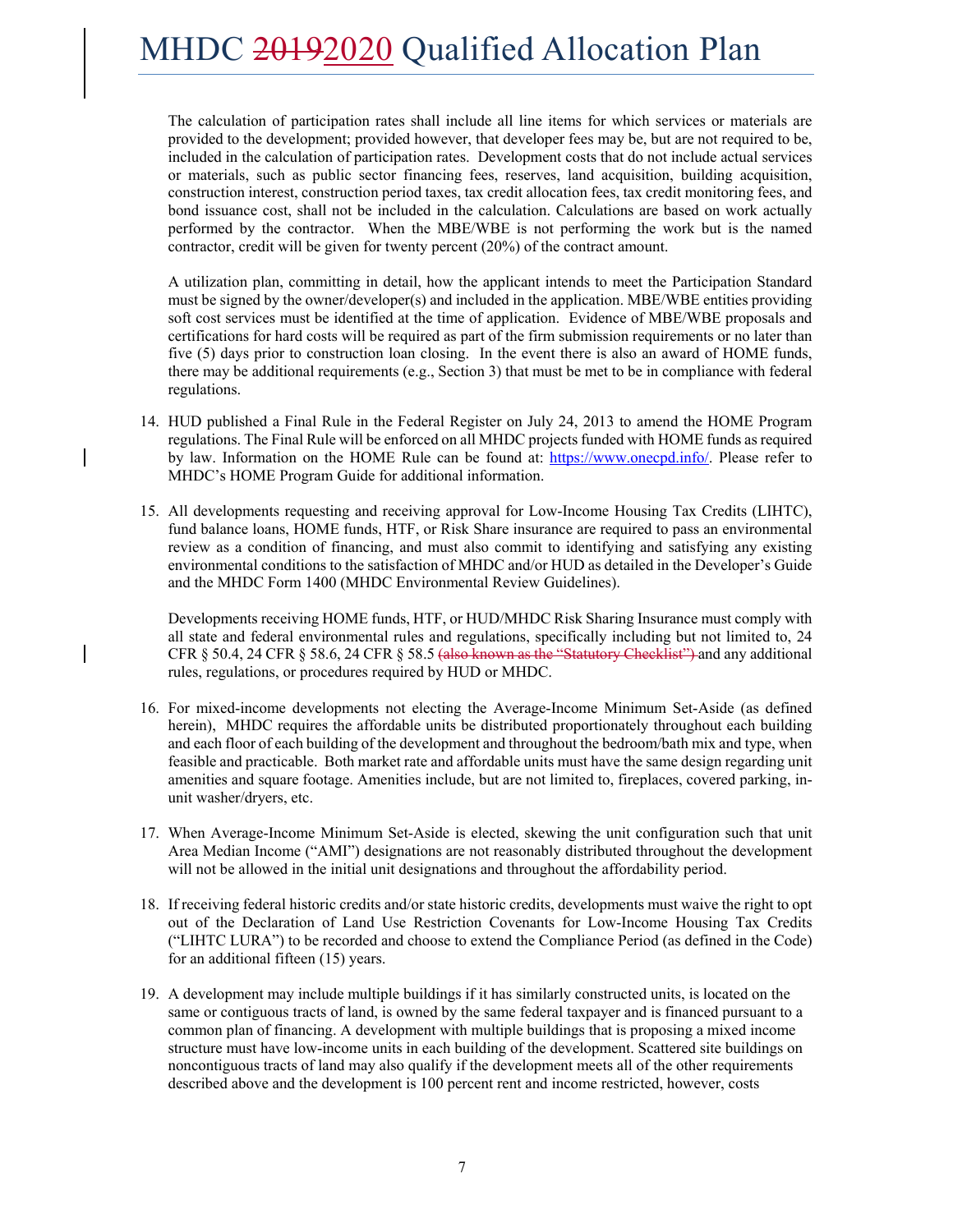associated with the development of a separate community building may not be eligible for tax credits unless the building contains a residential rental unit.

20. All applications for MHDC funding must establish an Infectious Disease Management Plan (ID Plan) to be adopted and followed by the property management agent in response to an outbreak of COVID-19, other infectious disease, or comparable circumstances. The ID Plan should be prepared in accordance with guidance from the Centers for Disease Control (CDC) or other appropriate local health authorities. Details of what the Plan must address are detailed in the MHDC Developer's Guide.

### **C. Underwriting Standards**

MHDC has adopted the following underwriting standards for all developments seeking a Federal LIHTC and/or State LIHTC allocation under this Plan. Meeting these standards does not constitute a representation regarding the feasibility or viability of the development and does not guarantee or imply an allocation will be made.

Applicants should refer to and rely upon the Developer's Guide while completing an application under the NOFA as it provides a more detailed description of the underwriting standards and expectations of MHDC. MHDC will not award Federal LIHTCs and/or State LIHTCs based solely on the lowest development costs. The mission of MHDC is to provide high-quality affordable housing with long-term viability that contributes to the community. MHDC staff reserves the right to adjust assumptions according to market conditions at the time of application.

- **1. Rents.** The proposed rents must be reasonable for the population being served and appropriate for the market in which the development is located. Rents must meet the requirements of the various financing sources in the application and, at a minimum, must meet the requirements of the Code to be eligible for a tax credit allocation under this Plan. Units with tax credit rents that are designated at 60% AMI should be at least 15% less than market rents. If a development includes both tax credit and market rate units, the market rate unit rents must be at least 15% higher than 60% AMI designated rents. However, in rare instances, MHDC may accept a less than 15% rent differential where true area market rate rents may be depressed due to deteriorating conditions.. Therefore, area market rate rents could be less than tax credit rents. This does not apply to developments applying under the Set-aside Preferences.
- **2. Development Cost Minimums.** For rehabilitation developments seeking 9% or 4% Credits, the total construction costs must equal or exceed 40% of the total replacement costs. On a case by case basis, and upon submission of reasonable and well-documented justification, MHDC may in its sole discretion permit exceptions to the 40% threshold.
- **3. Development Cost Maximums.** The maximum total development cost for a development cannot exceed the current Maximum Development Cost Limits published on the MHDC website. Maximum Development Cost Limits are determined using the HUD method of calculating the  $221(d)(3)$  total replacement cost limits. MHDC reserves the right, on rare occasions, to allow exceptions to the cost limit on a case-by-case basis if unique development characteristics that meet or exceed the standards and goals of this Plan are incorporated into the proposal.
- **4. Construction Cost Analysis.** MHDC may hire an independent third party to provide an up-front construction analysis for all approved developments in excess of six (6) units. This analysis would be performed after Firm Submission documents (plans and specs) have been submitted. If it is determined the costs submitted are either excessive or deficient, MHDC may adjust the amount of Federal LIHTC, State LIHTC, and/or loan funds allocated to the development prior to closing. This review will also include a replacement reserve analysis for all proposed rehab, preservation, or conversions (except for RD properties).
- **5. Increase in Eligible Basis.** Developments located in a Qualified Census Tract or in a Difficult Development Area, as defined below, may be eligible to increase eligible basis by up to 30%.
	- a. Qualified Census Tract. Developments located in areas designated by HUD as Qualified Census Tracts.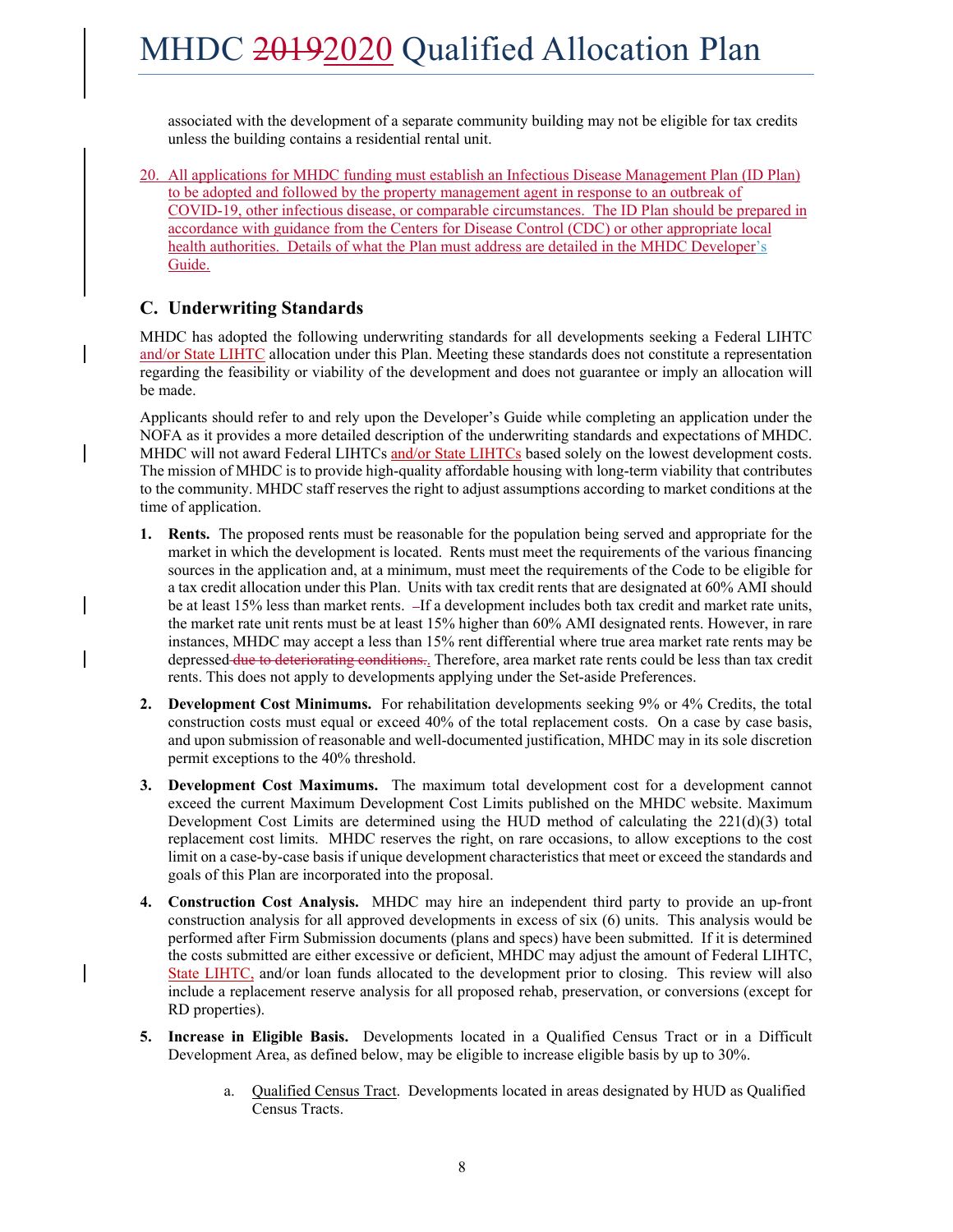- b. Difficult Development Areas**.** Developments located in areas designated by HUD to be difficult to develop.
- c. State Designated Difficult Development Areas. Pursuant to  $\frac{842(d)(5)(B)}{v}$  of the Code, MHDC may establish criteria to designate additional properties approved for 9% Credits to be treated as located in a difficult development area Forfor purposes of this Plan, to qualify for such an increase, properties must meet at least one (1) of the following criteria:
	- i. Be determined to meet the qualifications of the Preservation Priority;
	- ii. Be determined to meet the qualifications of the Set-aside Preferences and demonstrate the property owner will incur direct costs in addition to costs covered by third parties in the provision of services to enhance the residential stability and independence of vulnerable persons and special needs residents;
	- iii. Be determined to meet the qualifications of the Service-Enriched Priority;
	- iv. Be a family development located in a county whose median income is below the 20162020 statewide median income, as established and published by HUD, and propose to set aside 15% to 25% of the total units to be occupied by households earning between 60% and 80% of the area median income (workforce units), calculated using the appropriate income limits; or.

Further details regarding difficult development area requirements can be found in the Developer's Guide.

- **6. Developer and Contractor Fee Limits**. Developer and contractor fees are limited as follows:
	- a. Developer Fee. For the purposes of the developer fee limit, "Developer Fee" is defined as the sum of the developer fee and consultant fees including, but not limited to, the following types of consultants: development and/or credit, application, historic, MBE/WBE, and Section 3 consultants. Development costs paid for by a previous owner are not considered when calculating developer fee, even if the cost of the previous work is included in the sales/purchase contract.
		- i. **New Construction Developments** are limited to the lesser of: (a) 15% of total replacement costs for the first \$4,000,000 of total replacement costs and 10% for any additional amount of total replacement costs, or (b) the per-unit calculation from the chart below. Only 25% of the developer fee (excluding deferred amounts) may be payable at closing, with an additional 25% permitted at 50% completion. MHDC reserves the right to further restrict the amount of developer fee payable during construction.
		- ii. **Acquisition-Rehabilitation and Historic Preservation Developments** are limited to the lesser of: (a) the sum of 8% of acquisition costs for the first \$2,000,000 of acquisition costs, 6% of any additional acquisition costs, 15% of the first \$4,000,000 of non-acquisition total replacement costs and 10% of any additional non-acquisition total replacement costs, or (b) the per-unit calculation from the chart below.
		- iii. **Acquisition-Rehabilitation Developments where an Identity of Interest Relationship Exists between the Seller and the Buyer of Real Estate** is limited to the lesser of: (a) the sum of 3% of acquisition costs, 15% of the first \$4,000,000 of non-acquisition total replacement costs and 10% of any additional non-acquisition total replacement costs, or (b) the per-unit calculation from the chart below. NOTE: This does not apply to entities or individuals who meet either one of the following criteria: (1) the developer has owned the property for less than four (4) years; or (2) the developer has submitted an unsuccessful LIHTC rehabilitation application for the property within four (4) years of acquisition and has not owned the property for more than six (6) years.

A detailed definition of "Identity of Interest" is located in the Developer's Guide.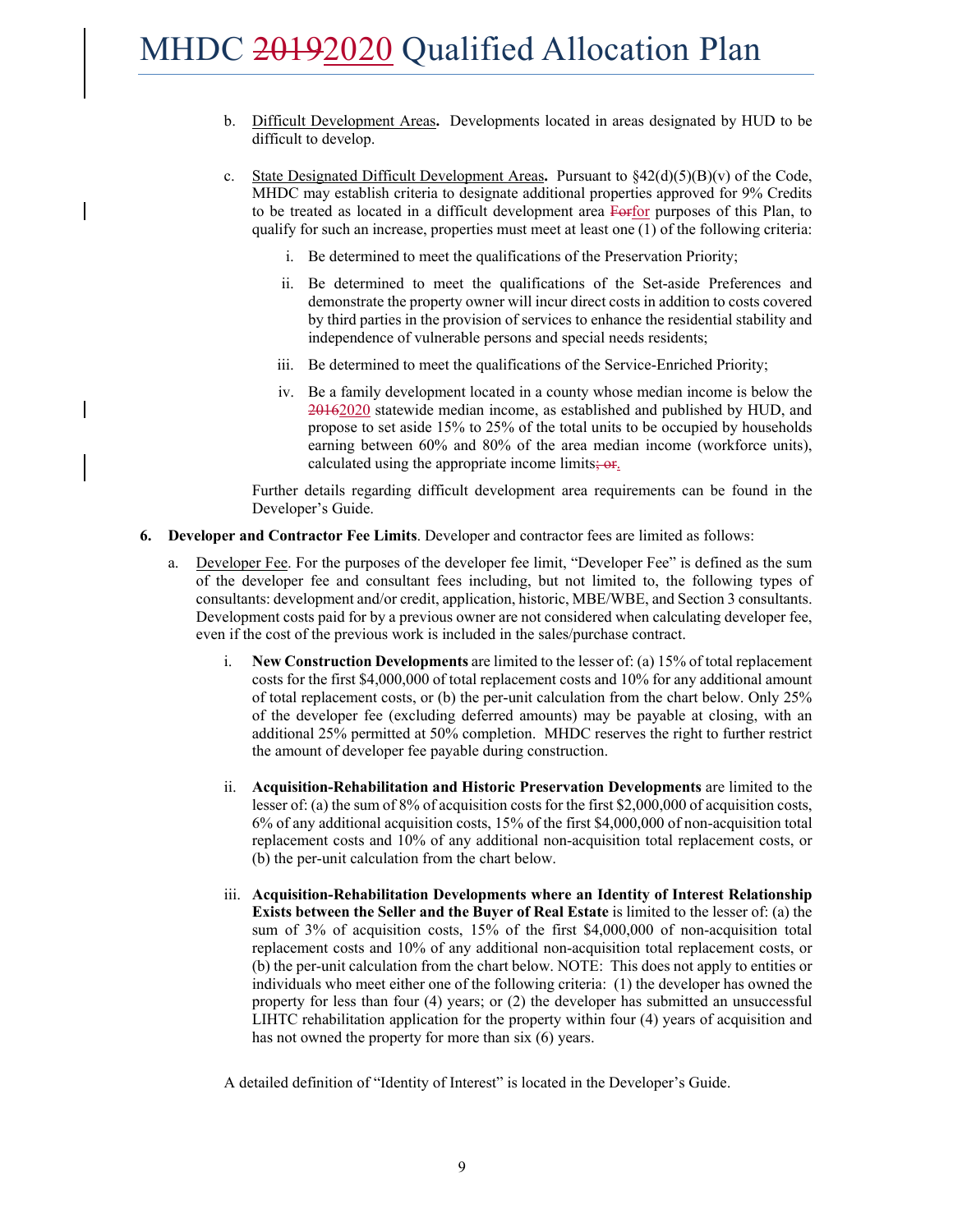| For units 1-40                                                                                                                | $$20,000$ per unit |  |
|-------------------------------------------------------------------------------------------------------------------------------|--------------------|--|
| For units $41-100*$                                                                                                           | $$17,500$ per unit |  |
| For units $101-150*$                                                                                                          | $$15,000$ per unit |  |
| For units $151+$ *                                                                                                            | $$12,500$ per unit |  |
| * Please see Section III.B.b. Development Size, for further information on developments which contain more than 60 affordable |                    |  |
| units.                                                                                                                        |                    |  |

| iv. Per-Unit Developer Fee Maximum for i, ii, and iii above: |  |
|--------------------------------------------------------------|--|
|--------------------------------------------------------------|--|

The Conditional Reservation Agreement approved developer fee cannot be increased for any reason without Commission approval.

In cases where there is a consultant or co-General Partner, the applicant must fill out "Developer/Co-Developer/Consultant Fee Structure Exhibit" detailing the responsibilities and amounts earned of each party. If the consultant is not providing development guarantees, whether to any lender or any other partner or member of the ownership entity, then the maximum allowable consultant fee cannot exceed thirty percent (30%) of the total developer fee.

b. Contractor Fees. Contractor fees are limited for general requirements, overhead, and builder's profit and cannot exceed 14% of the total construction costs less the sum of general requirements, overhead, and builder's profit. Bonding costs and permit costs shall not be included in the calculation of contractor fee limits for general requirements, overhead, and builder's profit. This limitation on contractor fees must be incorporated into the construction contract. A cost certification is required from the contractor and the limit imposed by this Plan cannot be exceeded.

Builder's Profit maximum 6% of construction costs;

Builder's Overhead 2% of construction costs; and

General Requirements 6% of construction costs.

All general requirement items in the FIN-115 must be included in the calculation of the maximum amount for general requirements, regardless of the party who pays for the items.

- **7. Appraisal.** MHDC will hire an independent third party to provide an appraisal for all approved developments. If the subject property is an operating Section 8 property, MHDC appraisal guidelines will require the as-is value to be based on market rents and expenses per HUD Multifamily Accelerated Processing (MAP) underwriting guidelines. Any value created by Section 8 rents that exceed market rents ('overage' or 'overhang') will not be considered. The intended users of the appraisal will be MHDC, the sponsors of the development and their investors and any potential mortgagees.
- **8. Tax Credit Amount.** The Code -and the State Act require that MHDC allocate to a development no more than the Federal LIHTC and State LIHTC amounts (respectively) which MHDC determines necessary to ensure the financial feasibility of the development and its viability as a qualified low-income housing development throughout the Compliance Period. MHDC retains the right, in its sole discretion, to reserve a lesser amount of Federal-LIHTC than the amount(s) requested on the application, to reserve less Federal-LIHTC than would result by using an applicable fraction of 100%, and/or to deny approval of any Federal–LIHTC (as defined in the Code). MHDC will evaluate each proposed development utilizing the selection criteria found in this Plan and the Developer's Guide. MHDC staff will underwrite each application using the monthly applicable percentage for acquisition credits for 9% developments, and 4% developments. The applicable percentage rate is fixed at 9% for new and rehabilitation credits for 9% developments. The determination of the Federal LIHTC and State LIHTC amounts necessary will be conducted at the following processing stages:
	- a. The time of application;
	- b. The time of Conditional Reservation Agreement issuance;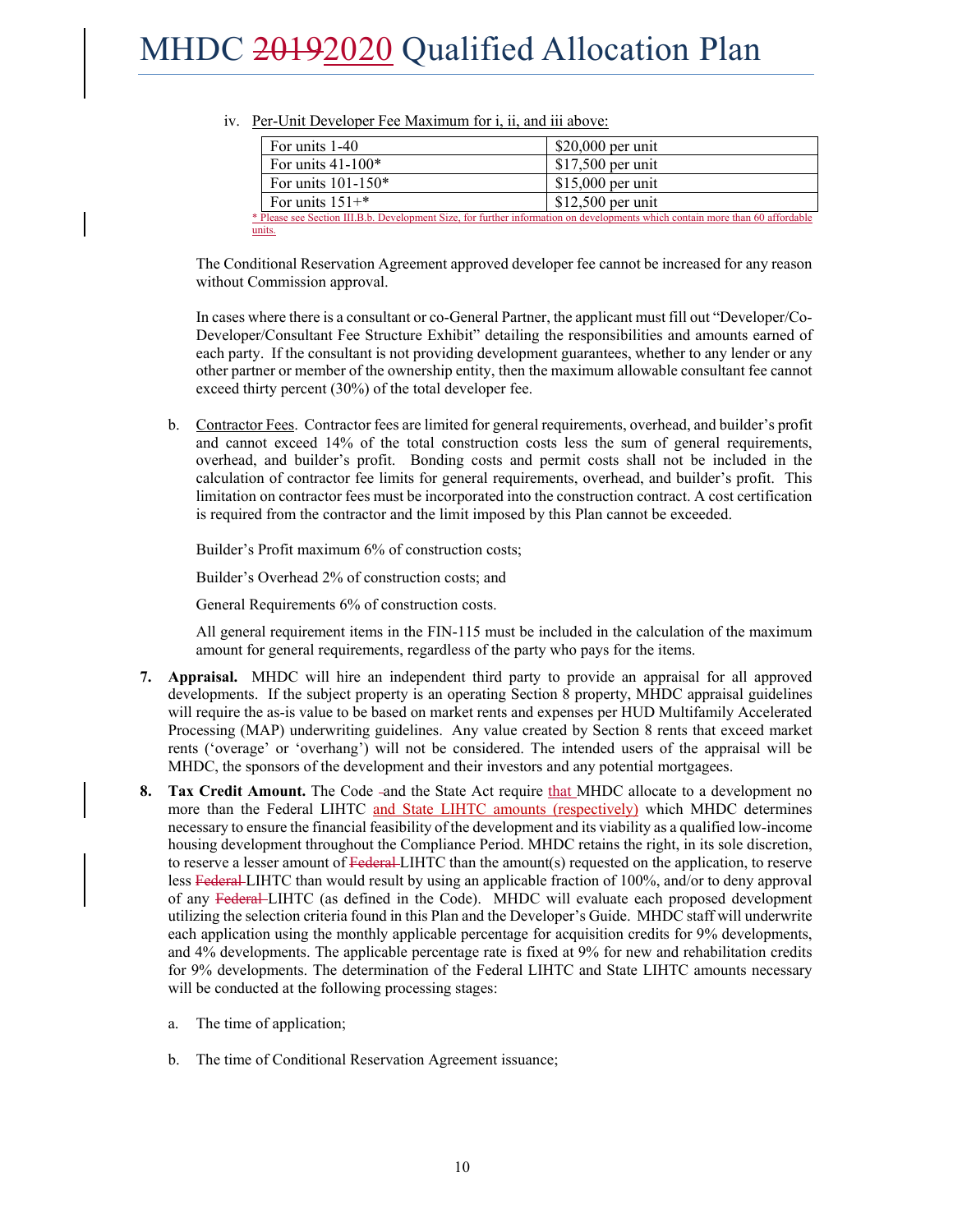- c. The time the approved Firm Commitment and Carryover Allocation are issued and/or a Letter of Determination (also known as a "42(m) Letter") is issued, if applicable; and
- d. The time the development is placed in service (after all project costs are finalized and a third party cost certification has been completed) and requests issuance of IRS Form(s) 8609.
- **9. Maximum Credit Amount.** The annual **F**eteral 9% and State 9% Credit shall be limited to an amount necessary for the feasibility of the development, but in no event can the fFederal 9% and State 9% Credit be awarded without Commission approval ("Initial Approval Amount"). The maximum amount of Credit that can be allocated to any one development without further Commission approval is the Initial Approval Amount plus 10% of the Initial Approval Amount ("Maximum Credit Amount"). In MHDC's sole discretion, for any development determined to be eligible for a basis boost (see Section II.C.5 above), the annual fFederal 9% and State 9% Credit shall be limited to an amount necessary for the feasibility of the development.

Bond Developments receiving 4% Credit allocations will not be limited, beyond what is dictated by the Code, in the amount of Federal LIHTC allocated.

MHDC has the right to lower the amount of annual Federal and/or State LIHTC for purposes of application review and approval as a result of statutory changes or limitations placed on the State LIHTC by the Commission or the state legislature.

- **10. Additional Credit.** Owners can apply for an increase in Federal LIHTC and/or State LIHTC amounts in subsequent years if a development's eligible basis has increased. Additional credits may be awarded if:
	- a. The development meets the requirements of the most recent Plan;
	- b. There are additional Federal LIHTCs and/or State LIHTCs available;
	- c. MHDC is satisfied the additional amount is necessary for the financial feasibility and viability of the development; and
	- d. The increased amount of Federal LIHTC and/or State LIHTC does not exceed MHDC's Maximum Credit Amount.
- **11. Subsidy Layering Review.** Section 911 of the Housing and Community Development Act of 1992 and Section 102 of the Department of Housing and Urban Development Reform Act of 1989 have placed limitations on combining the 9% Credit and 4% Credit with certain HUD and other federal programs. The limitations currently apply to a number of programs under the jurisdiction of the HUD Office of Housing including, but not limited to, Section 221(d)(3), 221(d)(4), 223(f) and 542(c) mortgage insurance, Flexible Subsidy, and project-based Section 8 rental assistance programs (collectively, "HUD Housing Assistance").

As part of a Memorandum of Understanding ("Subsidy Layering MOU"), dated May 8, 2000, between HUD and MHDC, developments using the Federal LIHTC with HUD Housing Assistance are subject to a subsidy layering review by MHDC.

The Subsidy Layering MOU requires HUD and MHDC to share information on the developer's disclosure of sources and uses of funds for all developments financed with both the Federal LIHTC and HUD Housing Assistance. This review is designed to ensure such developments do not receive excessive federal assistance.

- **12. Use of HOME.** Funding from the HOME Investment Partnership Act ("HOME") is a resource that may be available to assist in the development of affordable housing. For a development with HOME funding to qualify for the 9% Credit and remain in basis, the HOME funds must be structured as a loan. If structured as a grant, the amount of such grant will be deducted from eligible basis.
- **13. Development Financing Commitments/Letters of Intent (LOI).** MHDC requires a preliminary commitment letter at the time of application for all non-MHDC sources of financing. Updated commitment letters are required at Firm Submission for approved applications. Applications must clearly state whether or not they are requesting a participation loan. Applicants requesting an MHDC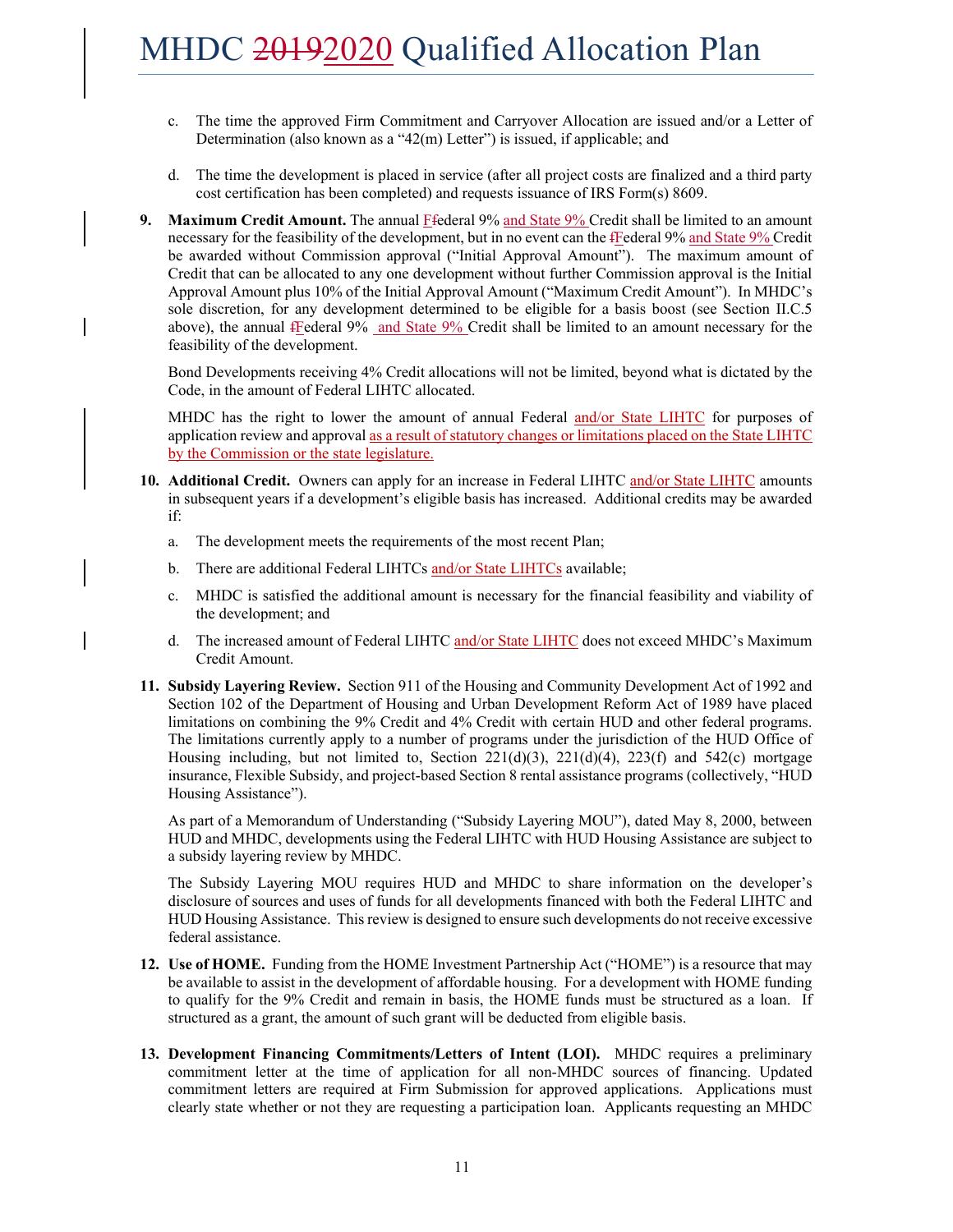Fund Balance participation loan should include a letter of intent from their preferred lending institution(s) which states:

- a. That the lender is willing to take a co-first lien position with MHDC;
- b. The amount that the lender is willing to loan;
- c. An acknowledgement by the lender that any participation loan is subject to the terms and conditions of MHDC's Participation Loan Agreement. The lender must agree to MHDC's required deal terms. The form of Participation Loan Agreement is available on MHDC's website; and
- d. The election of the Average-Income Minimum Set-Aside is acknowledged and affirmed, if applicable.

OtherwisePlease note that, MHDC reserves the right to determine appropriate loan financing for the project.

If an application includes multiple non-MHDC commitments/LOIs, the applicant must specify which commitment should take precedence over the other(s).

All financing commitments, including Federal LIHTC and State LIHTC equity, must be included with the application and reflected within the FIN-100. This includes sources that will be contributed outside of the typical timeline of the proposal. For those sources that do not have a hard commitment (i.e. City HOME Funds or Federal Home Loan Bank loans and grants), MHDC must be made aware of the approval process and alternative financing in the event the funds are not approved.

**14. Service Escrow** If the developer proposes an escrow for services, and that escrow is not funded by a grant specific to the development services, the developer must contribute at least 50% of the escrow amount from the developer fee. Developments requesting priority status will be reviewed on a case by case basis and the extent of services will be taken into consideration. Developments offering services, but not selecting the priority and not receiving a services grant, will be one hundred percent (100%) developer funded and should be deducted from the Developer's Fee.

### **III. HOUSING PRIORITIES**

The following housing priorities have been established by MHDC to encourage the development of certain types of housing in certain locations. A more detailed description of the priorities and the requirements for consideration under the priorities is available in the Developer's Guide. An application seeking a priority under one or more of the priorities listed below must still satisfy all other selection criteria and successfully compete against other applications. An application seeking a boost (up to 30%) in tax credits must explain the need for the additional tax credits in the FIN-100 and the Exhibit A to Form 2013.

**1. Nonprofit Involvement Set-aside.** Pursuant to the Code, at least 10% of the 9% Credit available must be allocated to developments that involve a qualified nonprofit organization ("Nonprofit Priority").

Section  $42(h)(5)(C)$  of the Code defines a qualified nonprofit organization as:

- a. A  $501(c)(3)$  or  $(c)(4)$  nonprofit organization;
- b. Having an express purpose of fostering low-income housing;
- c. One that will own an interest in the development and materially participate in the development and operation of the development throughout the Compliance Period. Material participation is defined in §469(h) of the Code, and further guidance on material participation is outlined in the Developer's Guide; and
- d. Is not affiliated with, nor controlled by, a for-profit organization.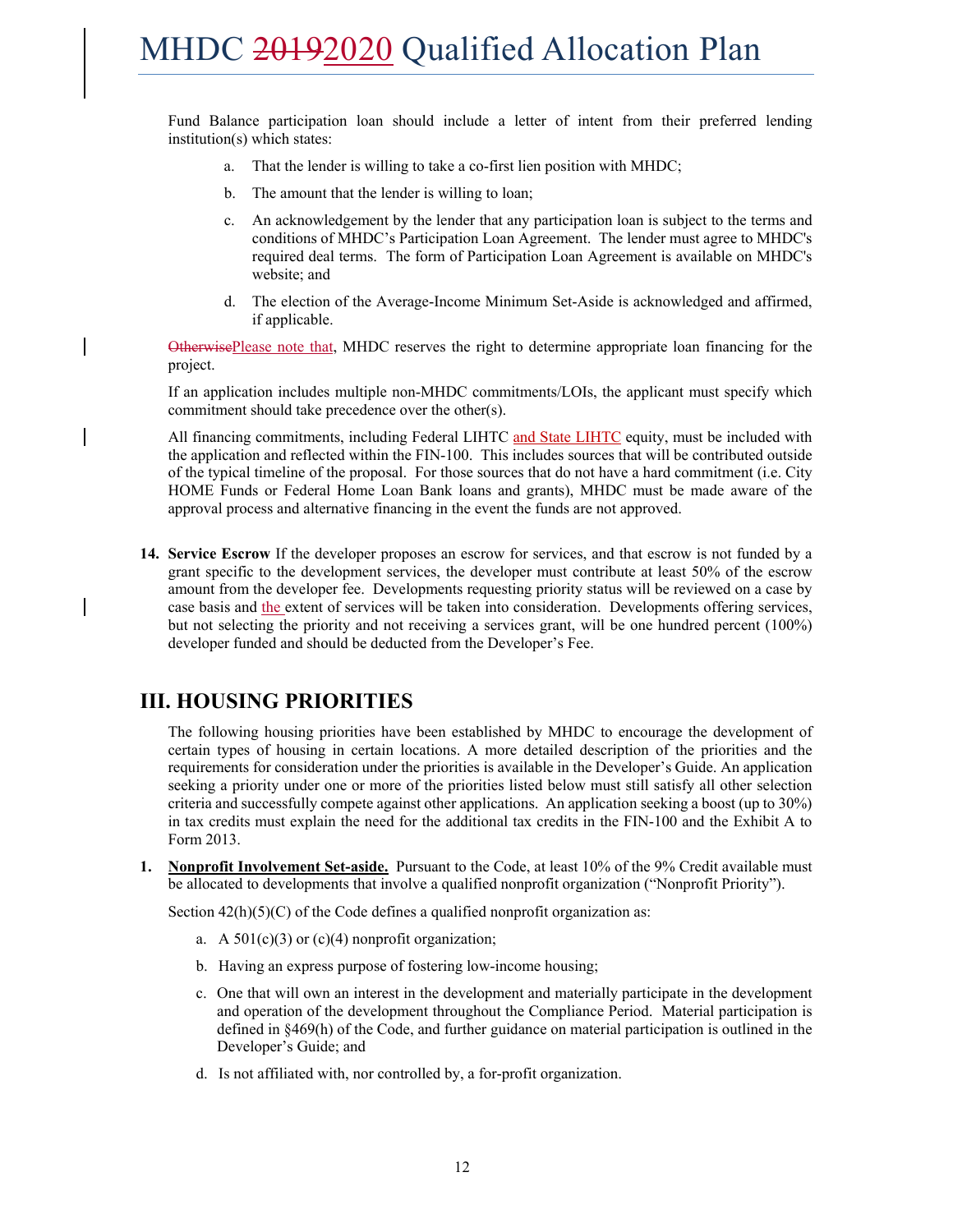Developments wanting to be considered for this priority must fully complete the applicable sections of the application and provide the following with the application:

- i. Nonprofit Organization's Certificate of Incorporation;
- ii. Articles of Incorporation and By-Laws;
- iii. Missouri Certificate of Good Standing;
- iv. IRS letter evidencing nonprofit status; and
- v. MHDC Nonprofit Questionnaire which describes the organization's role in detail, including how material participation pursuant to §469(h) of the Code, and MHDC guidelines, will be met and what share of profits, losses, and fees go to the nonprofit organization.
- **2. HOME CHDO Set-aside.** Home regulations dictate thatMHDC will endeavor to set-aside 15% of HOME Funds **must to** be loaned or granted to qualified Community Housing Development Organizations ("CHDO"). ") as CHDO Set Aside. Certain legal, organizational, and other requirements apply for nonprofit organizationorganizations to qualify for CHDO status (24 CFR Part 92.2). If the development is seeking HOME funds under the CHDO Set-aside, the CHDO must be the sole general partner (in the case of a limited partnership) or sole managing member (in the case of a limited liability company) of the ownership entity to qualify.

Developments wanting to be considered for this priority must fully complete the applicable sections of the application and provide the following with the application:

- i. CHDO's Certificate of Incorporation;
- ii. Articles of Incorporation and By-Laws;
- iii. Missouri Certificate of Good Standing;
- iv. IRS letter evidencing nonprofit status;
- v. MHDC Nonprofit Questionnaire which describes the organization's role in detail, including how material participation pursuant MHDC guidelines, will be met and what share of profits, losses, and fees go to the nonprofit organization; and,
- vi. CHDO Recertification Form R-100 with all attachments.

#### **3. Set-aside Preferences (9% Applications eligible for up to 30% boost in eligible basis)**.

MHDC will endeavor to set aside 33% of Federal and State LIHTC (4% Credit and 9% Credit) for developments containing units qualifying under the Set-aside Preferences (including the IEH units, as such term is defined herein) outside the geographic set-aside, subject to the quality of the applications received under the Set-aside Preferences and their ability to meet selection criteria and underwriting requirements described in this Plan. The Set-aside Preferences shall consist of two separate and distinct priorities: Special Needs and Vulnerable Persons, as defined and set forth in more detail below. Developments applying under the Set-aside Preferences must select either the Special Needs Priority or the Vulnerable Persons Priority, but not both.

#### a. **Special Needs Priority**

Developments providing housing opportunities for persons with special needs are strongly encouraged. Developments committing to a special needs set-aside of at least 10% of the total units, will receive a preference in funding ("Special Needs Priority") as one of the Set-aside Preferences. A For purposes of administering the Federal and State LIHTC, a person with special needs is a person who is: (a) physically, emotionally or mentally impaired or is experiencing, or being treated for, or has a diagnosis or a history of mental illness; or (b) developmentally disabled.

Developments funded under the Special Needs Priority cannot give preference to potential residents based upon having a particular disability or condition to the exclusion of persons with other disabilities or conditions. Applicants must submit documentation demonstrating they have obtained commitments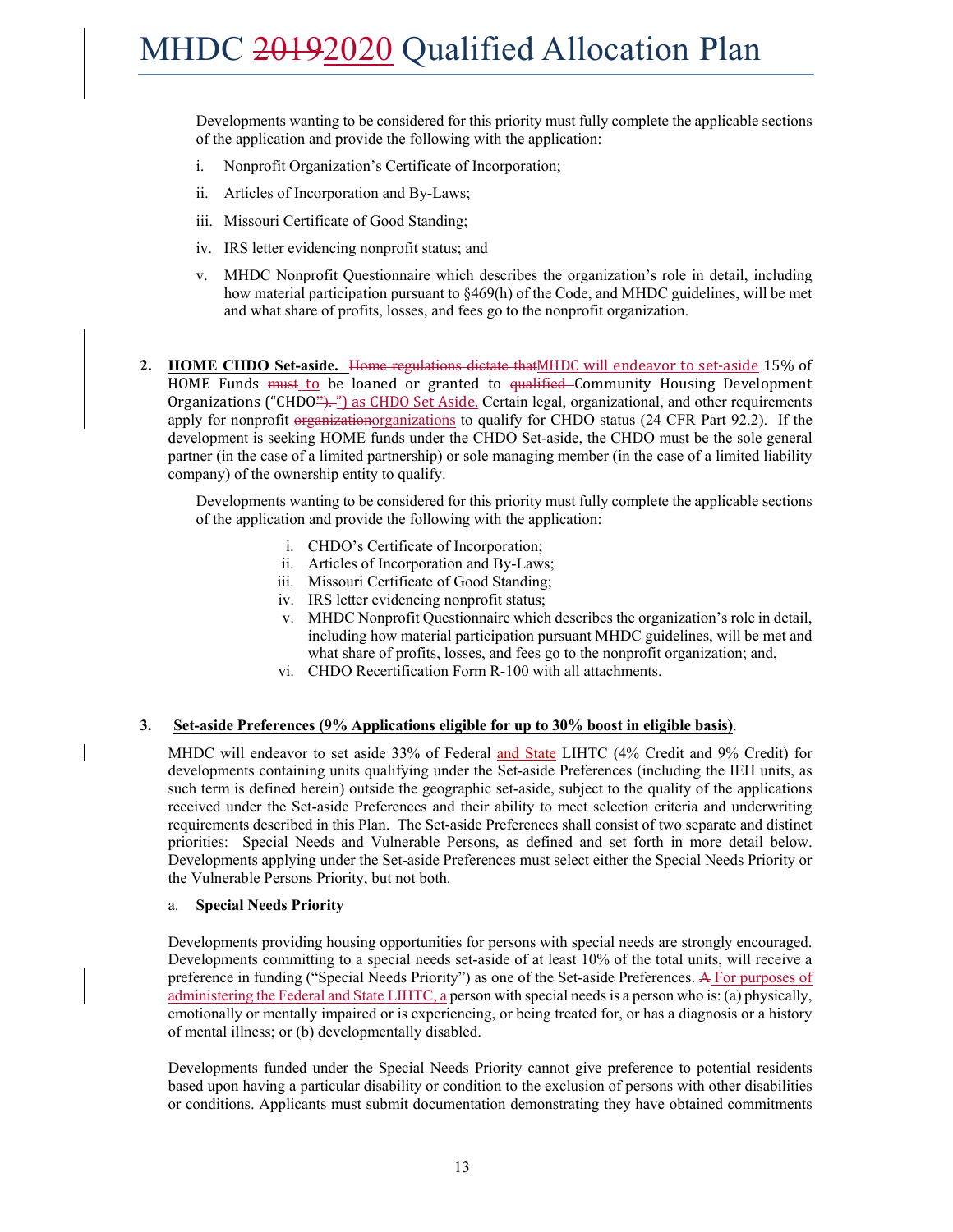from a Lead Referral Agency which will refer special needs households qualified to lease identified units and from local service agencies which will provide a network of services capable of assisting each type of special needs population defined above. For purposes of the Special Needs Priority, a "Lead Referral Agency" is a service provider agency that will provide tenants and services to the community through the later of (i) the completion of the Compliance Period, or (ii) the completion of the affordability period connected to any MHDC loan on the development. The Lead Referral Agency should demonstrate the ability to serve identified special needs populations. MHDC acknowledges that circumstances may require a change in the Lead Referral Agency during the life of the development, but the developer must contact MHDC's Asset Management department in the event a change is necessary.

Rents should be as affordable as possible to special needs households. Affordability can be accomplished through project-based or tenant-based subsidies. The Lead Referral Agency is responsible for coordinating tenant-based rental assistance with service providers or governmental agencies, whenever necessary and possible. In the absence of project-based or tenant-based assistance, the owner should consider other methods to ensure rents are affordable to special needs households. If proposed rents for special needs units are above 30% AMI rents, the applicant must provide evidence that special needs tenants will qualify at 30% of their income for the special needs unit proposed rents. In no circumstance should special needs tenants pay more than the greater of 30% AMI rents, or 30% of their income towards rents.

Developments wanting to be considered for the Special Needs Priority must fully complete the applicable sections of the application and provide the following supplemental documentation with their application. Refer to the Developer's Guide for further guidance. The referral process must include soliciting and accepting referrals from service agencies that serve all types of special needs populations. Applicants should also detail how the marketing will reach all special needs populations by including the following:

- i. A draft referral and support agreement with the Lead Referral Agency;
- ii. Special Needs Marketing Plan Exhibit; and
- iii. Rental assistance commitment letters (if applicable).

#### **b. Vulnerable Persons Priority**

It is the policy of MHDC, as the housing finance agency of the state of Missouri, to support housing for vulnerable persons. Developments committing to a set-aside of at least 10% of the total units for vulnerable persons, will receive a preference in funding ("Vulnerable Persons Priority") as one of the Set-aside Preferences. For purposes of administering the Federal and State LIHTC, aA vulnerable person is a person who is: (a) homeless, as defined by HUD, including survivors of domestic violence and human or sex trafficking; or (b) a youth transitioning out of foster care.

Applicants must submit documentation demonstrating they have obtained commitments from a Lead Referral Agency which will refer vulnerable persons qualified to lease identified units and from local service agencies which will provide a network of services capable of assisting each type of vulnerable person defined above. For purposes of the Vulnerable Persons Priority, a "Lead Referral Agency" is a service provider agency that will provide tenants and services to the community through the later of (i) the completion of the Compliance Period, or (ii) the completion of the affordability period connected to any MHDC loan on the development. The Lead Referral Agency should demonstrate the ability to serve identified vulnerable persons populations. MHDC acknowledges that circumstances may require a change in the Lead Referral Agency during the life of the development, but the developer must contact MHDC's Director of Asset Management in the event a change is necessary.

Rents should be as affordable as possible to vulnerable persons. Affordability can be accomplished through project-based or tenant-based subsidies. The Lead Referral Agency is responsible for coordinating tenant-based rental assistance with service providers or governmental agencies, whenever necessary and possible. In the absence of project-based or tenant-based assistance, the owner should consider other methods to ensure rents are affordable to vulnerable persons. If proposed rents for units identified for vulnerable persons are above 30% AMI rents, the applicant must provide evidence that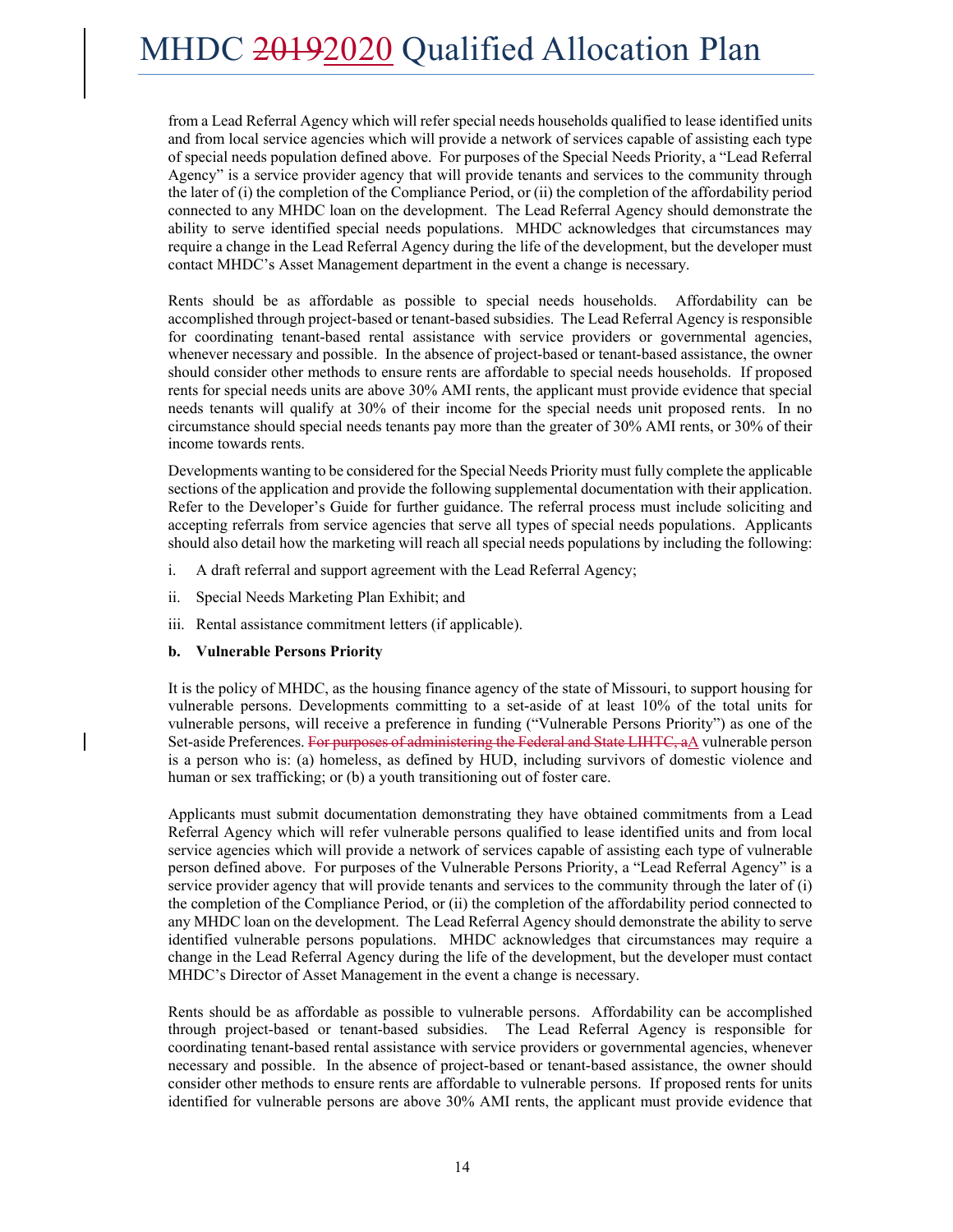vulnerable persons tenants will qualify at 30% of their income for the vulnerable persons unit proposed rents. In no circumstance should vulnerable persons tenants pay more than the greater of 30% AMI rents, or 30% of their income towards rents.

Developments wanting to be considered for the Vulnerable Persons Priority must fully complete the applicable sections of the application and provide the following supplemental documentation with their application. The referral process must include soliciting and accepting referrals from service agencies that serve all types of vulnerable persons. Applicants should also detail how the marketing will reach all vulnerable persons by including the following:

- iv. A draft referral and support agreement with the Lead Referral Agency;
- v. Vulnerable Persons Marketing Plan Exhibit; and
- vi. Rental assistance commitment letters (if applicable).

#### **c. Set-aside Preferences Housing Reserve Fund**

All applications submitted under the Set-aside Preferences must include \$1,000 per set-aside unit as a payment to the Set-aside Preferences Housing Reserve Fund (formerly the Special Needs Housing Reserve Fund) which has been established by MHDC. Each development approved pursuant to the Set-Aside Preferences must contribute to this reserve. Such contribution must be made no later than construction completion when other reserves are normally funded. These funds will be held by MHDC and used, as necessary, to temporarily assist developments funded under the Set-aside Preferences that have experienced unforeseen operational issues (for example, the loss of rental assistance). Deposits to the Set-aside Preferences Housing Reserve Fund are intended for use for all special needs developments, commencing with 2014 approvals, and all developments funded under the Set-aside Preferences commencing with 2018 approvals, and are intended to replace the need for each property to establish a separate reserve for unexpected costs specifically related to developments funded under the Set-aside Preferences or the former Special Needs Reserve. Guidelines for the application and use of reserve funds are posted on MHDC's website (Rental Production, General Forms and Other Resources).

**4. Service-Enriched Housing (eligible for up to 30% boost in eligible basis).** Service-Enriched Housing enhances the connection between affordable housing and supportive services. MHDC recognizes the advantages of supportive housing to individuals, communities and on public resources. To encourage more comprehensive housing environments for vulnerable populations, proposals offering significant services tailored to the tenant population will receive a preference in funding ("Service-Enriched Priority"). Developments which offer substantial services to enhance tenant housing stability and independence increase the competiveness of their application. Proposed services should take into account the unique characteristics of residents and help them to identify, access, and manage available resources. The desired outcomes are for tenants to stay housed, have social and community connections, improve their physical and mental health, increase their income and employment, and to be satisfied with the services and housing. Other benefits of a well-planned and properly funded program may include reduced resident turnover, improved property appearance, and greater cooperation between residents and management.

To be considered under the Service-Enriched Priority, a development's services must target a specific population. Examples include, but are not limited to:

- a. Senior households;
- b. Individuals with children;
- c. Formerly homeless individuals and families;
- d. Individuals with a physical impairment and/or developmental disability;
- e. Individuals diagnosed with mental illness;
- f. Children of Tenants; and
- g. Veterans.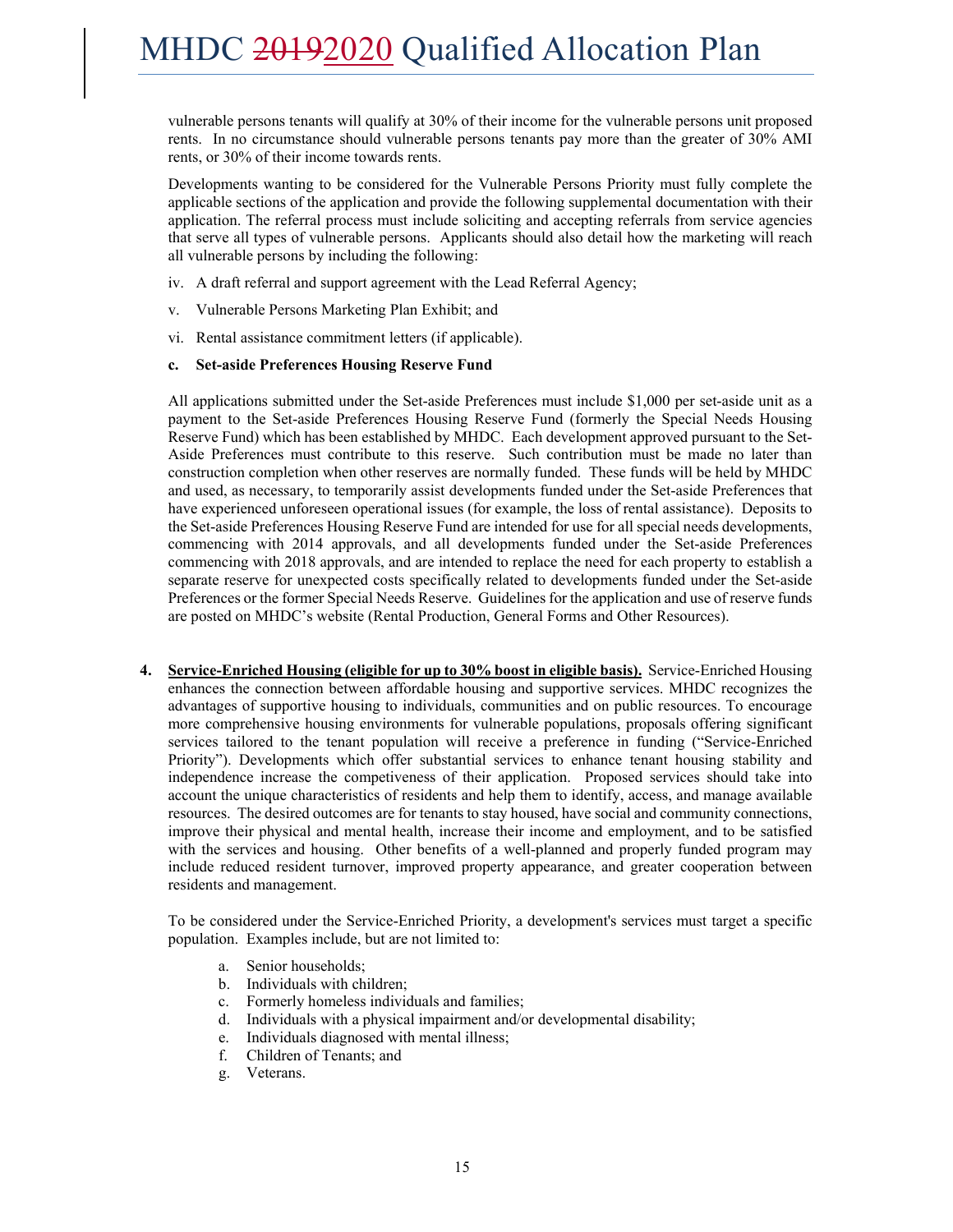The applicant should demonstrate it has experience with the population in question. If the applicant does not have experience with the specified population, it should have a commitment(s) from a service provider(s) who does have the necessary experience. Although MHDC expects applicants that have elected the service-enriched priority to provide services for the full term of the MHDC imposed affordability period, MHDC will accept service provider commitments for renewable three year terms. Longer commitments will be viewed more favorably. MHDC acknowledges that circumstances may require a change in service provider during the life of the development. Services for family and senior developments include, but are not limited to, the following examples.

Family properties:

- a. Regularly-held resident meetings;
- b. After-school programs for children;
- c. Financial literacy courses for adults;
- d. Parents as Teachers program offered through the local school district;
- e. Credit and/or budget counseling;
- f. Life skills and employment services;
- g. Nutrition and cooking classes;
- h. Domestic violence survivor, including human or sex trafficking support and counseling;
- i. Computer lab or computer check-out program;
- j. Food pantry;
- k. Daycare services;
- l. College preparation counseling;
- m. Clothes closet;
- n. Library;
- o. Back to school programs;
- p. Youth sports activities;
- q. Teen support groups;
- r. Good neighbor and tenant rights classes;
- s. Job training and job placement services; and
- t. Reentry programs for ex-offenders.

#### Senior properties:

- a. Regularly-held resident meetings;
- b. Transportation to shopping and medical appointments;
- c. Nutrition and cooking classes;
- d. Enrichment classes such as seminars on health issues, prescription drugs, Medicare, the internet;
- e. Coordination with an agency that provides assistance with paying bills and balancing checkbooks;
- f. Periodic health screenings;
- g. Assistance preparing a Vial of Life;
- h. Exercise program such as the Arthritis Foundation Exercise Program;
- i. Monthly community activities (i.e., pot luck dinners, holiday events, bingo);
- j. Access to fitness equipment;
- k. Food pantry or access to a mobile food pantry if available;
- l. Housekeeping; and
- m. Computer lab or check-out program.

Developments wanting to be considered under the Service-Enriched Priority must fully complete the applicable sections of the application and provide the following with their application. Refer to the Developer's guide for further guidance:

i. A detailed supportive services plan explaining the type of services to be provided, who will provide them, how they will be provided, and how they will be funded. The plan should include, but is not limited to, a description of how the development will meet the needs of the tenants, including access to supportive services, transportation, and proximity to community amenities. MHDC prefers the services be onsite or near the proposed development;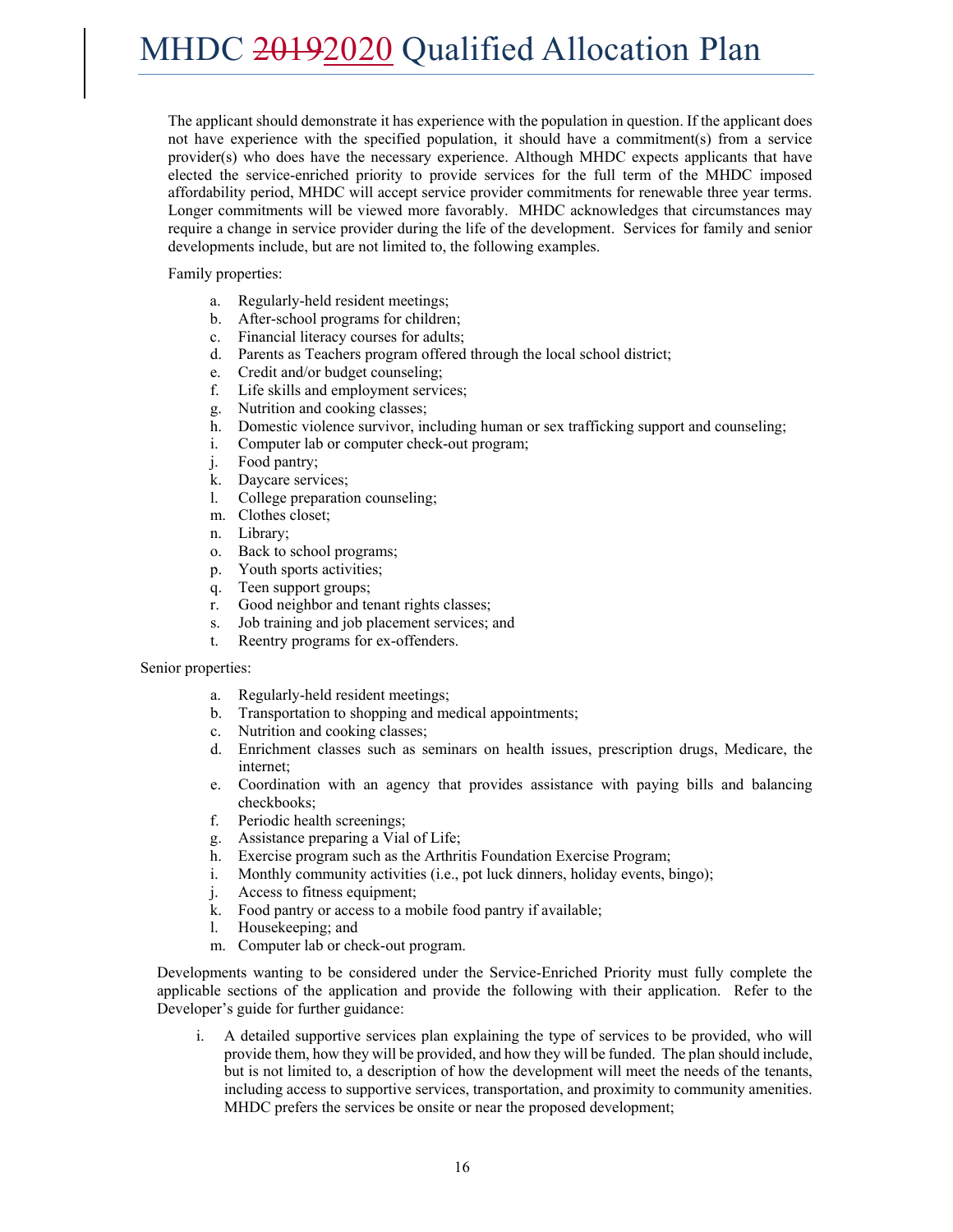- ii. Letters of intent from service providers anticipated to participate in the development's services program; and
- iii. Service coordinator job description
- **5. Preservation (eligible for 30% boost in eligible basis).** The preservation of existing affordable housing will receive a preference in funding ("Preservation Priority"). To qualify for the Preservation Priority, a development must meet at least one (1) of the following criteria and, if receiving federal historic credits and/or state historic credits, must waive the right to opt out of the LIHTC LURA to be recorded against the development for an additional fifteen (15) years beyond the Compliance Period:
	- a. Have and continue to use, if possible, project-based rental assistance and/or operating subsidy;
	- b. Have a loan made prior to 1985 from any of the following loan programs: HUD 202/811, 221(d)(3) or (d)(4), 236, or USDA RD 515;
	- c. Participate in HUD's Mark-to-Market restructuring program; or
	- d. Have a previous allocation of low-income housing tax credits in which the first year of the Credit Period (as defined in  $\S42(f)(1)$  of the Code) was 1999 or earlier, and be in or have completed the final year of the Compliance Period for all buildings in the development.

In order to be considered for this priority, the applicant must include the following with the application:

- i. Copies of all loan notes and regulatory agreements encumbering the property;
- ii. A copy of any project-based income or operating subsidy agreements and rent schedules;
- iii. Audited financial statements for the development covering the three (3) most recent years;
- iv. A physical needs assessment or, for RD applications, an "as-is" CNA that meets USDA-RD requirements;
- v. If the development has HUD or MHDC financing or is encumbered by a LIHTC LURA or an MHDC Regulatory Agreement ("Regulatory Agreement"), then a letter from HUD orand MHDC indicating the need for preservation is required (please see v. below if the proposed preservation development has an RD loan); and
- vi. If the proposed development includes USDA-RD financing, the application must include a letter of preservation from MHDC and a letter addressed to MHDC from the RD State Office indicating (1) RD support for the application, and (2) the applicant has met with either the RD State Office or Area Specialists prior to preparing/submitting the application to MHDC. The purpose of the meeting is to review the entire structure of the proposal with RD including, but not limited to, a discussion of the proposed scope of work, Capital Needs Assessment ("CNA"), financing structure, rents charged, operating budget, the potential amount of additional RD required Replacement Reserves, and any other unique feature or complexities pertaining to the development application. It is recommended applicants supply RD with a copy of the "as-is" CNA prior to this meeting.; and
- vii. All requests to MHDC for preservation letters must be made no later than 30 days prior to application submission deadline.

vi.

**6. CDBG-DR.** Applications that include CDBG-DR leveraged funds as a source are strongly encouraged. These applications must obtain a Letter of Intent from the Missouri Department of Economic Development (DED) and include this letter with their application submission. CDBG Disaster Recovery (CDBG-DR) funding is authorized under Title I of the Housing and Community Development Act of 1974, as amended. The state of Missouri received an allocation of \$58,535,000 in response to the severe storms, tornadoes, straight-line winds, and flooding that occurred between April 28 and May 11, 2017. DED has been designated the responsible entity for administering the CDBG-DR funds allocated to the state. DED has earmarked approximately \$3010 million to be paired with LIHTC for new construction of affordable housing developments in the affectedtwo areas. Each granteeVan Buren with a zip code of 63965 and Jefferson City with a zip code of 65101. Up to 5 million will be limitedawarded in each of the two areas. Each applicant is eligible for up to \$5,000,000. Applicants interested in leveraging LIHTC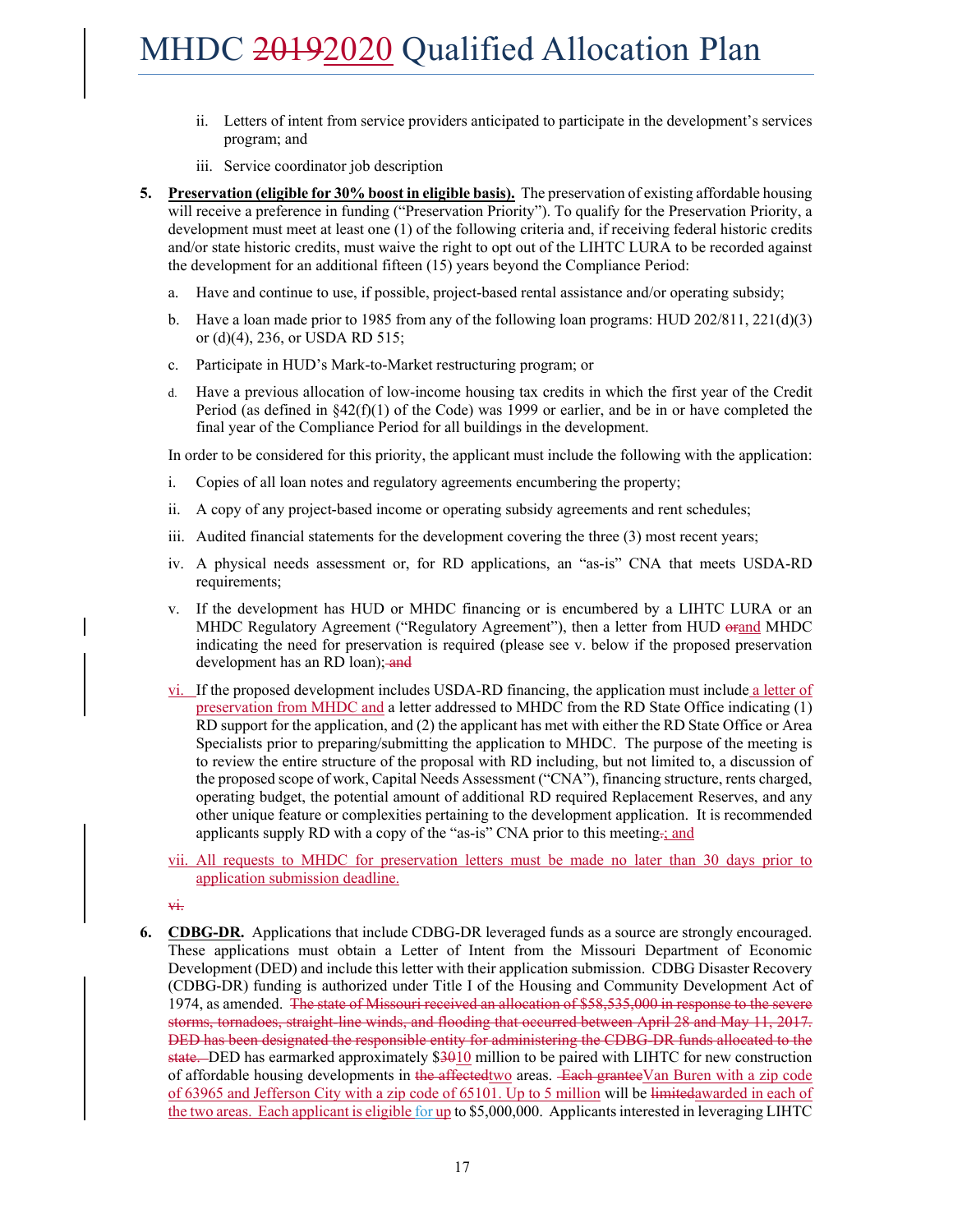equity with this funding source should refer to the Developer's Guide and DED for more information regarding the CDBG-DR program.

**7. Independence Enabling Housing Units (eligible for up to 30% boost in eligible basis).** MHDC seeks to fund aThis pilot program is designed to promote independent living amongst our special needs population. Independence Enabling Housing ("IEH") units that are developed to serve special needs individuals who wish to live independently but who may need additional assistance from a caregiver who resides in a Companion Living ("CL") unit that is associated with a specific IEH unit are encouraged. Developments with IEH units ("IEH Developments") are part of the Set-Aside Preference, and as such are part of the stated 33% Federal and State LIHTC goal stated in Section III( $23$ ), above.

These IEH and CL units should be designed in such a manner that the IEH and CL units are conveniently located to each other and are part of a larger development that is inclusive to all persons. The design of the units must satisfy the requirements of Universal Design and be accessible to all persons regardless of any particular type of disability or condition. The units must be distributed evenly within a given development and must maintain equivalent access to the amenities and services that the development may provide. For this pilot program, the minimum set-aside of Set-Aside Preference units will be waived and a maximum set-aside of 30% established. Developers should engage a lead referral agency to assist with the design and management of these units.

**8. Veteran's Housing (eligible for up to 30% boost in eligible basis)** Applicants developing Service-Enriched Housing targeting Veterans are eligible for this priority. Developments must offer significant services tailored to the Veteran tenant population. Provided services should enhance Veteran tenant housing stability and independence. A substance abuse program must be included in the proposal.

At time of application, letter(s) of intent for service commitment(s) shall be in place with a provider(s) who specialize in, or have substantial experience in, providing services to Veteran populations. If the applicant does not engage with a third-party service provider, support must be provided in the application which demonstrates the substantial experience the applicant has with providing services to Veteran populations.

Developments applying under the Veteran's Housing priority are subject to any and all requirements of the Service-Enriched priority in addition to any specific requirements that are set forth for the Veteran's Housing priority.

Developments wanting to be considered under the Veteran's Housing priority must fully complete the applicable sections of the application including, but not limited to, all sections required by the Service-Enriched priority.

In addition applicants must provide the following with their application:

- i. A detailed supportive services plan detailing: the type of services to be provided, who will provide them, how they will be provided, and how they will be funded. The plan should include, but is not limited to, a description of how the development will meet the needs of Veteran tenants, including access to supportive services, transportation, and proximity to community amenities. MHDC prefers the services be onsite or near the proposed development;
- ii. Letters of intent from those service providers associated with the development's Veterans programs; and
- iii. Service coordinator job description.
- **9. Workforce Housing (eligible for 30% boost in eligible basis).** Developments in counties with a median income less than the  $20182020$  statewide median income (as established and published by HUD) are eligible for the basis increase, provided that 15% to 25% of the total units in the development are set aside for households earning between 60% and 80% (workforce units) of the area median income. Rents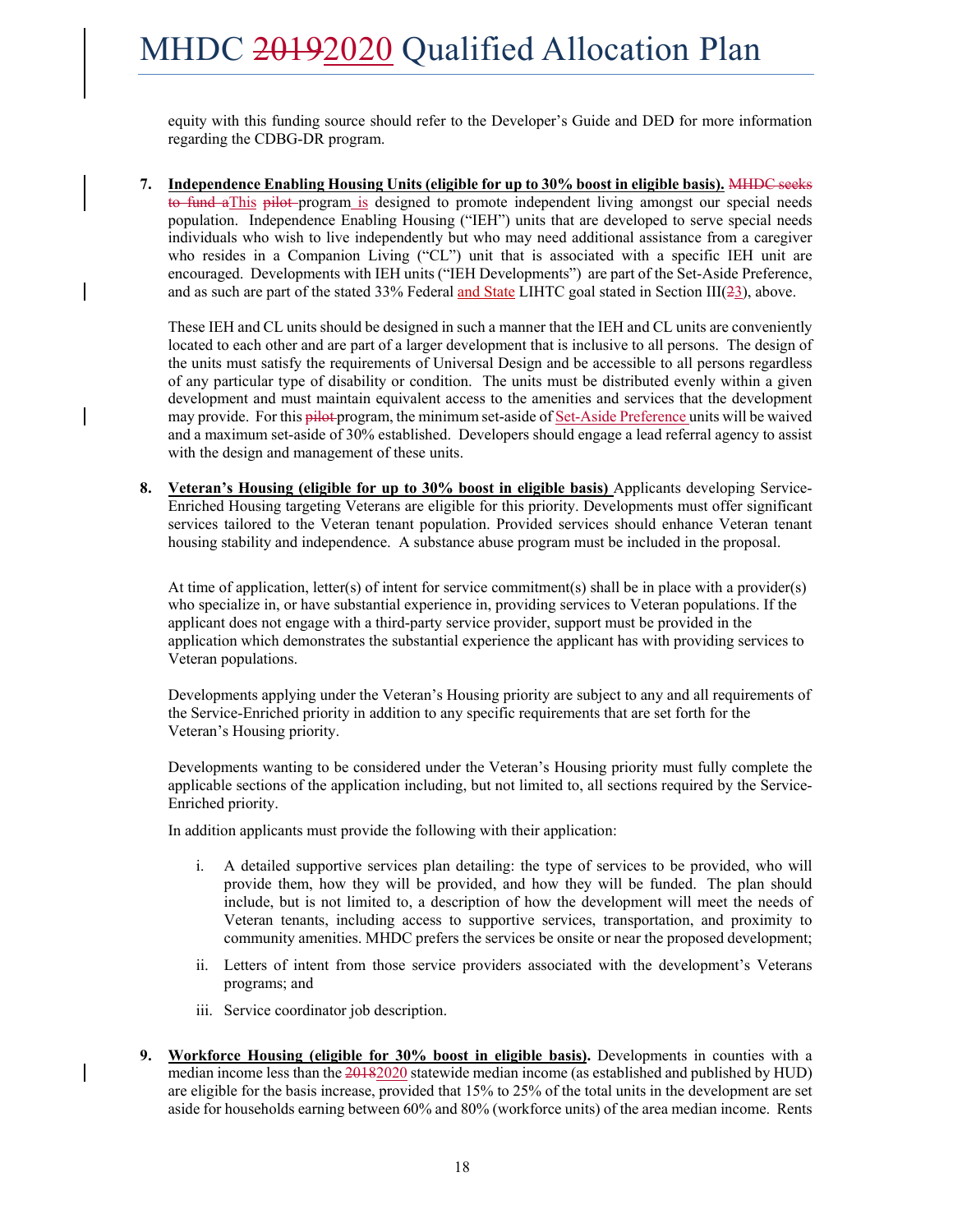in the 60%-80% units should be different than the rents in the development that are at or below 60% AMI. The published income limits for each development's county still apply and must be used for determining resident eligibility.

- **10. Opportunity Areas.** MHDC encourages affordable housing developments in opportunity areas by targeting communities that meet the following criteria: access to high-performing school systems, transportation and employment; as well as being located in a census tract with a 15% or lower poverty rate. **Family developments** that meet these criteria will receive a preference in funding. Family developments proposed in opportunity areas are required to include an affirmative marketing plan that proactively reaches out to families currently living in census tracts where the poverty rate exceeds 40%. The plan must include a Special Marketing Reserve to assist in initial relocation expenses for families with children. Note that the minimum unit size for a family development in an opportunity area is twobedroom. Developments that apply under this priority must also apply under the Service-Enriched Priority. MHDC will, on a case by case basis with reasonable and well documented justification, allow flexibility for meeting all four criteria for qualification. Please refer to the Market Study Guidelines which specifies how data on each of these criteria is to be collected. Below are examples of services for this type of family development:
	- i. Regularly-held resident meetings;
	- ii. After-school programs for children;
	- iii. Financial literacy courses for adults;
	- iv. Credit and/or budget counseling;
	- v. Life skills and employment services;
	- vi. Computer lab or computer check-out program;
	- vii. Daycare services;
	- viii. College preparation counseling;
	- ix. Library;
	- x. Back to school programs;
	- xi. Youth sports activities;
	- xii. Teen support groups, and
	- xiii. Good neighbor and tenant rights classes.
- **11. Opportunity Zones**. MHDC understands the potential role of Opportunity Zones in the economic development of distressed communities and encourages affordable housing developments in Opportunity Zones that have commitments of Opportunity Fund Investment(s). Opportunity Zones are census tracts in distressed communities designated by state and federal governments targeted for economic development; and an Opportunity Fund is a new investment vehicle created as part of the Tax Cuts and Jobs Act of 2017 to incentivize investment in Opportunity Zones. Further details regarding Opportunity Zones, including a link to the list of the Designated Qualified Opportunity Zones, can be found in the Developer's Guide.

### **RESERVATION PROCESS**

#### **A. Document Review –PHASE I**

- **1. Document Review Guidelines**. The Document Review will be conducted to determine if the applicant and its application meet the following requirements:
	- a. **Organized Application.** Each application must be submitted in a three-ring binder and organized with tabs according to the MHDC FIN-125. A complete application consists of (1) an electronic application (a link will be provided on MHDC's website); (2) one tabbed, three-ring binder with all required exhibits and original signatures, where required; (3) digital media containing electronic exhibits; and (4) the appropriate application fee. The MHDC FIN-125 will identify exhibits to be submitted in the three-ring binder and exhibits to be submitted digitally. Three-ring binder and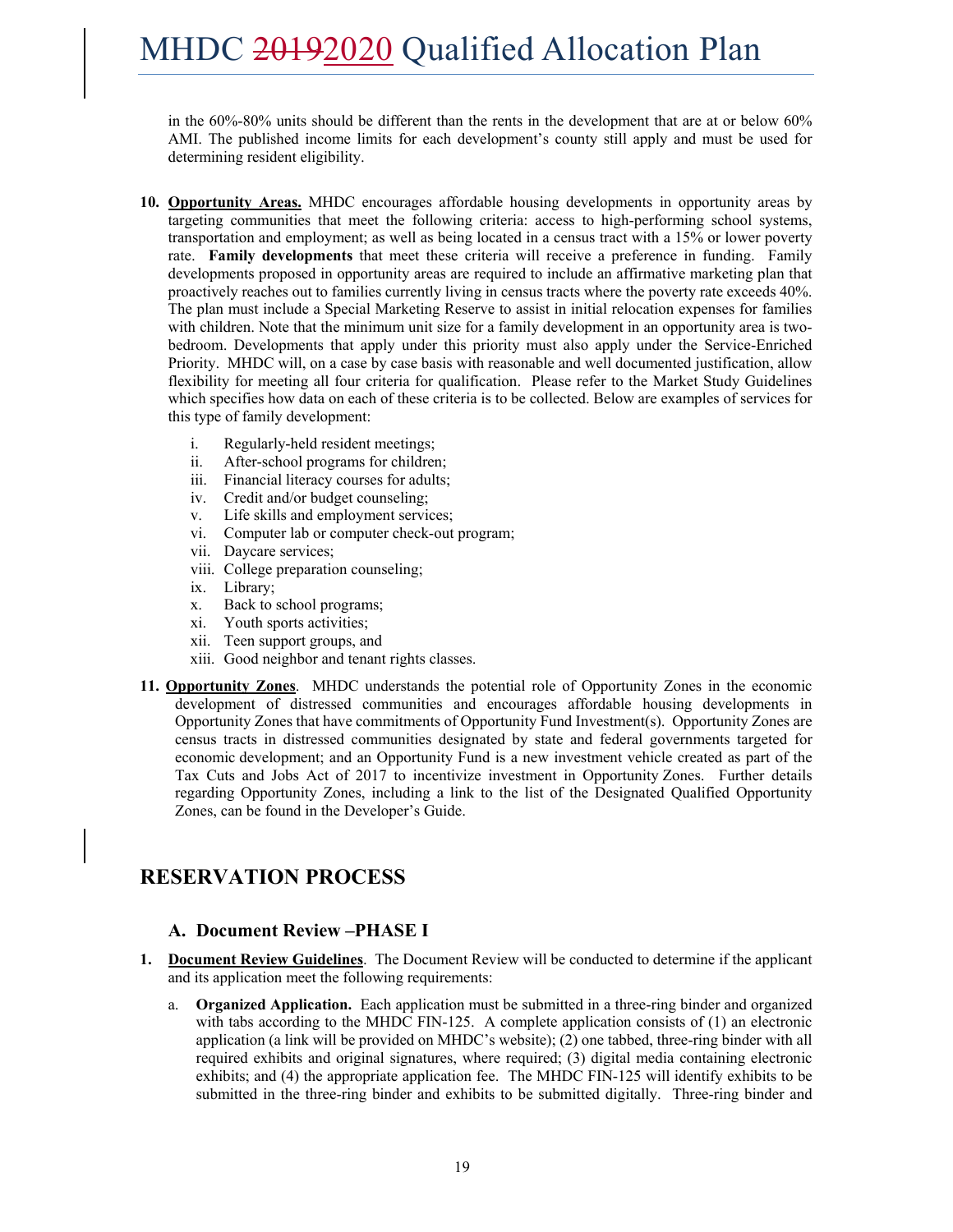digital media exhibit names must match the FIN-125 exhibit names. Acceptable forms of digital media include, but are not limited to, a CD-R, DVD, or a USB flash drive. MHDC staff has the right, in its sole discretion, to waive an exhibit requirement on a case-by-case basis upon the review of a formal waiver request submitted by an applicant prior to the applicable NOFA deadline.

- b. **Good Standing with MHDC.** Any member of the development team that is the owner or general partner of a LIHTC development currently in non-compliance due to site audits or a failure to comply with the owner's reporting requirements will be denied participation in the NOFA. In addition, any development team member not in compliance or good standing with any other MHDC program will similarly be denied participation. Should MHDC learn any principal involved with a proposed development has serious and/or repeated non-performance or non-compliance issues in Missouri before or after the time of application, the application will be rejected. Prior performance considered may include, but is not limited to, progress made with a previous Conditional Reservation Agreement, Firm Submission, execution of Firm Commitment, closing, cost certification, development compliance, payment of fees and/or violation of the MHDC Workforce Eligibility Policy.
- c. **Good Standing with Other Entities.** Any member of the development team that is the owner or general partner of a LIHTC development who is currently debarred, suspended, proposed for debarment, declared ineligible, or voluntarily excluded by any Federal, State, or local department or agency may be denied participation in the NOFA, in MHDC's sole and absolute discretion.
- d. **Consistent with Applicable Law.** As previously stated in the Participant Standards, the submitted proposal must comply with all federal, state, and local laws, as well as any and all applicable regulations, guidance, revenue rulings and the like as may be promulgated by the IRS, HUD, or any other federal or state agency. Participants are solely responsible for ensuring their own compliance with any such laws, regulations, and notices, and are encouraged to seek the advice of their own legal counsel with respect to such compliance. Examples of such requirements include, but are not limited to:

**Code Requirements.** The proposal must meet all requirements set forth in the Code and all relevant Treasury Department regulations, notices, and rulings.

**Fair Housing Requirements.** As previously stated in the Participant Standards the submitted proposal must comply with the Fair Housing Act.

**Internal Revenue Service Memorandum of Understanding.** MHDC and the IRS have executed a Memorandum of Understanding ("IRS MOU") to improve the administration of the Federal LIHTC. Under the terms of this IRS MOU, all developers must complete IRS Form 8821 (Rev. 9-98), Tax Information Authorization, as a condition of consideration for an allocation of 9% Credit or 4% Credit. An executed IRS Form 8821 for the developer, and all key principals of the developer and general partnership must be included as part of the application.

- e. **Consistent with Tax Credit Accountability Act.** Under the provisions of the Tax Credit Accountability Act (R.S.Mo. 135.800-135.830), all developers/applicants must complete all necessary forms and reporting requirements during the reservation process, the allocation process, and for a period of three (3) years following the issuance of State LIHTC by MHDC. All developers must complete MDOR Form 8821 (Rev. 11-03), Missouri Department of Revenue Authorization For Release of Confidential Information, as a consideration for the allocation of the State LIHTC. MHDC will obtain tax clearance for the developer/applicant from the Missouri Department of Revenue at the time of application. Should the developer, general partner, or any key principal be found to have outstanding tax liens or delinquent taxes, for federal or state taxes, the related application may be rejected.
- **2. Threshold Documents.** All threshold documents must be complete, fully-executed, and submitted by the application deadline. An exact list of documents can be found on the MHDC FIN-125. A missing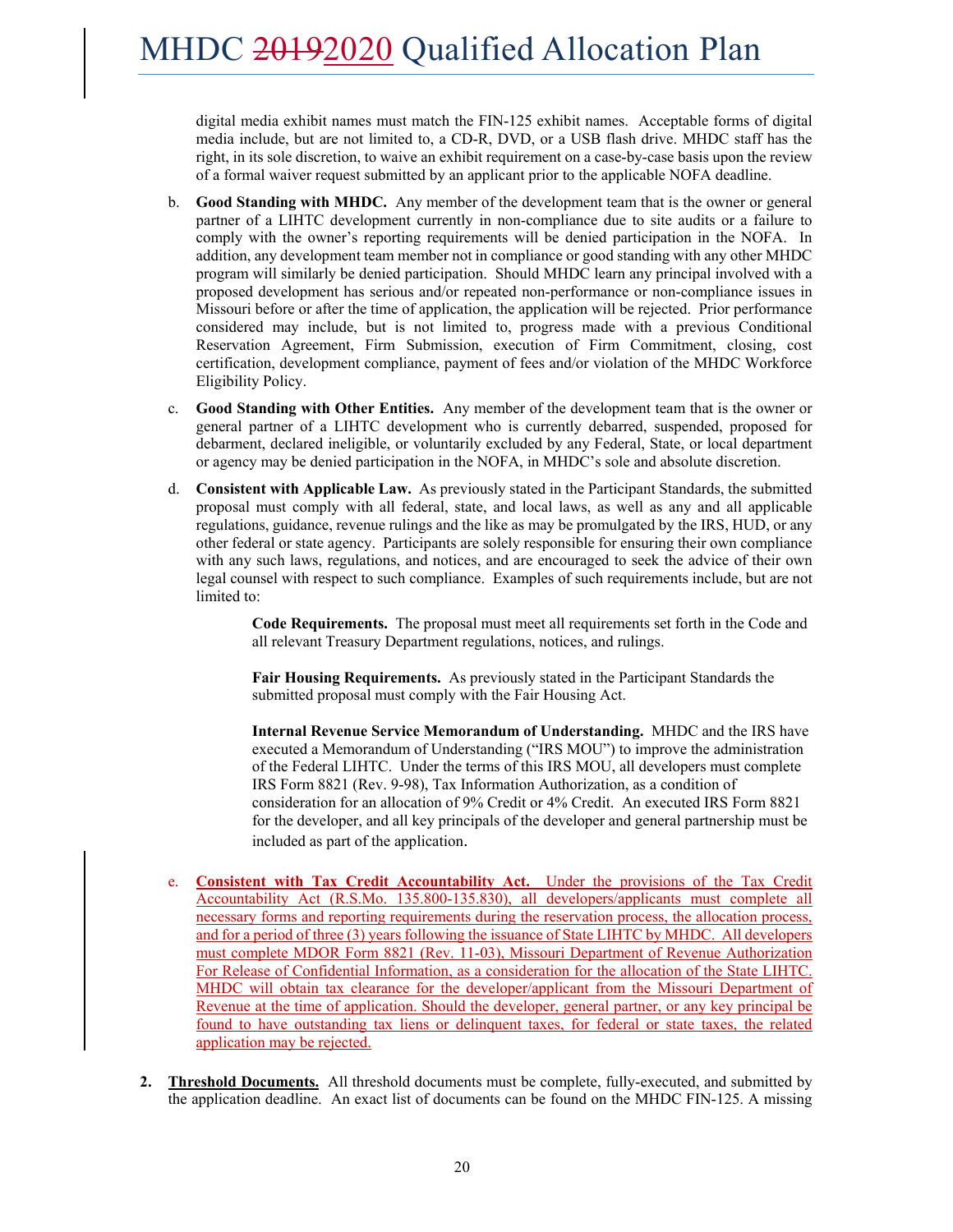threshold document will result in an application being eliminated from consideration. Below is a list of the threshold document categories ("Threshold Documents"), some of which require multiple documents. The required Threshold Document categories are:

- **Executed FIN-100.** A completed and executed FIN-100 with appropriate certifications and elections made.
- b. **Application Fee.** A check for the appropriate application fee. A check returned for any reason will result in that application being rejected.
- c. **Development Narrative.** A narrative meeting the requirements set forth in the Developer's Guide. An incomplete narrative will result in the application being eliminated from consideration.
- d. **Financing Commitments.** Commitments for all non-MHDC financing sources, including commitments for all tax credit equity to be utilized.
- e. **Local Jurisdiction Contact Verification.** Evidence that the following officials have been contacted.
	- i. Chief Executive of the local jurisdiction;
	- ii. State Senator;
	- iii. State Representative, and
	- iv. Executive Director of the local public housing authority.
- f. **Economic Impact to Missouri.** The applicant should provide information and data within the FIN-100 concerning the economic impact of the proposed development. At a minimum, the applicant should provide the following:
	- i. a description of the proposed services that will be performed and/or the proposed products that will be provided by Missourians;
	- ii. a description the number of the economic impact returned to the State of employees in Missouri-through tax revenue obligations, or otherwise;
	- iii.ii. a description of the Development Team's economic presence within the State of, if the developer has existing operations in Missouri, including Missouri employee statistics; and
		- iii. the percent of hard and soft costs expected to be paid to Missouri-based firms, vendors and /or suppliers;
	- iv. the total number of months between initial construction closing and construction completion; and
	- $iv$ . for senior and permanent supportive housing development proposals, projected Missouri savings in Medicaid expenses. Permanent supportive housing combines and links permanent, affordable housing with flexible, voluntary services designed to help the tenants stay housed and build the necessary skills to live as independently as possible.
- **3. Secondary Documentation Review**. Secondary documentation must be submitted by the application deadline for an application to receive consideration. The FIN-125 contains an exact list and explanation of the required documentation. If five (5) or more secondary review documents are missing or are incomplete at the time the application is submitted, the application will be rejected. If four (4) or fewer secondary documents are missing or are incomplete at the time the application is submitted, the applicant will be notified in writing of deficient items and a date by which deficiencies must be cured ("Cure Date"). If the requested documents are not received by the Cure Date, the application will be rejected. Below is a list of the secondary documentation categories ("Secondary Documents"), some of which require multiple documents. The Secondary Document categories areinclude but are not limited to:
	- a. **Digital Media.** Digital media with the required electronic documents as noted on the MHDC FIN-125
	- b. **Site Review Information.** MHDC requires multiple site information documents to conduct the site review described below.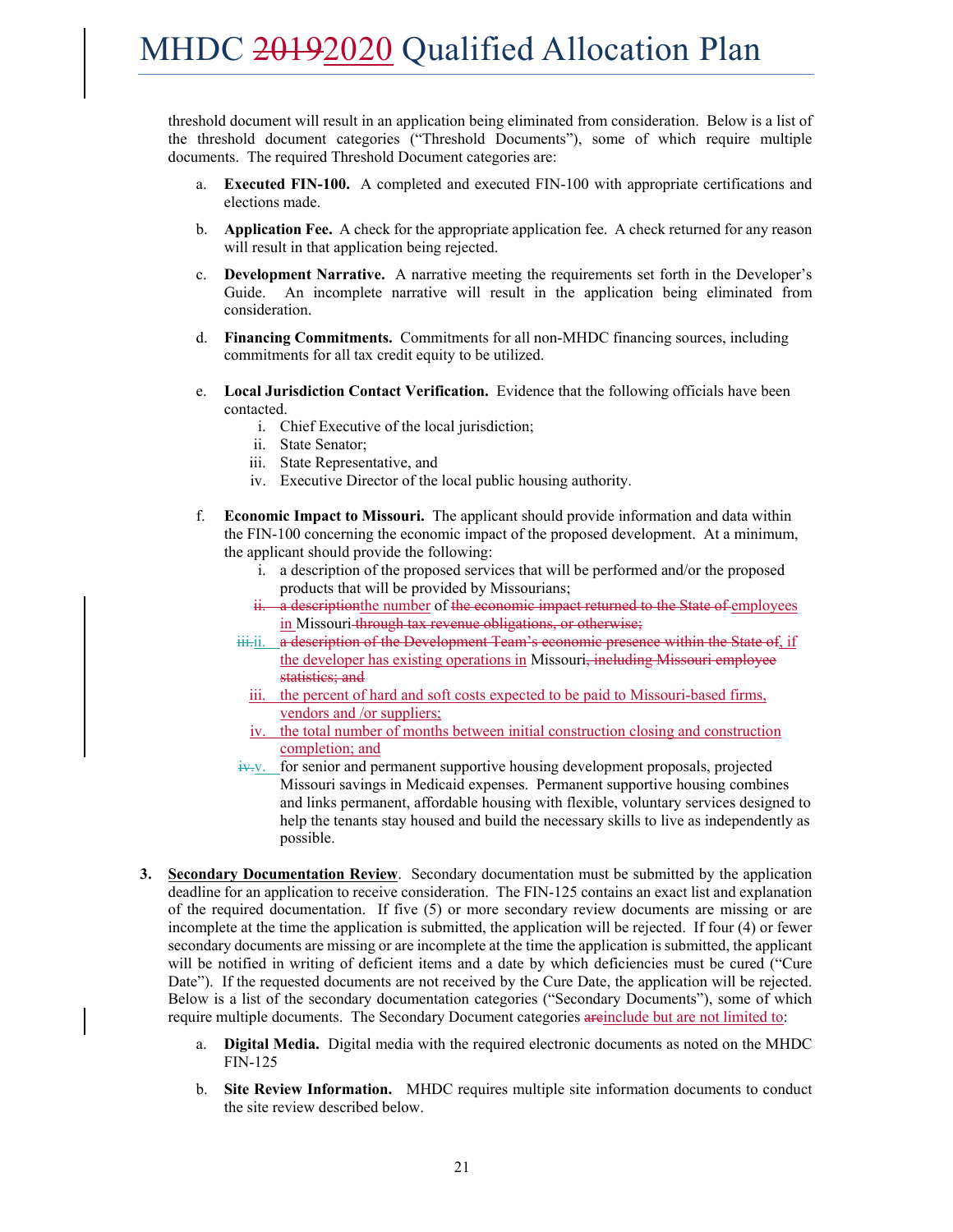- c. **Applicant Site Control.** Applicants should refer to the Developer's Guide for more information regarding site control and a thorough description of the required site control documents.
- d. **Market Study.** A market study meeting MHDC requirements and dated within six (6) months of the application due date. The market study must be prepared by an experienced market analyst shown on MHDC's approved provider list (not an affiliated company). See the Market Study Guidelines and Market Study Standards for Rental Housing Developments (MHDC Form 1300) for further guidance. For  $20192020$  applications, a market study may be submitted to MHDC up to  $2-1$  weeks after the NOFA deadline if the application includes a formal waiver request signed by MHDC. The waiver must have been signed by MHDC before the applicable NOFA deadline.
- e. **Seller Site Control.** The seller site control documents, as described in the Developer's Guide.
- f. **Local Jurisdiction Contact Verification.** Evidence that the appropriate officials have been contacted.In addition to other contact verification required by the Code as described in 2e above under Threshold Documents, provide evidence that the Superintendent of Schools (if applicable) and Councilperson(s)/Alderperson(s) have been contacted.
- g. **Statutorily Required Documents.** Various state and federal statutes and regulations require certain documents be submitted by the developer/applicant at the time of application.
- h. **Housing Priority Documentation.** Additional documentation required pursuant to the priority the applicant is applying under, if applicable.
- i. **Zoning.** Evidence of proper zoning. Should the land require rezoning, the application should include the waiver discussed in the scoring section below.
- j. **Architectural Information.** Documents regarding the design, cost, and historic designation of the building.
- k. **Sustainable Housing Information**. New construction applications must provide documentation demonstrating how the development will achieve and maintain the green building standard identified in the Development Characteristics Worksheet. For rehabilitation proposals, the green building requirement is highly encouraged but optional; however, rehabilitation developments that will achieve and maintain a green building standard should also provide such documentation.
- l. **Relocation and Existing Multifamily Operations Data.** For proposals with existing tenants (commercial or residential) who may be either temporarily or permanently relocated as a result of the proposed development, provide the applicable relocation documents. Permanent displacement of tenants is strongly discouraged. The applicant must take all reasonable steps to minimize the displacement of existing tenants.
- m. **Homeownership Information.** For developments interested in providing tenants homeownership opportunities after the end of the Compliance Period, provide a homeownership proposal and a waiver of the right to opt out of the LIHTC LURA for an additional fifteen (15) years after the end of the Compliance Period.
- n. **PHA Approved Utility Allowance Schedule.** Provide a copy of the PHA-approvedmost current utility allowances forallowance schedule from the location and type of development proposed in effect atlocal public housing authority (PHA) or the time of application.HUD Utility Schedule Model (HUSM).
- o. **Developer-General Partner Information.** Information regarding the developer and any general partner(s) who are not affiliates of the developer.
- p. **Management Agent Information.** Information regarding the proposed management agent.
- q. **MBE/WBE Utilization Plan.** A Utilization Plan signed by the owner/developer detailing how the applicant intends to meet or exceed the MBE/WBE Participation Standard.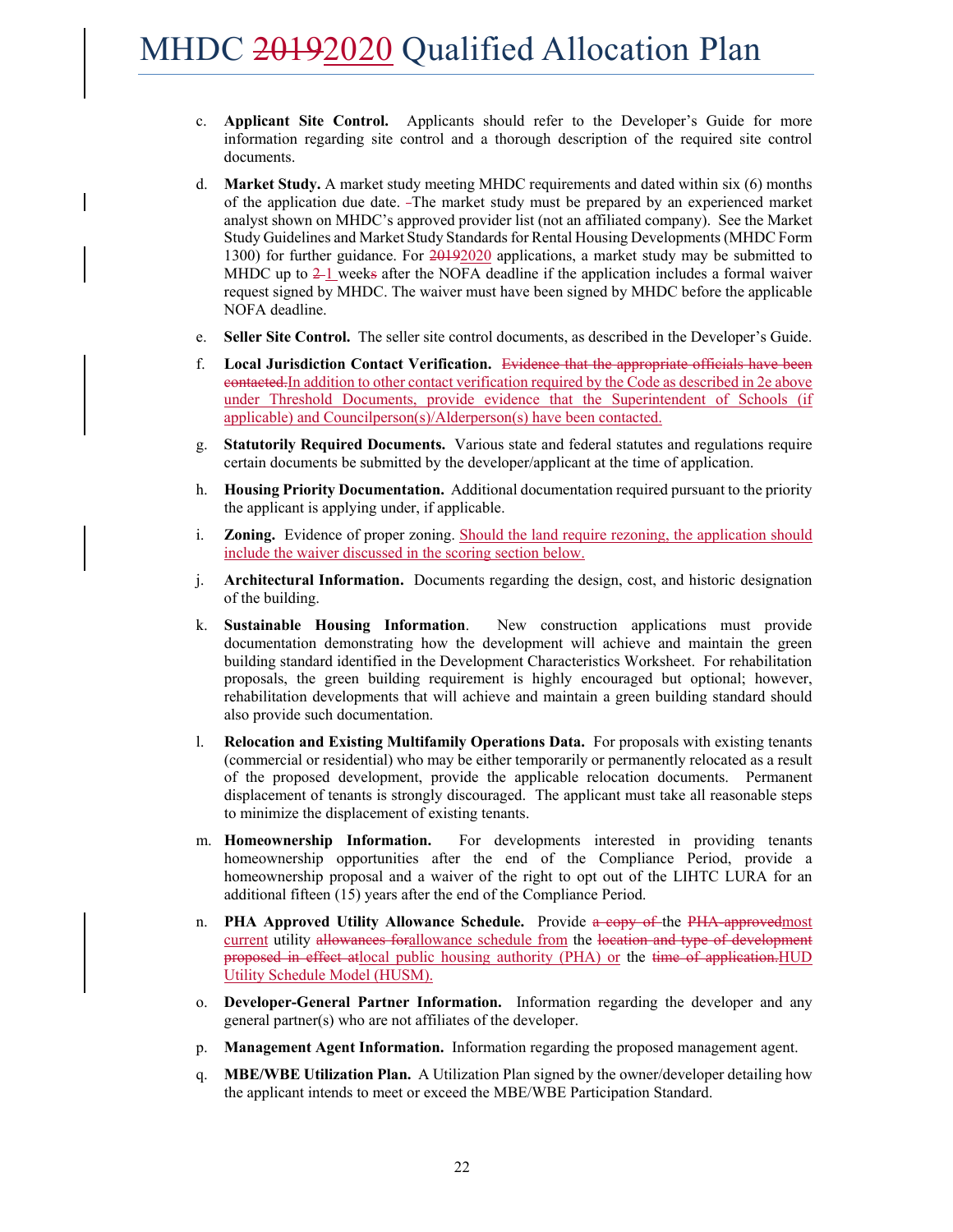r. **Self-Scoring.** Provide a completed copy of the MHDC Application Self-Scoring form.

#### **B. Priority Scoring – PHASE II**

Applications that pass the Document Review – PHASE I will be divided into two (2) groups for the Priority Scoring – PHASE II. Applications will be assigned to one  $(1)$  of the two  $(2)$  groups below.

#### **1. Priority Group**

Applications that meet one or more of the following development types below qualify for the Priority Group and will be assigned forty-five (45) points in addition to points earned in General Scoring – Phase III.

- Workforce Housing;
- Non-Profit as defined in section III of this QAP;
- Service Enriched, including Veterans Housing;
- Special Needs, Vulnerable Populations, and Independence Enabling;
- Preservation;
- CDBG-DR;
- HOME CHDO
- Opportunity Area, as defined in Section III of this QAP; or
- Opportunity Zone, as enacted under the 2017 Tax Cuts and Jobs Act

#### **2. Non-Priority Group**

Applications that do not qualify for the Priority Group are designated Non-Priority Group applications and assigned zero (0) Phase II points.

#### C. **General Scoring – PHASE III**

Applications must earn at least 75100 combined points in Phases II and III to qualify for Underwriting – PHASE IV review and be considered for funding. Applications that do not earn at least 75100 combined points in Phases II and III will not be considered for funding.

The following chart summarizes the point categories in Phase III.

| Category                    | <b>Points Possible</b> |
|-----------------------------|------------------------|
| Development Characteristics |                        |
| Use of Resources            |                        |
| Development Team            |                        |

### **DEVELOPMENT CHARACTERISTICS**

#### **Income Targeting** 0 – 610 points

Developments that target a percentage of units to lower income households will be awarded points as described below. Evaluation will be based on LIHTC income determination guidelines. The maximum number of points an application can receive is  $\frac{10}{10}$  points. Proposals are not eligible for Income Targeting points if they have Project Based Section 8, Rural Development Rental Assistance and/or, Public Housing Assistance or are applying under the Income Averaging set-aside:

| Percentage of Units at Income Level (St. Louis and Kansas City <b>MSAMSAs</b> ) | <b>Points</b> |
|---------------------------------------------------------------------------------|---------------|
| 15% or greater of the units affordable to households at 30% AMI                 |               |
| 10% or greater of the units affordable to households at 30% AMI                 |               |
| 10% or greater of the units affordable to households at 40% AMI                 |               |
| 10% or greater of the units affordable to households at 50% AMI                 |               |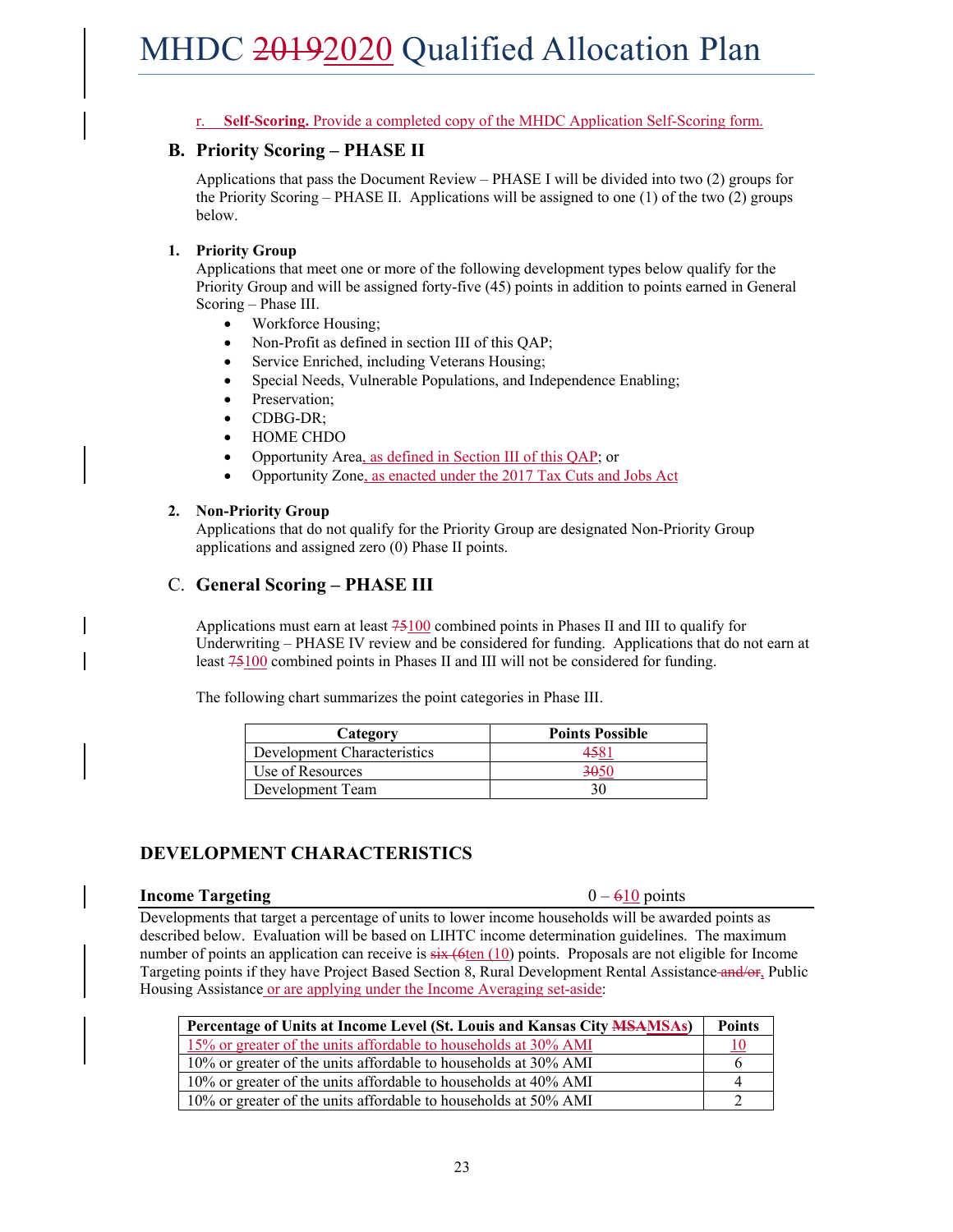| Percentage of Units at Income Level (Springfield, Columbia, Joplin,         |    |
|-----------------------------------------------------------------------------|----|
| Jefferson City, Cape Girardeau and St. Joseph MSAs)                         |    |
| 12.5% or greater of the units affordable to households at 30% AMI           | 10 |
| 7.5% or greater of the units affordable to households at 30% AMI            |    |
| 7.5% or greater of the units affordable to households at 40% AMI            |    |
| 7.5% or greater of the units affordable to households at 50% AMI            |    |
|                                                                             |    |
| Percentage of Units at Income Level (All other counties not included above) |    |
|                                                                             |    |

| Percentage of Units at Income Level (All other counties not included above) | Points |
|-----------------------------------------------------------------------------|--------|
| 10% or greater of the units affordable to households at 30% AMI             |        |
| 5% or greater of the units affordable to households at 30% AMI              |        |
| 5% or greater of the units affordable to households at 40% AMI              |        |
| 5% or greater of the units affordable to households at 50% AMI              |        |

#### **Mixed Income Development** 10 points

Developments that have at least 10% market rate units or Income Averaging Units at 80% AMI will be awarded ten (10) points.  $\overline{a}$ 

#### **Tenant Ownership** 5 points 5 points

Developments intended for 100% eventual tenant ownership at the end of the 15-year compliance period will receive 5 points. To qualify for the points, the owner must provide a detailed tenant ownership plan that complies with the Internal Revenue Code and is acceptable to MHDC. Additional details are provided within MHDC's "Homeownership Policy."

Developments that qualify for the Service Enriched Priority and commit to provide services that fall under the Service Parameters as reflected below will receive one (1) point per category for which they commit at least one service.may receive up to two (2) points per Service Parameter. Applications must include a fully executed letter of intent for each Service Parameter to receive points for that category. In awarding points, MHDC will evaluate the quality of services provided, the correlation between the services or programs to the tenant population, the service delivery plan and the duration of the commitment (minimum of 3 years).

| <b>Service Parameters</b>          |
|------------------------------------|
| <b>Housing Stability</b>           |
| Increased Income and/or Employment |
| Physical and/or Mental Health      |
| Quality of Life                    |
| Social and Community Connection    |

#### **Special Needs / Vulnerable Population** 5 points

Developments that qualify for the Set-Aside Preference and commit to setting aside 15% or more of the units for special needs and/or vulnerable population tenants will receive five (5) points.

#### **Previous Phase Success** 1 point

Phase II development proposals will be awarded one (1) point if the previous phase has a vacancy rate of less than five percent and has a waiting list. Previous Phase Success points Points are not eligible to subsequent phases.

**Site Location** 0 – 5 points 15 points

**Services** Up to  $\frac{510}{10}$  points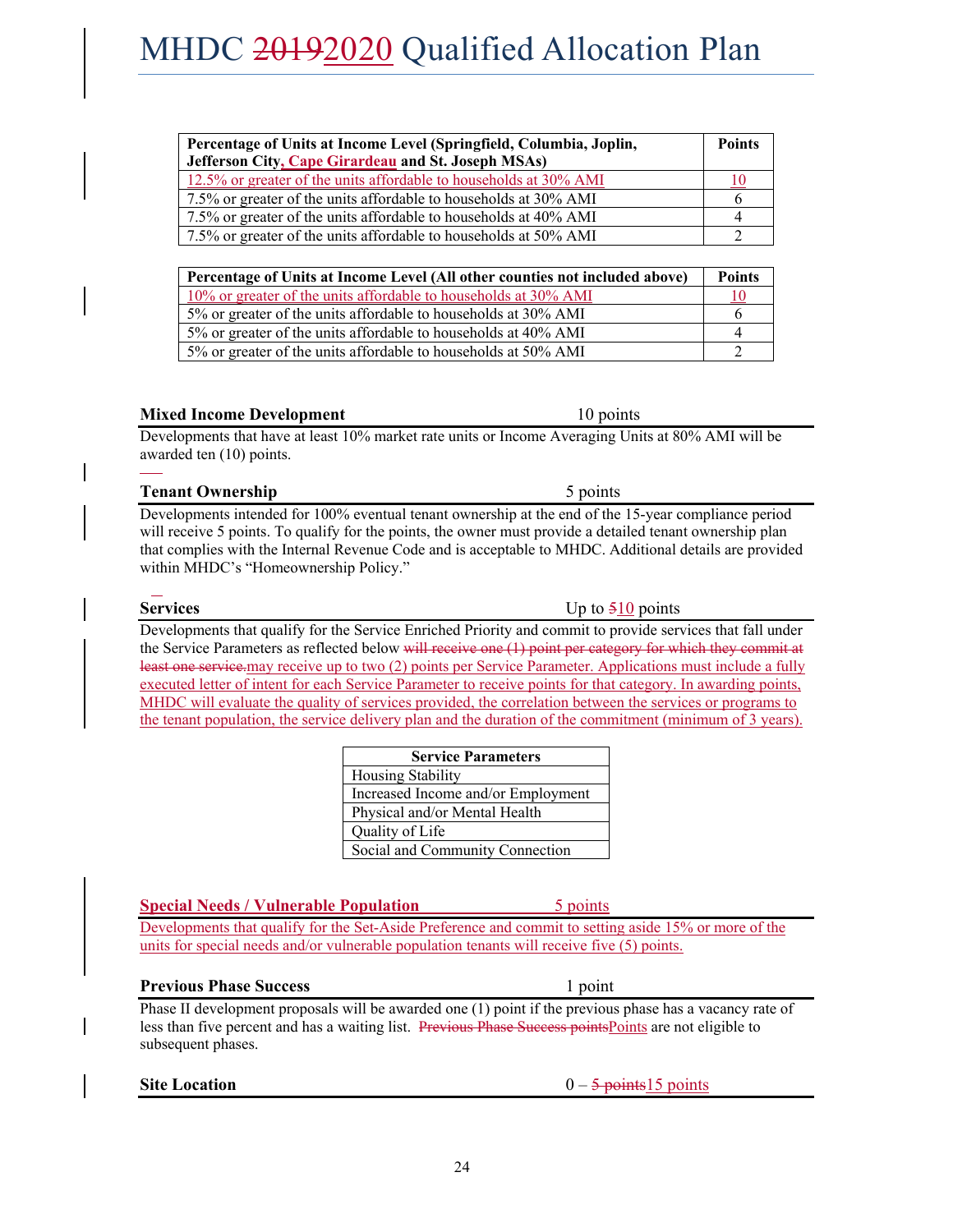Developments may 1. All developments qualify for category  $(a)$  and  $\ell$  and  $\ell$  and  $\ell$  below1b) points; developments will not receive points for both.

a. Developments that Households spending more than 50% of gross monthly income on housing are located in renttermed severely cost burdened areas as demonstrated by. Applications that propose a development in a county 2011-2016 CHAS datawhere the percentage of severe cost burdened renter households exceeds 10% as identified in the 5- Year Strategic Plan for Affordable Housing for the State of Missouri – 2020 published on the MHDC website will be awarded points as described below. The rent burdened household information is published on the MHDC website:

| Percentage of RentSevere Cost Burdened Renter<br><b>Households</b> | <b>Points</b> |
|--------------------------------------------------------------------|---------------|
| Greater than 50% of rent burdened households 20%                   |               |
| Greater than 40% of rent burdened households 15%                   |               |
| Greater than 30% of rent burdened households 10%                   |               |

CHAS data defines rent burdened households as those paying more than 30% of their income for housing.

- b. Family sites in an Opportunity Area as described within this Plan will be awarded seven (7) points.
- b. 2. Developments that are located in rural underserved counties as defined by MHDC will receive five (5) points.[GM1] Counties that qualify as MHDC designated rural underserved counties will be published at http://www.mhdc.com/rental\_production/2020-fy-items/index.htm.

#### **Economic Development** 5 points

Development proposals with a significant connection to other economic development in the community ("Supporting Economic Activity") will receive five (5) points. The applicant must include each of the following:

- 1. Detailed description of the specifics of the Supporting Economic Activity and how it supports the need for affordable housing;
- 2. Detailed description of how the jobs created by the Supporting Economic Activity support the need for the income targeted affordable housing units proposed in the application;
- 3. List of all resources committed to the Supporting Economic Activity;
- 4. Description of the impact of the proposed housing development to the overall economic development in the community and;
- 5. Description of the community, including housing, commercial, infrastructure, amenities and services.

#### **Preservation** 310 points

Development proposals that qualify for the Preservation priority will be awarded three  $(3)$  ten  $(10)$  $points$  $[GM2]$ 

#### **Zoning** 10 points

Developments that show evidence that the site is properly zoned to allow the proposed development at the time of application submission will be awarded ten (10) points. If the site is not properly zoned, the applicant may still earn 10 points in this category if a formal waiver request signed by MHDC is included in the application. To be approved for the waiver, the applicant must include with their waiver request a letter from the appropriate governmental body describing what needs to be done to be in compliance and the time frame for achieving such compliance. The waiver must have been signed by MHDC before the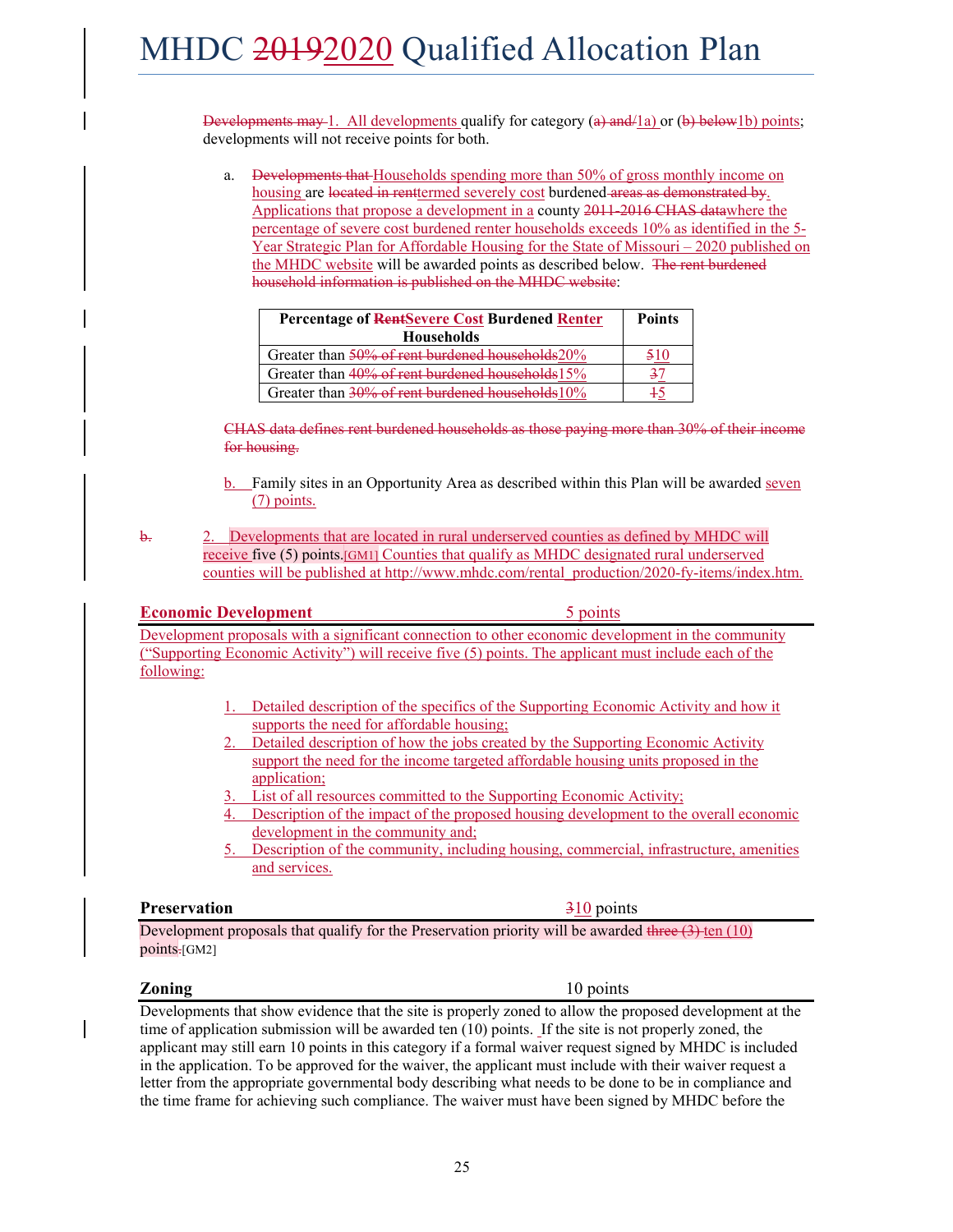26

MHDC 20192020 Qualified Allocation Plan

applicable NOFA deadline. If there is no zoning, a letter from the locality stating that no zoning exists is acceptable as evidence that the proposed development is allowed at the proposed site.

#### **USE OF RESOURCES**

#### Leveraged Funds 0 – 10 points

Developments that have executed Letters of Intent (LOIs) for unaffiliated party grant funds, capital campaign funds, federal funds, energy/utility rebates/incentive program funds, and/or municipal funds will be awarded points based on the percentage of award as it relates to the Total Development Budget. Loans from private institutions or other entities may be counted as leverage funds if the interest rate is below the 2-year Treasury Rate (as of October 1, 2020) plus 200 basis points for construction loans, and is below the 10-year Treasury Rate (as of October 1, 2020) plus 200 basis points for permanent loans. The below table will be used to score points for permeant loans. Qualified construction loans will receive five (5) points if the amount of the construction loan is greater than or equal to 50% of the total development costs. Applicant may recieve points for both construction loans and permanent loans. Those points will be added together but in no circumstances can that total exceed 10 points.

| <b>Percentage of Leveraged Funds</b> | <b>Points</b> |
|--------------------------------------|---------------|
| Greater than 2.5%                    |               |
| Greater than 5%                      |               |
| Greater than 7.5%                    |               |

Historic Tax Credits are not included in the calculationCredit Equity does not qualify as leveraged funds.

#### **Federal Historic Tax Credits** 5 points

Developments that have executed LOIs for Federal Historic Tax Credits will be awarded five (5) points. Applications requesting State Historic Tax Credits will not be awarded the five (5) points.

#### **National Housing Trust Fund** 5 points

Development that request and qualify for National Housing Trust Fund funds will be awarded five (5) points.

### **HOME CHDO** 10 points

Developments that qualify for the HOME CHDO set-aside and are not requesting Low Income Housing Tax Credits will be awarded ten (10) points.

#### **Total Development Costs** 10 points

Applications that are submitted under the MHDC defined Total Development Cost Maximum will be awarded ten (10) points.

#### **Rental Assistance** 5 points

Development proposals that include committed rental assistance for at least 15% of units will be awarded five (5) points. Developments with Rural Development, Project Based Section 8 or Public Housing will be eligible for the points in this category. MHDC will accept rental assistance commitments for at least three year terms. Longer commitments will be viewed more favorably in the Underwriting Phase.

### **Credit Efficiency** 5 points

Applications will be awarded points for credit efficiency based on the eligible LIHTC amount per LIHTC bedroom using the criteria below. Applications will be divided into four categories: (1) Family New Construction; (2) Senior New Construction; (3) Family Rehab; and (4) Senior Rehab. A "safe harbor" will be determined for each category. The Average Eligible LIHTC amount per LIHTC bedroom will be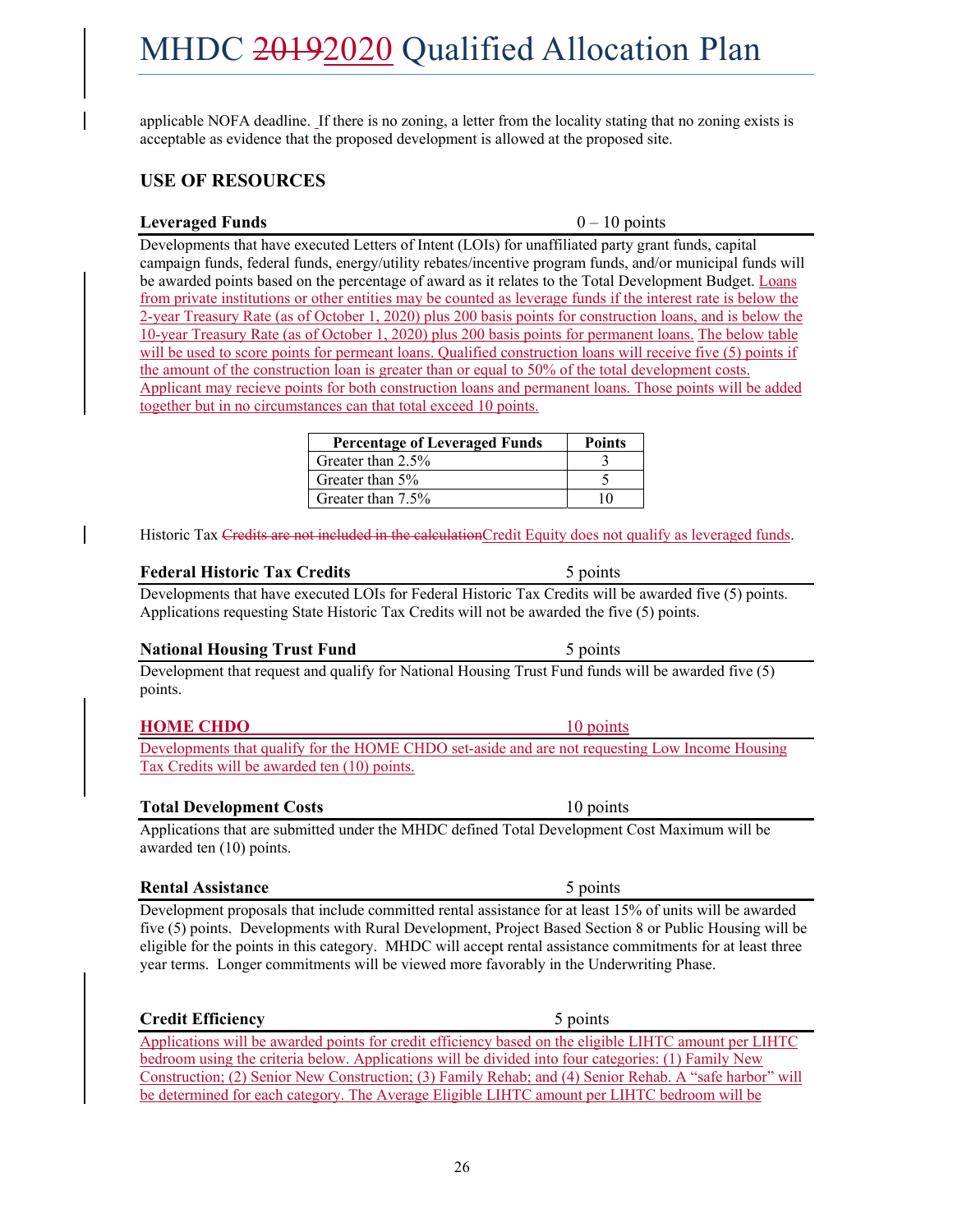determined for each category based on the eligible LIHTC amount per LIHTC bedroom data in the 2019 submitted applications after applying a 2% adjustment for cost increases. The Safe Harbor for each category is 2.5% above and 2.5% below the Average Eligible LIHTC amount per LIHTC bedroom for each respective category.

Applications will be assessed points for credit efficiency based on the eligible tax credit amount per LIHTC bedroom using the criteria below. Evaluations will be compared to average credit per bedroom data for the previous five years that has been inflated to account for yearly cost increases. Applications will be scored as follows:

- Applications whose credit per bedroom is within the "safe harbor" identified will receive 0 points. The "safe harbor" is calculated using an amount that is 2.5% above and 2.5% below the cost average.
- Applications whose credit per bedroom is below the "safe harbor" will receive up to 5 additional points.
- Applications whose credit per bedroom is above the "safe harbor" will receive up to 5 negative points.

| <b>Credit Efficiency</b>                                                       | <b>Points</b> |
|--------------------------------------------------------------------------------|---------------|
| Credit Per Bedroom is within the "safe harbor" Eligible LIHTC amount per LIHTC | $\theta$ 0    |
| bedroom is WITHIN the Safe Harbor                                              |               |
| Credit Per Bedroom is below the "safe harbor" Eligible LIHTC amount per LIHTC  | 55            |
| bedroom is BELOW the Safe Harbor                                               |               |
| Credit Per Bedroom is above the "safe harbor" Eligible LIHTC amount per LIHTC  | - 1           |
| bedroom is ABOVE the Safe Harbor                                               |               |

The data used to determine the safe harbors and point factors for applications in this point section will be subject to updates as new data and inflation factors become available to bring the cost data current. MHDC shall have the discretion to create separate safe harbors

#### for each priority group and for non-priority group applications.

LIHTC bedrooms must meet certain size minimums, to be determined by MHDC. Minimum bedroom sizes and "safe harbor" data will be published at http://www.mhdc.com/rental\_production/20192020-fyitems/index.htm.

Please refer to the MHDC Developer's Guide for the exact method to calculate Credit Efficiency.

#### **DEVELOPMENT TEAM**

#### **Non-Profit and HOME CHDO** 5 points

Developments that qualify for the non-profit set-aside as defined in section III of this Plan and/or developments that qualify for the HOME CHDO set-aside will be awarded five (5) points.

#### **Development Team Prior Performance**  $0-25$  points

An application will be awarded up to twenty-five (25) points for based on a Development Team with excellent Team's prior MHDC performance. Significant cost increases, significant additional funding requests, responsiveness, timeliness, compliance with MHDC's Asset Management Division, and consistency over time will be considered. Developers, Co-developers, General Contractors, Management Agents and Syndicators will be evaluated as a team and MHDC will consider the prior 5 years. An application submitted by a developer with no prior experience with MHDC, but which includes other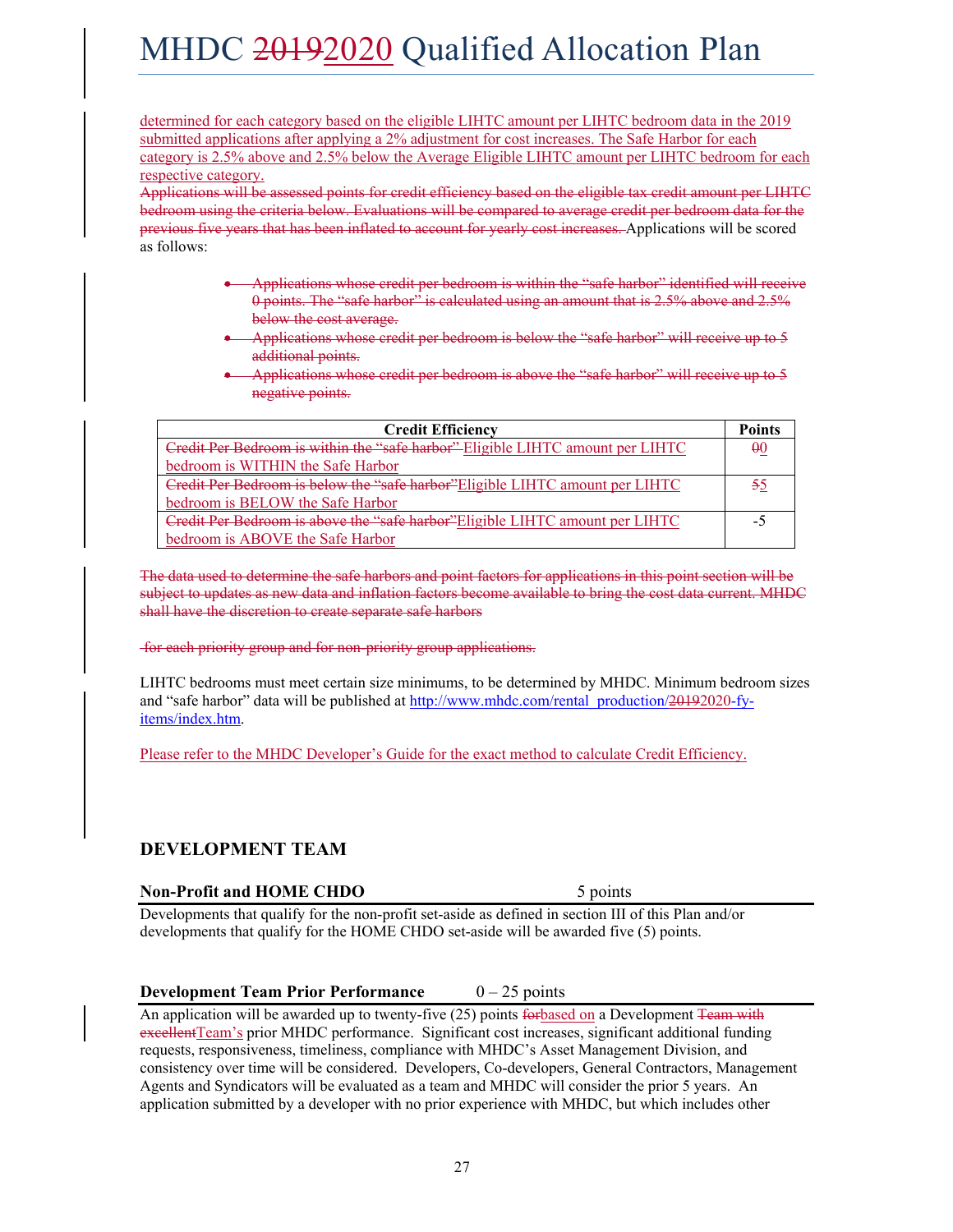Development Team members that do have prior experience with MHDC will be evaluated based on the prior performance of the entire Development Team and may earn up to a maximum 25 points.

### **D. Underwriting/Selection Criteria – PHASE IV**

Points earned in Phases II and III determine qualification for review and funding consideration in Phase IV. Priority Group and Non-Priority Group applications that earn a minimum of 75100 combined points in Phase II and Phase III qualify for funding consideration. MHDC reserves the right to evaluate, and recommend for funding, applications that do not earn  $75100$  points or more to the extent necessary to meet the Geographic Region allocation goals reflected in Section D of the Reservation Process of the QAP. Final funding decisions are within the sole and complete discretion of MHDC.

The selection criteria incorporate both the federal preferences and selection criteria as described in §42(m)(1)(B)(ii) and §42(m)(1)(C) of the Code. The selection criteria must include:

- Project location;
- Housing needs characteristics;
- Project characteristics, including whether the project involves the use of existing housing as part of a community revitalization plan;
- Projects intended for eventual tenant ownership;
- Tenant populations with special housing needs or consisting of vulnerable persons;
- Sponsor characteristics;
- Tenant populations of individuals with children;
- Public housing waiting lists;
- Energy efficiency and overall sustainability; and
- Historic character.

Per the Code, Sstates must give preference among selected developments to:

- Those serving the lowest income tenants;
- Those serving qualified tenants for the longest period of time; and
- Projects located in Qualified Census Tracts only if the development contributes to a concerted community revitalization plan, which is in-place at the time of application.

The Code also provides that states States may include such other criteria as they deem appropriate and, except for the specified preference items, there are no requirements as to the relative weight of the various factors.

MHDC will give preference in funding to Priority Group applications as defined within this Plan.

During the application review, MHDC staff may conduct a review of each proposed site ("MHDC Site Review"). Each proposed site location must have a sign posted identifying it as a proposed MHDC development. The sign should be posted from the time MHDC receives the application until the Commission votes to approve or not approve the application. At a minimum, the sign must identify the developer and have a contact name and phone number. The MHDC Site Review will consist of a determination regarding the feasibility, marketability, appropriateness of the site(s) for the intended population, and assessment of any perceived environmental issues. For rehabilitation and conversion applications, MHDC staff expects to be able to enter the buildings. Additional supporting documentation may be required if any environmental concerns are identified.

Additional LIHTC responsibilities of MHDC include:

 Assurance that the amount of tax credits allocated does not exceed the amount "necessary for the financial feasibility of the project and its viability as a qualified low income housing project throughout the Credit Period";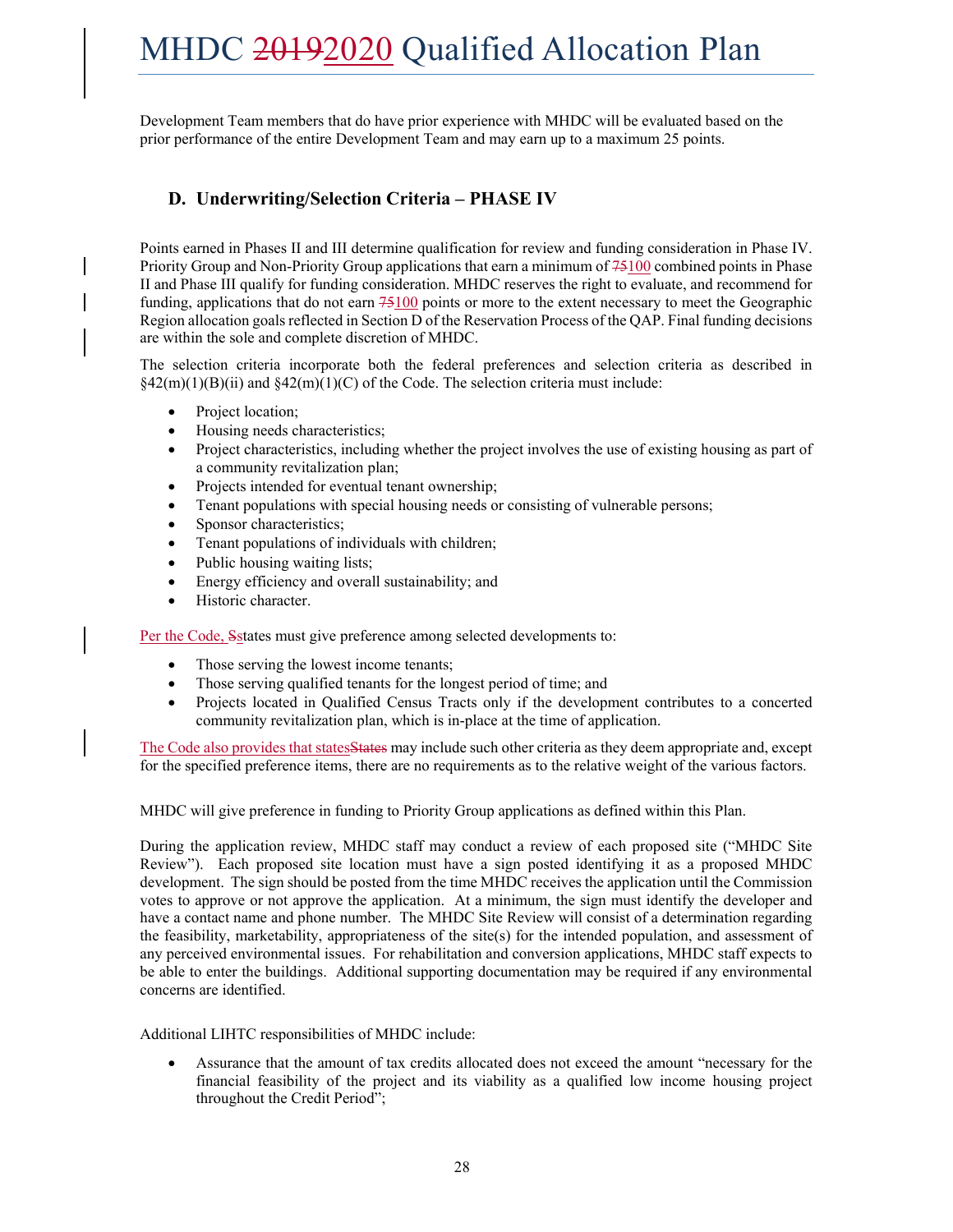- Evaluation of all projects for consistency with this Plan and for credit need, including projects using tax exempt bond financing;
- Execution of an agreement for "an extended low income housing commitment" for every project. This agreement must be recorded as a restrictive covenant binding on all successor owners, and must allow low income individuals the right to enforce the commitment in state court; and
- Monitoring of compliance with the provisions of  $\S 42$  of the Code and notifying the Internal Revenue Service of any noncompliance.

#### **Geographic Region.**

An attempt will be made to allocate the 9% Credit (both federal and state) across the state on a population proportionate basis, with the state divided into the following areas:

- a. **St. Louis Region 33%**: Franklin, Jefferson, St. Charles, St. Louis City and St. Louis counties.
- b. **Kansas City Region 19%**: Cass, Clay, Jackson, Platte and Ray counties.
- c. **Out State Region 48MSA-Rural Region 20%:** Cape Girardeau MSA (Cape Girardeau and Bollinger counties), Columbia MSA (Boone, Cooper and Howard counties), Jefferson City MSA (Callaway, Cole, Moniteau and Osage counties), Joplin MSA (Jasper and Newton counties), Springfield MSA (Christian, Dallas, Greene, Polk and Webster counties) and St. Joseph MSA (Andrew, Buchanan and DeKalb counties).
- c.d. **Rural Region 28%**: All other counties.

**Development Characteristics.** It is important the development's characteristics are appropriate for the intended tenant population. The following characteristics will be reviewed closely:

#### **a. Tenant Population**

It is important MHDC fund developments offering quality affordable housing to the populations that need it in the locations where it is needed. Items given consideration with regard to the intended tenants include:

- i. Tenant populations with special housing needs, such as persons with physical impairment and/or developmental disabilities, homeless individuals and families, the seniors, and other underserved and/or at risk populations;
- ii. Individuals experiencing, or being treated for, or having a diagnosis or a history of mental illness;
- iii. Individuals on public housing waiting lists;
- iv. Individuals with children;
- v. Youth transitioning out of foster care;
- vi. Developments serving the lowest income tenants; and
- vii. The quantity, quality, and suitability of services provided or offered to the tenants.

#### **b. Development Size**

All applications submitted for consideration are limited to sixty (60) affordable units in a proposal.

Exceptions may include, but are not limited to, applications proposing a:

- i. Mixed-income development;
- ii. Development to replace existing public housing and/or subsidized housing;
- iii. Development where at least 25% of the units are set aside as Special Needs or Vulnerable Persons housing units;
- iv. Development that includes serviced enriched housing features;
- v. Development that preserves existing affordable housing;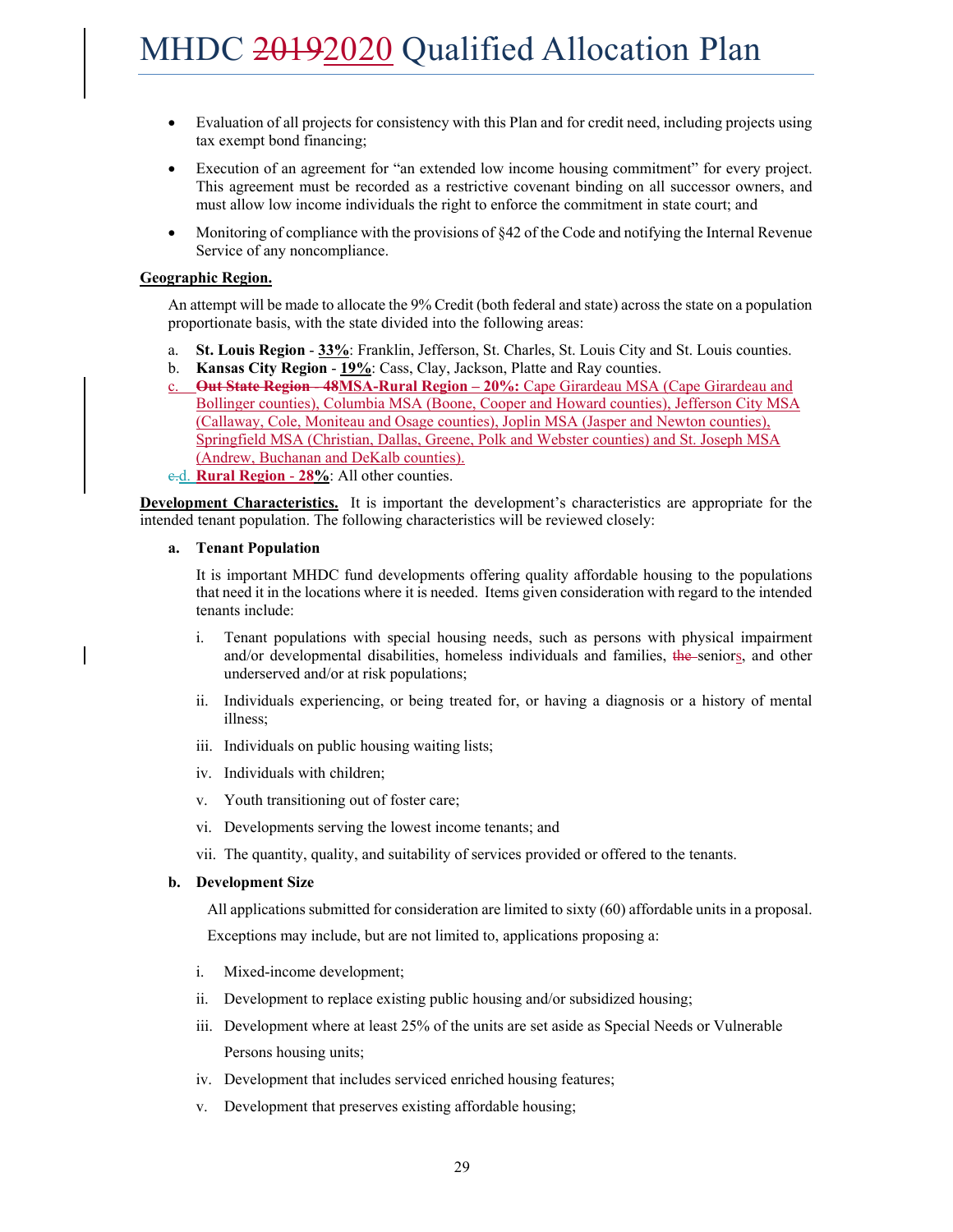- vi. Development that is part of a municipal redevelopment plan; or
- vii. Senior housing development.
- **c. Type**

The type of development being proposed is an important characteristic and affects how the other selection criteria are applied. Developments will be evaluated on how they contribute to the goal of this Plan and the mission of MHDC. Developments fall into at least one of the following types:

- i. New construction;
- ii. Historic rehabilitation/adaptive reuse;
- iii. Acquisition/rehabilitation of existing housing; or
- iv. Developments intended for eventual tenant ownership.

Regardless of type, developments that obligate themselves to serve qualified tenants for the longest period of time are given extra consideration.

**c. Site** 

Each site will be reviewed by MHDC staff to determine the overall suitability of the site for affordable housing and for the intended population. Site reviews will consider:

- i. Marketability, or the likelihood that the site and improvements will be accepted by the target population;
- ii. Presence of environmental issues and concerns, including but not limited to habitat and wetland preservation, noise, proximity to floodplains, and proximity to other potentially hazardous land uses;
- iii. Neighborhood characteristics and land uses; and
- iv. Proximity to appropriate amenities and services.

#### **d. Design**

The design of each development will be examined closely to assess its appropriateness for the site, the market, and the population being served. The following will be taken into account when evaluating the application:

- i. Access into and out of the site and parking;
- ii. Placement of buildings on the site;
- iii. Development amenities, including but not limited to Wi-Fi access, community space, proximity to services, health and fitness space, playgrounds, picnic shelters, community gardens, trails, proximity to transit options;
- iv. Type and quality of materials;
- v. Energy efficiency and overall sustainability, including an MHDC approved sustainability certification;
- vi. Condition and suitability of structures being reused;
- vii. Scope of work for rehabilitation or renovation;
- viii. Population appropriate design features (for example, universal design features, interior and exterior common spaces, storage space, accessibility, adaptability, safety features, etc.); and
- ix. Exterior Design aesthetics that blend well with the surrounding area.

#### **MBE/WBE (Minority-Owned Business Enterprise/Women-Owned Business Enterprise).** In 2018,

32% of the total number of applications approved were MBE or WBE Developer proposals. The goal for 2019-2020 is to match the 2018 percentage. In an effort to continue to promote this Initiative, MHDC will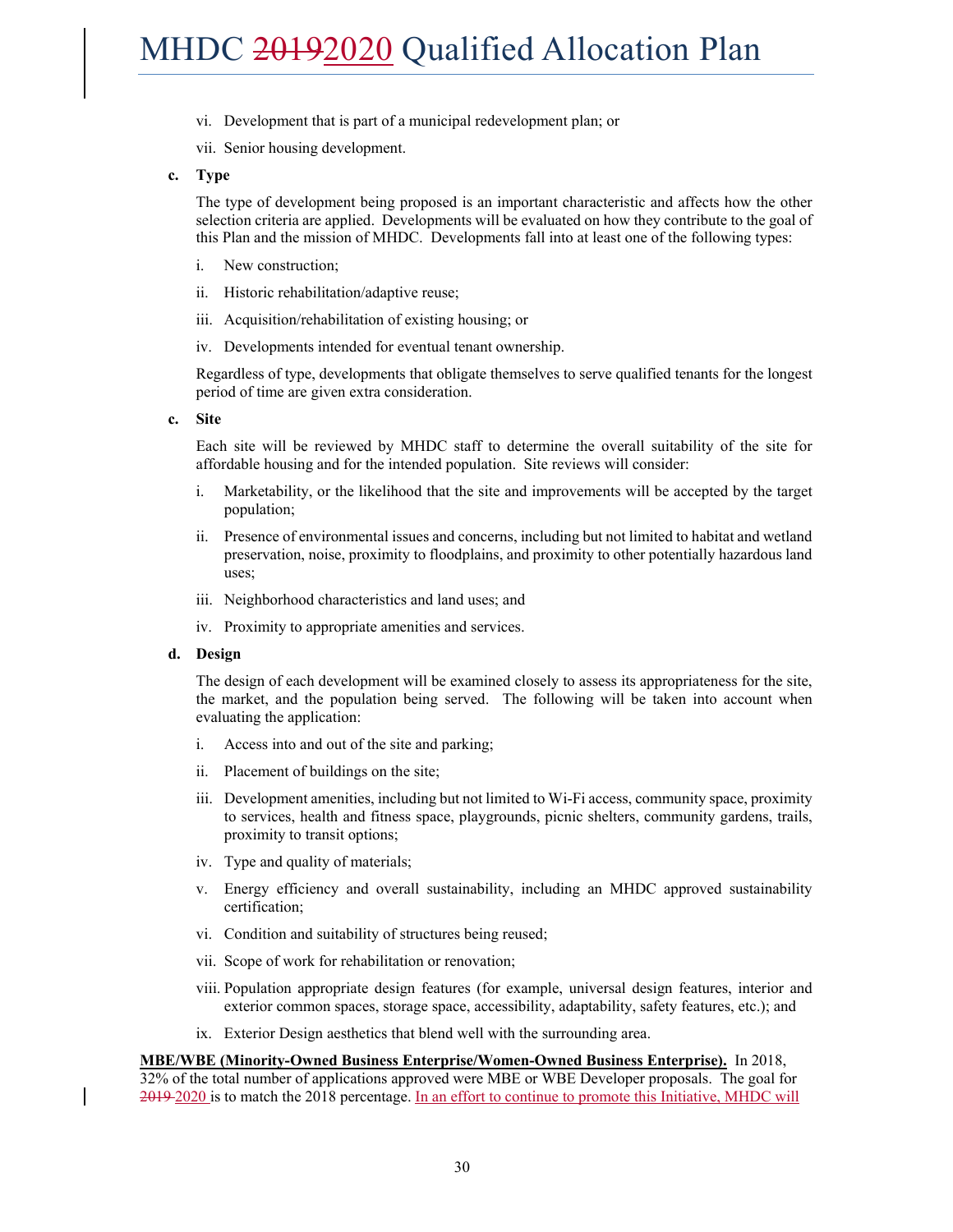#### initiate efforts to develop outreach and/or workshop opportunities for MBE/WBE developers and

businesses. An MBE or WBE Developer Application is one where: (1) the Developer is an MBE or WBE; (2) the Developer Group includes an MBE or WBE; (3) there is a Developer Mentor/Protégé relationship. In addition, all applicants must commit to meet the MBE/WBE participation requirements. See the Developers Guide for further details about the MBE/WBE Initiative.

**Market Characteristics.** It is important the development's characteristics are appropriate for the market in which it is located. The following will be analyzed for each proposal:

#### **a. Development Location**

Where a development is located affects almost all of the other selection criteria. Important considerations for location include, but are not limited to:

- i. New construction and conversion proposals must meet the following criteria:
	- o The proposed development shall not be located where the total of publically subsidized housing units (as defined in the Market Study Guidelines) equal more than 20% of all units in the census tract where the development will be located.
	- o If the proposed development is located in the Kansas City or St. Louis Region, it shall not be located within a one (1) mile radius of any development that:

(a) has been approved for Federal LIHTC, State LIHTC, HOME, or Fund Balance funding through MHDC within the previous two (2) fiscal-year funding cycles; and (b) is less than 90% leased-up at the time of application submission.

Exceptions to the previous two criteria may include, but are not limited to, applications proposing a:

- o Mixed-income development;
- o Development to replace existing public housing and/or subsidized housing;
- o Development where at least 25% of the units are set aside as Special Needs or Vulnerable Persons housing units;
- o Development that qualifies for the IEH Priority;
- o Development that includes service-enriched housing features;
- o Development that preserves existing affordable housing;
- o Development that is part of a municipal redevelopment plan; or
- o Senior housing development.
- ii. Location in a qualified census tract only if the development will contribute to a concerted community revitalization plan that is in-place at the time of application;
- iii. Whether existing housing is used as part of a community revitalization plan;
- iv. Location in a community with demonstrated new employment opportunities and a proven need for workforce housing;
- v. Infill of existing stable neighborhoods; and
- vi. Commission-designated targeted areas. (historical examples: Joplin MSA and the City of Berekley LIHTC set-aside in 2012 in response to natural disaster).

#### **b. Housing Needs**

Developments must address the affordable housing needs of the state, region, and locality where they will be located. Important considerations regarding market need include:

- ii. Number and growth of the population and intended tenant population in the market area;
- iii. Presence, condition, occupancy, and comparability of other affordable housing developments in the market area;
- iv. Presence, condition, occupancy, and comparability of market rate housing in the market area;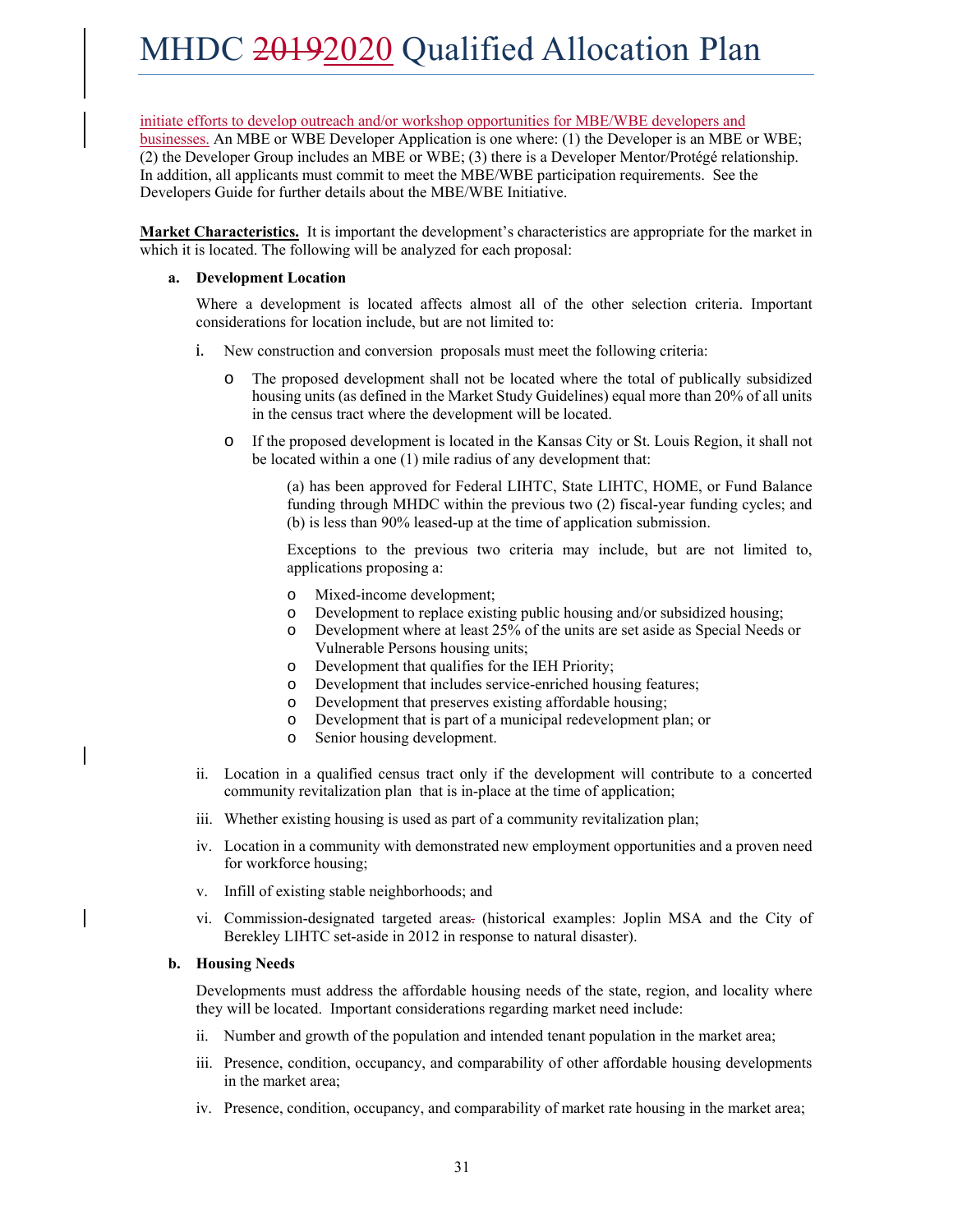- v. Capture rate for the proposed development; and
- vi. Housing needs of the special needs or vulnerable persons population in the market area.

No application proposing the delivery of new units will be approved if it is deemed by MHDC to adversely impact any existing MHDC development(s), exist in a questionable market, or create excessive concentration of multifamily units.

**Development Team Characteristics.** A development team's experience with affordable housing, MHDC, and the type of development being proposed is important. The following development team members will be evaluated: Developer(s), General Partner(s), Management Agent, Syndicator(s)/Investor(s), Contractor, Architect, Sustainable Design Team, Consultant(s), Lead Referral Agency (for special needs or vulnerable persons housing), and the service provider (for service-enriched housing).

Evaluations will assess the experience, performance, financial strength and capacity to complete the proposed development in a timely and efficient manner.

Items considered will include, but are not limited to:

- i. Number of affordable developments completed;
- ii. Occupancy of developments owned and/or managed;
- iii. Number of developments in the planning and development stages;
- iv. Performance, quality, and condition of previously completed developments;
- v. Previous and outstanding compliance issues; and
- vi. Performance regarding MHDC deadlines for previous funding awards.

The proposed general partner, developer, and general contractor will be assessed for their capacity to successfully manage the pre-development, closing, construction, and lease-up of the proposed development in addition to previously approved developments currently in those stages of development.

Development team members not in good standing with MHDC or its programs will not be approved for funding.

**Feasibility.** Applications will be evaluated to determine feasibility and viability throughout the Compliance Period using the assumptions provided by the applicant. MHDC will evaluate:

#### a. **Sources**

All developments must demonstrate sufficient sources are available to assure feasibility. For non-MHDC sources, a commitment letter from the proposed provider indicating the amount and terms of financing must be included with the application. The type of financing and the source of all financing will be taken into consideration.

#### b. **Uses**

Development costs must be reasonable and competitive for the type of development and location being proposed. Sources and uses must balance.

#### c. **Income**

Rents must be appropriate for the market and affordable for the intended population. Other sources of income must be documented to determine feasibility or the size of MHDC debt, if any.

#### d. **Expenses**

Operating expenses must be adequate, reasonable, competitive, and appropriate for the market and type of development being proposed.

#### e. **Long-Term Viability**

Operating projections must indicate the development is viable for the greater of (i) the entire Compliance Period, (ii) the term of any MHDC financing, (iii) HOME affordability period (if applicable), or National Housing Trust Fund affordability period (if applicable).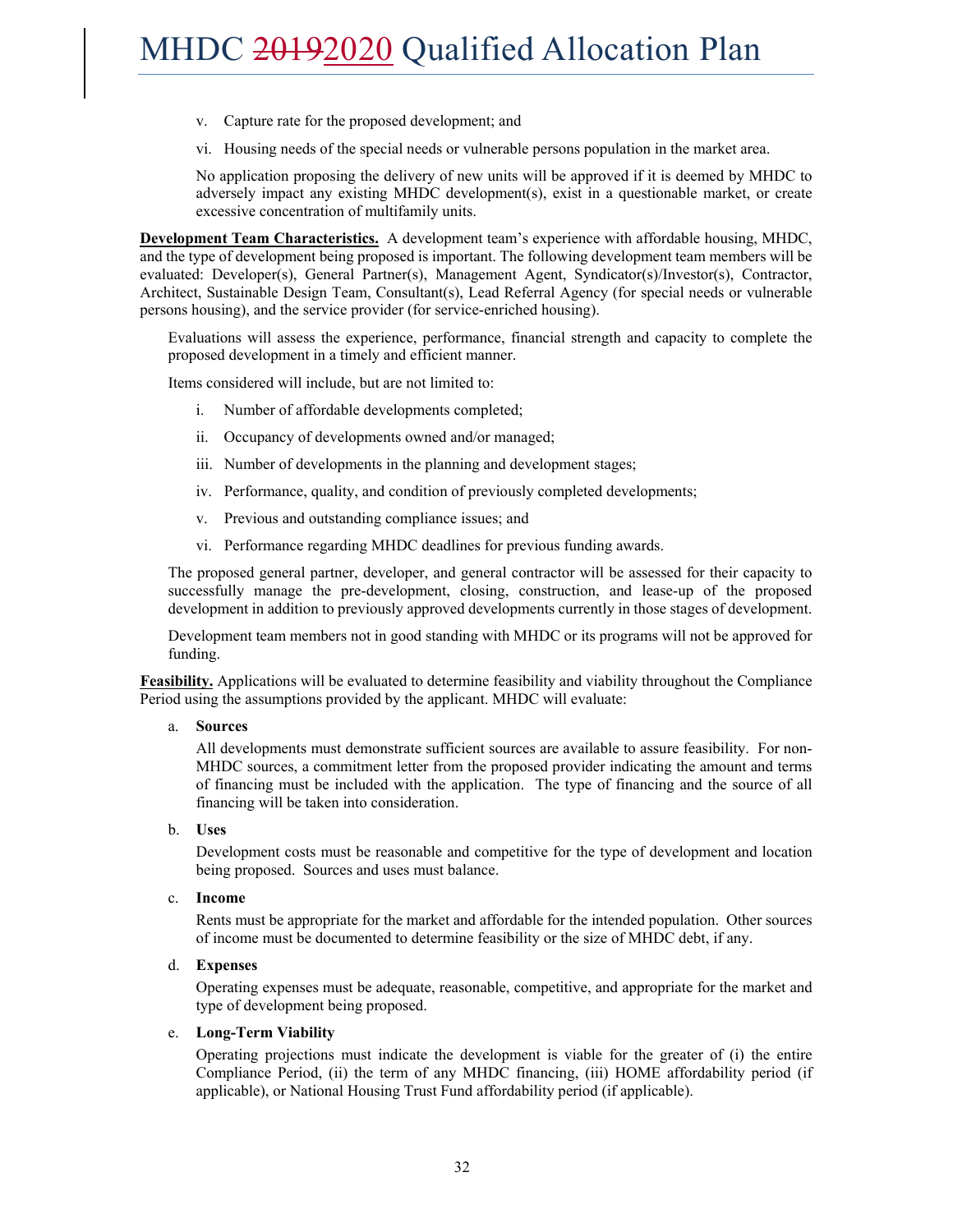#### f. **Timing**

The timing of due diligence, financing commitments, and regulatory approvals will be considered when assessing an applicant's ability to proceed. Consideration will be given to applicants demonstrating they can proceed in a timeframe consistent with the requirements of the Code or, for tax-exempt bond-financed applications and/or applications utilizing historic tax credits, the allocation process established by the Missouri Department of Economic Development.

#### g**. Investment Potential**

Applications will be evaluated for their potential to attract investors for the Federal LIHTC and State LIHTC, if applicable, based on the potential amount of Federal LIHTC and State LIHTC, if applicable, the size of the proposed development, the market, the experience and strength of the development team and financial feasibility. The strength and previous performance of all investors will be taken into consideration during the feasibility review.

MHDC will not allocate a credit amount exceeding the amount necessary to assure development feasibility.

**Community Impact.** MHDC seeks to allocate funding to developments that appropriately and efficiently improve their communities. Impact may be weighed using:

- a. **Local Jurisdiction and Community Comments.** Comments from the local jurisdiction, including but not limited to chief executive officers and community members.
- b. **Catalytic Effect.** Developments that will successfully encourage further development or redevelopment in the community are encouraged, as are developments that are part of a larger community redevelopment effort or part of a concerted community revitalization plan.
- c. **Community Needs.** How a development will address the needs of the population and community it intends to serve is important. The existing stock of affordable housing and demographic trends in the area will influence the needs of the community and ability of the development to meet those needs.
- d. Redevelopment Plan. Applications that are a part of a redevelopment plan which has been approved/adopted by a local government will receive a preference in funding. The application must include a letter from the local authorizing official that the proposed development is a part of the redevelopment plan. The application should also include a detailed description of the plan. A Redevelopment Plan should do the following:
	- o Identify planned public and private development in the community;
	- o Identify any resources committed to development;
	- o Set clear geographic boundaries for the community;
	- o Describe the community;
	- o Address housing and non-housing development, including infrastructure, amenities, and/or services beyond credit development;
	- o Identify goals and action steps; and
	- o Identify community partners.

Development proposals in qualified census tracts that will also contribute to a concerted Redevelopment Plan will be eligible to increase eligible basis by up to 30%

**Economic Impact.** The economic impact to Missouri of a proposed development is an important factor. MHDC will considerevaluate the Missouri economic impact of each proposal, including using information within the application, items to be measured include, but are not limited to:

 Proposed services that will be performed and/or proposed products that will be provided by Missourians;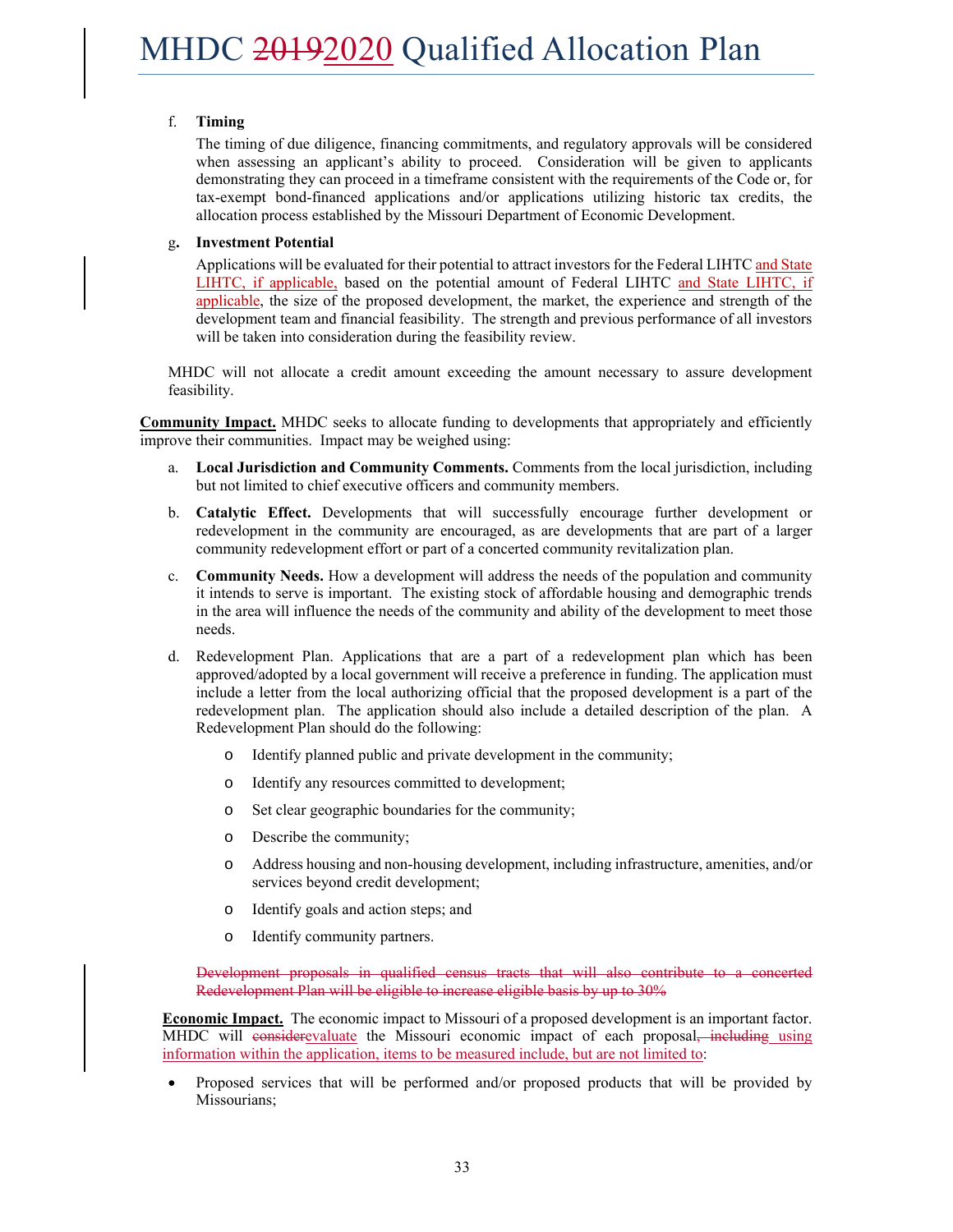- The economic impact returned to the State of Missouri through tax revenue obligations, or otherwise;
- The Development Team's economic presence within the State of Missouri, including Missouri employee statistics; and,
- For senior and Set-Aside Preference, including IEH, development proposals, projected Missouri savings in Medicaid expenses.

**Notifications.** The Code requires MHDC, as the Housing Credit Agency, to notify the chief executive officer of the local jurisdiction where each proposed development is located and provide such individual(s) a reasonable opportunity to comment on the project. If an application satisfies the Initial Review and Primary Documentation Review requirements, a notification will be sent to the chief executive officer of the local jurisdiction, the state senator and state representative for the district of the proposed development, and the executive director of the local public housing authority. Those notified will be given a reasonable opportunity to comment on the proposed development and MHDC will consider the comments received and may contact the local jurisdiction for additional information. MHDC will publish a notice in a regional newspaper requesting public comment on the development and make the list of applications available online through www.mhdc.com for review and comment. Public hearings will be held in person or remotely in various locations throughout the state to afford the public a reasonable opportunity to comment on developments proposed in a given region.

### **IV. ALLOCATION PROCESS**

#### **A. Conditional Reservation**

Applications receiving approval will be awarded a conditional reservation shortly after approval ("Conditional Reservation"). A Conditional Reservation will describe the type, amount(s), terms, and requirements applicable to the development in question. Conditional Reservations will be subject to the requirements MHDC staff determines necessary or appropriate to assure the development will meet the goals of this Plan in a timely manner.

All developments receiving a Conditional Reservation must submit a Firm Submission package no later than the date established in the Conditional Reservation.

For at least one (1) year after the last building is placed in service, monthly rents cannot exceed the MHDCapproved rents reflected in the Firm Commitment and as determined at Tax Credit Issuance (defined herein). Any increase in annual rents must be approved by MHDC staff.

A Conditional Reservation is subject to rescission should the development fail to comply in a timely manner with the conditions thereof. This includes, but is not limited to, failure to provide evidence satisfactory to MHDC staff of financial feasibility or sufficient progress toward Firm Submission, closing, and placement in service.

#### **B. Carryover Allocation**

#### **B.**

For developments with 9% Credit reservations, the Code allows an allocation of Federal LIHTC to a qualified building(s) that will not be placed in service in that year ("Carryover Allocation"), provided that:

- 1. The building(s) is/are placed in service no later than December 31 of the second calendar year following the year of allocation; and
- 2. The taxpayer's basis in the building(s) is more than 10% of the reasonably expected basis as of the date that is one (1) year after the Carryover Allocation (Code  $\S42(h)(1)(E(i))$  ("10% Test"). The reasonably expected basis is the expected basis of the building(s) as calculated on December 31 of the second calendar year following the year the Carryover Allocation is made.

To successfully complete the 10% Test, no later than thirteen (13) months after the effective date of the Federal Carryover Allocation, the owner must submit all of the documentation required in the Federal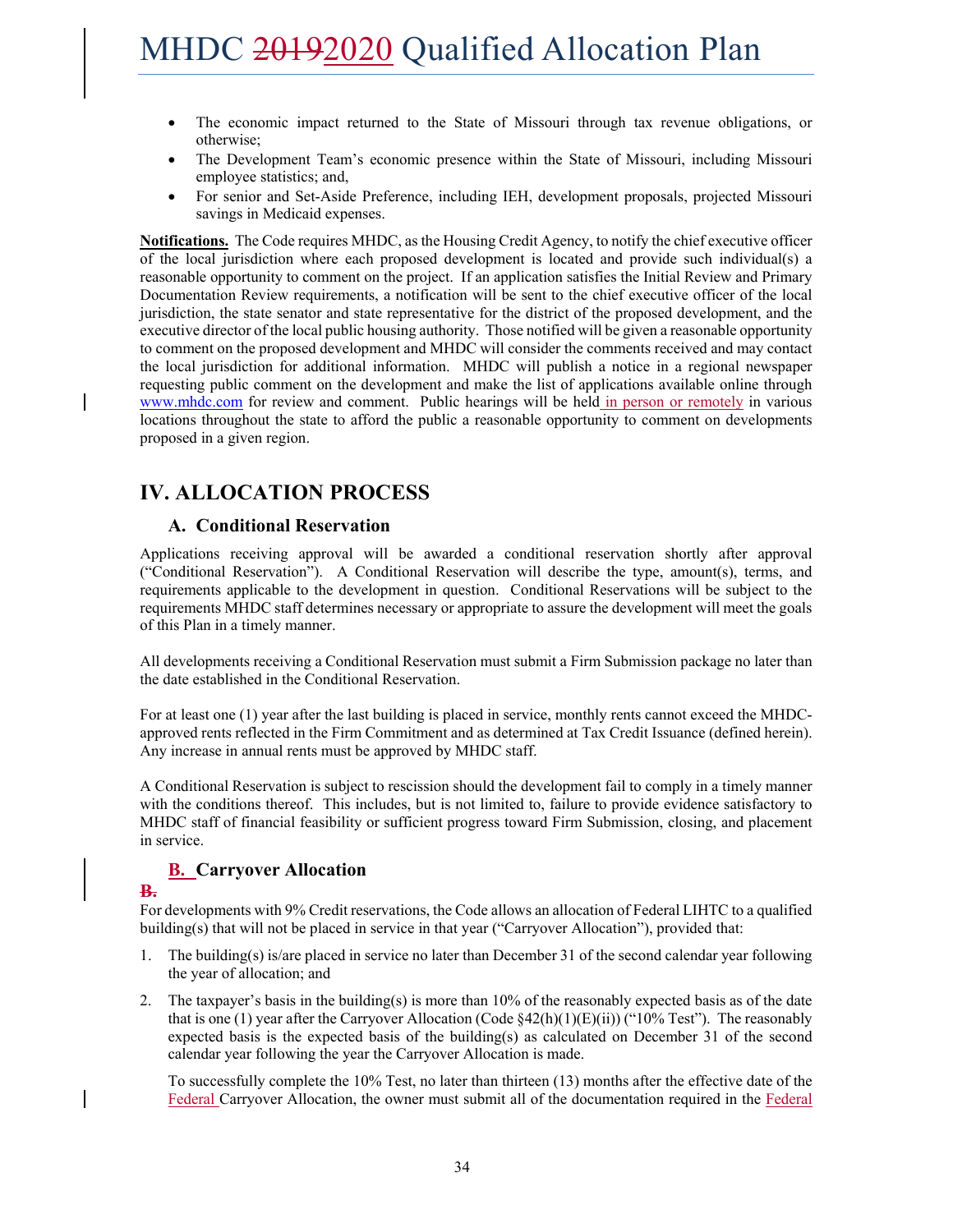Carryover Allocation, take ownership of the property, and admit the investor as the limited partner or member of the ownership entity.

For developments with 9% Credit reservations which are receiving an allocation of State LIHTC, a State Carryover Allocation will be issued for developments that qualify to receive a Federal Carryover Allocation. The Federal Carryover Allocation Agreement will may be issued simultaneously with the Firm Commitment, according to the deadlines established in the Conditional Reservation and no later than the month of December in the year of reservation. The Carryover Allocation defines the amount of Federal LIHTC allocated and State LIHTC authorized to the development, the low-income unit set-asides, the percentages of median income to be served, the special housing needs or vulnerable persons units committed to, if any, the Building Identification Number(s) (BINs), and any other such requirements as MHDC may choose to include. The State Carryover Allocation details the amount of State LIHTC authorized and any other such requirements as MHDC may choose to include. A dDetailed description of the Federal Carryover Allocation and State Carryover Allocation is included in the Developer's Guide. MHDC reserves the right to request additional documents or certifications it deems necessary or useful in the determination that the development remains eligible for a Federal Carryover Allocation or State Carryover Allocation.

The credit amount defined in the Carryover Allocation may be reduced, if warranted.

MHDC retains the right to recapture a Carryover Allocation prior to the end of the two-year Carryover Allocation period allowed under the Code. Each Carryover Allocation will contain conditions precedent and deadlines which must be satisfied to secure a Tax Credit Issuance of Federal LIHTC, and State LIHTC, if applicable. Should the development or owner fail to comply with all such conditions and deadlines, MHDC staff may, in its sole discretion, rescind the Carryover Allocation and use the recaptured credits for other developments.

#### **C. Tax Credit Issuance**

Any Development with a Carryover Allocation that does not place in service by the end of the second year following the allocation year is subject to having its allocation of Federal LIHTC and/or authorization of State LIHTC recaptured. The placed-in-service date for new construction is the date on which the building is certified as being suitable for occupancy in accordance with state or local law. The placed-in-service date for rehabilitation is the close of the 24-month period over which the expenditures are aggregated and the rehabilitation process is certified as being complete. See Internal Revenue Notice 88-116 for more information about placed in service dates.

MHDC will make the issuance of tax credits of Federal LIHTC and/or State LIHTC ("Tax Credit Issuance") after MHDC approval of all Tax Credit Issuance requirements (which includes, but is not limited to, approval of the cost certification) and conversion or permanent closing has occurred, if applicable. The Tax Credit Issuance amount is based on MHDC staff's final determination of the qualified basis for the building(s) based on an accountant's certification of final costs provided by the owner and a final determination of the Federal LIHTC and State LIHTC amounts. The Tax Credit Issuance amount may be less than the amount reserved or allocated previously.

Owners can submit a request for Tax Credit Issuance at any time during the year but in no event should a request for Tax Credit Issuance be submitted later than two (2) months after the last building in the development is placed in service. The owner must meet all Tax Credit Issuance requirements of the Carryover Allocation to receive the Tax Credit Issuance. MHDC reserves the right to request additional documents or certifications it deems necessary or useful in determining if the development is eligible for Tax Credit Issuance.

MHDC will not issue IRS Form 8609(s) and Missouri Eligibility Statement(s), if applicable, until the following conditions have been met (no exceptions will be made):

- 1. Each building in the development is a qualified low-income building as defined by the Code. No 8609(s) and/or Missouri Eligibility Statement(s) will be issued for any portion of an incomplete development.
- 2. The owner and the development are in compliance with the terms of the LIHTC LURA.
- 3. The owner has provided a complete final application package (for the entire completed development) in the format required by MHDC staff. The developer fee and the contractor's fee allowed in the cost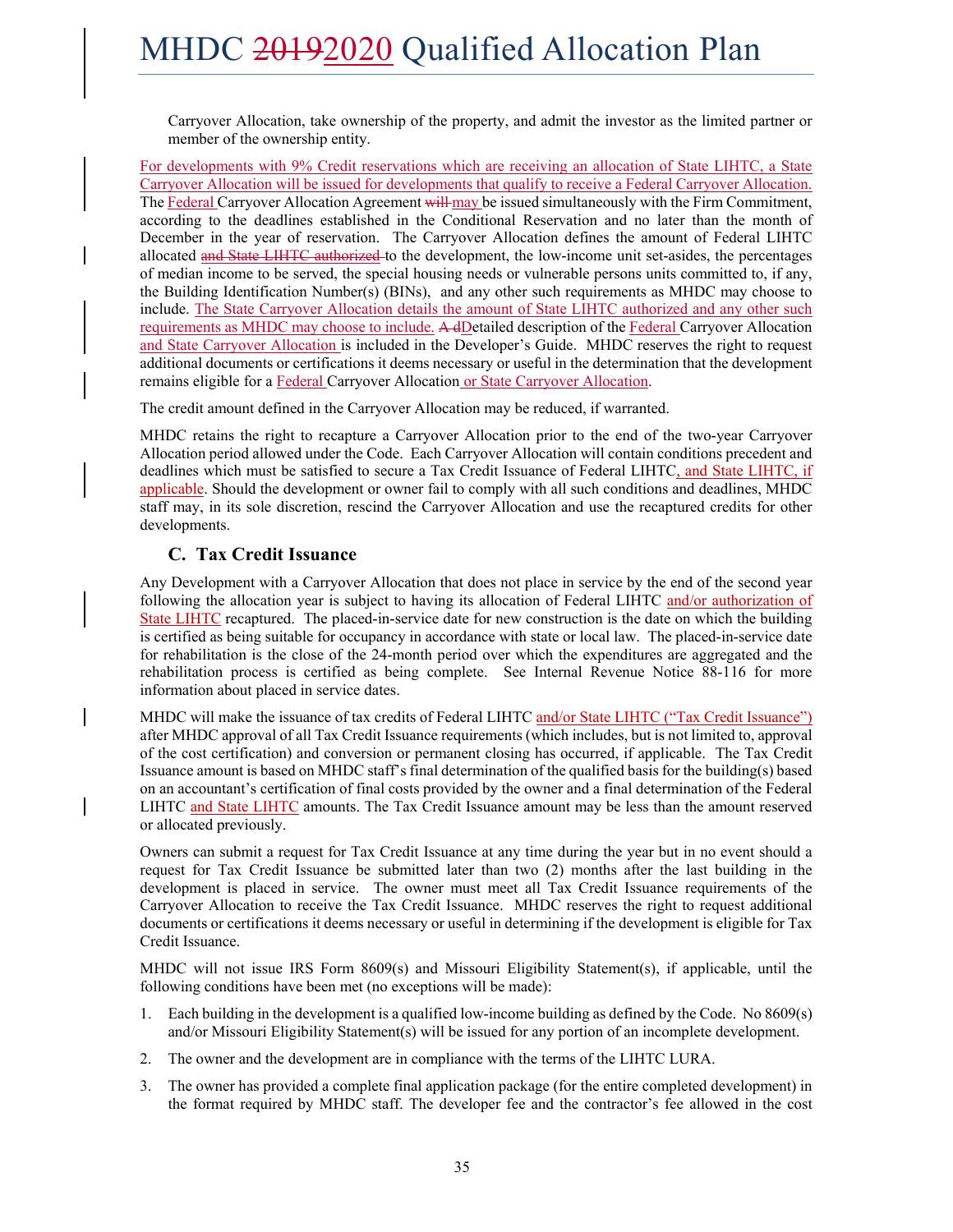certification are limited to the amounts in the Firm Commitment. The developer fee is the lesser of the recalculation at cost certification following the formula in Section  $II(C)(6)$  above or the amount approved in the Firm Commitment.

- 4. The owner has provided a complete copy of the executed limited partnership agreement or operating agreement and all executed amended and restated partnership agreement(s) or operating agreements with all exhibits and schedules.
- 5. The owner has paid the tax credit fee and the compliance monitoring fee.
- 6. The owner representative and the management agent have successfully completed a compliance training session conducted or approved by MHDC staff and submitted proof of attendance in the form of compliance training certificates.
- 7. MHDC has completed its final inspection of the development.
- 8. MHDC has made its final determination of the credit amount and its final determination pursuant to  $\frac{2(2m)}{2}$  of the Code.
- 9. All requirements included on the applicable MHDC checklist have been received and approved by MHDC. This includes funding of all required reserves.

Owners must file with MHDC executed copies of the 8609(s) and Missouri Eligibility Statement(s) for the first year in which credits are claimed, as indicated in the Compliance Manual (available at www.mhdc.com).

#### **D. Transfer of Reservations and Allocations**

Without MHDC's prior consent, Conditional Reservations allocations, and/or Carryover Allocations are nontransferable except to an entity in which the transferring holder of the Conditional Reservation or Carryover Allocation is the general partner or controlling principal. Because all representations made with respect to the applicant, its experience, and previous participation are material to the evaluation made by MHDC, it is not expected that MHDC's consent will be granted for transfers to an unrelated entity unless a new application is submitted and receives the same approval required for the initial application.

#### **E. Owner Elections**

1. **Applicable Credit Percentage**. The applicable percentage for New Construction and Rehabilitation credits is permanently fixed at 9% (except for Bond Developments). For Acquisition credits, the applicable credit percentage can be locked at either (i) the month in which such building is placed in service, or (ii) at the election of the taxpayer at the time of a Carryover Allocation. The Carryover Allocation provides a space for such election.

For Bond Developments, the applicable credit percentage is established at either (i) the month in which the building is placed in service, or (ii) at the election of the taxpayer, the month in which the bonds are issued. If the latter is desired, original hard copies of the Election of Applicable Percentage form signed by the owner and notarized and Issuer Statement Relating to Election of Applicable Percentage Election Statement from the bond issuer must be submitted to MHDC staff before the close of the fifth calendar day following the month in which the bonds are issued. Once both documents are received, MHDC staff will issue a letter to the owner confirming the month and rate that is locked.

2. **Gross Rent Floor**. Section 42(g)(2)(A) of the Code provides a low-income unit is rent restricted if the gross rent for such unit does not exceed 30% of the imputed income limitations applicable to the unit. Under Revenue Procedure 94-57, the effective date of the income limitation used to establish the gross rent floor is the date MHDC initially allocates a housing credit dollar amount to the development. This is typically the date of a Carryover Allocation, but if no Carryover Allocation is made, the date of Tax Credit Issuance will be used unless the owner designates a building's placed-in-service date as the effective date for the gross rent floor. Such designation must be made in the initial application. The Carryover Allocation specifies which designation was made by the applicant. The effective date used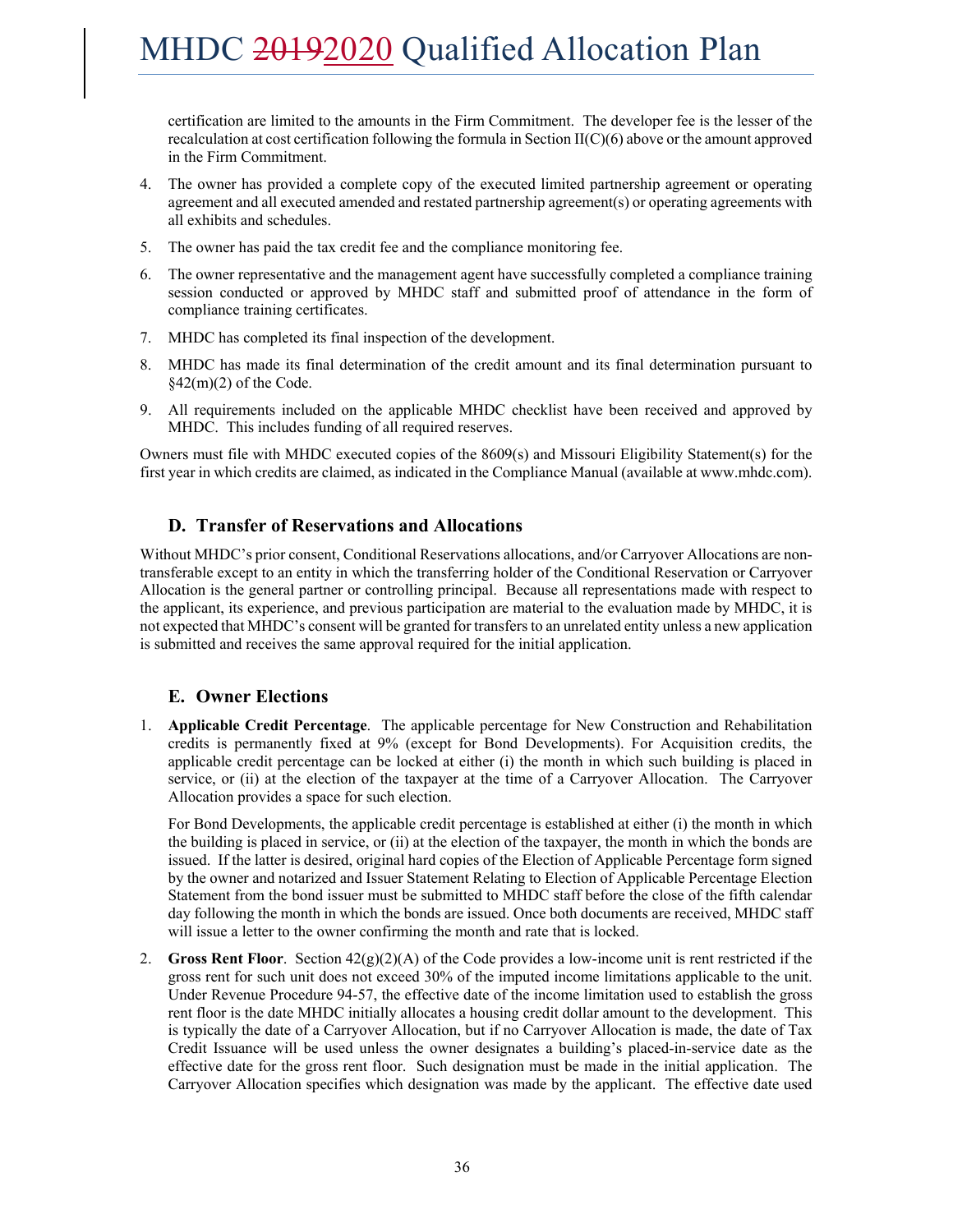for the determination of the gross rent floor for developments not seeking a Carryover Allocation will be the date of Tax Credit Issuance.

For Bond Developments, the effective date of the income limitation used to establish the gross rent floor is the date MHDC issues the 42(m) Letter for the development, unless the Owner designates a building's placed-in-service date as the effective date for the gross rent floor. Such designation must be made by advising MHDC staff in writing prior to the placed-in-service date.

The gross rent floor election does not replace the MHDC requirement that the initial monthly rents for at least one (1) year after the last building is placed in service cannot exceed the MHDC Firm Commitment approved rents. Any increases in the annual rents must be approved by MHDC staff.

- 3. **Credit Period.** Section 42(f)(1) of the Code defines the Credit Period for Federal LIHTC as the ten (10) taxable years beginning with (i) the taxable year in which the building is placed in service, or (ii) at the election of the taxpayer, the succeeding taxable year. The State LIHTC mirrors the Federal LIHTC Credit Period and applicable requirements. If a qualified development is comprised of more than one (1) building, the development shall be deemed to be placed in service in the taxable year during which the last building of the development is placed in service. MHDC staff should be notified as each building is placed in service and provided a copy of the permanent and temporary, if any, certificate(s) of occupancy for the building.
- 4. **Minimum Set-Aside Test.** Each development must make a minimum set-aside election. Beginning with the 2019 Qualified Allocation Plan, a third minimum set-aside election has been established. The Owner must make an irrevocable election in the initial application of one of the following set-aside elections:
	- **a. 20/50 Minimum Set-Aside**: At least 20% of its total residential units must be both rentrestricted and occupied by qualified low-income households who earn less than 50% of the area median gross income ("AMGI") for that household size.
	- **b. 40/60 Minimum Set-Aside**: At least 40% of its total residential units must be both rentrestricted and occupied by qualified low-income households who earn less than 60% of the AMGI for that household size.
	- **c. Average-Income Minimum Set-Aside**: At least 40% of its total residential units must be both rent-restricted and occupied by qualified low-income households whose income does not exceed the income limitation designated for the respective unit, where the average of the income-designated units may not exceed 60% AMGI. The unit designations will be made in 10 percent increments. Units may be designated at 30, 40, 50, 60, 70, or 80 percent AMGI.

The Average-Income Minimum Set-Aside election will not be permitted for developments which contain buildings that will be resyndicated.

#### **F. Land Use Restriction Agreement**

Section 42(h)(6) of the Code requires LIHTC developments be subject to "an extended low-income housing commitment." MHDC complies with this requirement with the execution and recording of a LIHTC LURA. The LIHTC LURA sets forth the low-income unit set-asides, the percentages of median income to be served, AMGI unit designations, the special housing needs or vulnerable persons units committed to, if any, and any other such requirements MHDC may include as covenants running with the land for a **minimum of thirty (30) years** (or additional years if the development owner has committed to a longer use period). MHDC staff will use the information submitted with the application, Firm Submission, the signed Firm Commitment, and items submitted in connection with the construction closing to prepare the LIHTC LURA. The LIHTC LURA will be prepared and sent to the development owner to review and will be signed by MHDC staff and the owner at the construction loan closing. If the construction loan closing is not occurring at MHDC, MHDC will deliver the LIHTC LURA to the closing for execution by the owner. The LIHTC LURA cannot be altered in any manner without the consent of MHDC staff.

The title company will record the LIHTC LURA with any other closing documents to be recorded. The LIHTC LURA must be recorded prior to the filing of any deed of trust or other first lien encumbrance on the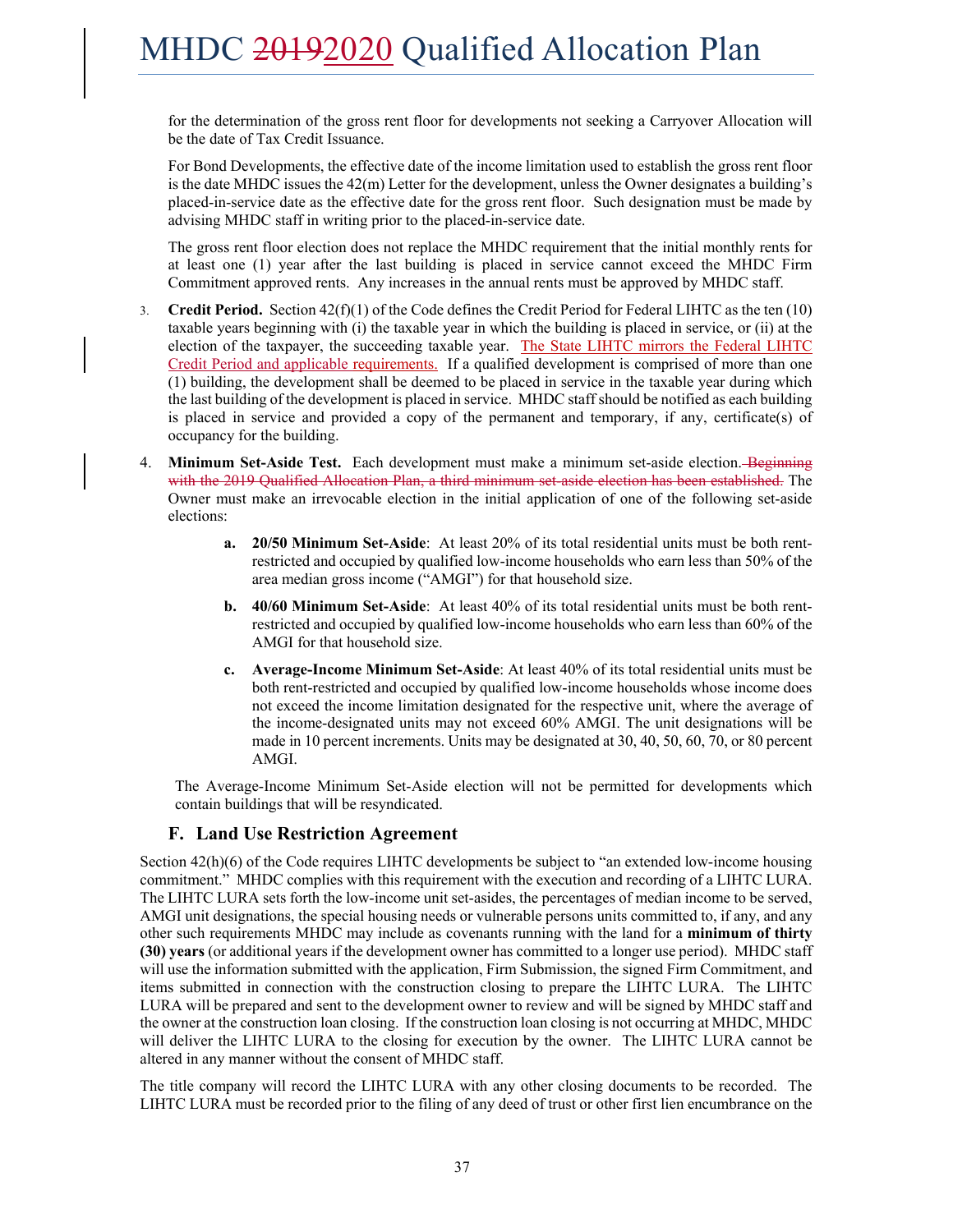development. Section  $42(h)(6)(E)(ii)$  of the Code requires that even in the event of foreclosure, deed in lieu of foreclosure, or unwillingness to maintain the low-income status of the development, for a period of three (3) years, the following are not permitted: (i) the eviction or termination of tenancy (other than for good cause) of an existing tenant of any low-income unit, or (ii) an increase in gross rent for any low-income unit. The priority recording of the LIHTC LURA ensures all lien holders will honor these requirements of the Code. The original recorded LIHTC LURA must be returned to MHDC staff.

#### **G. Bond Developments**

Under §42(h)(4) of the Code, Bond Developments may be entitled to the 4% Credit. The development must have received an allocation of private activity bond cap pursuant to §146 of the Code and principal payments on the bonds must be applied within a reasonable period to redeem the bonds. Tax credits are allowed for that portion of a development's eligible basis financed with the tax-exempt bonds. If 50% or more of a development's aggregate basis is so financed, the development is entitled to 4% Credits for up to the full amount of the qualified basis.

Bond Developments are required by the Code to apply through MHDC (as the Housing Credit Agency) for an allocation of 4% Credits and for a determination the development satisfies the requirements of this Plan. Although the application does not have to compete for 4% Credits from the State Housing Credit Ceiling, applicants must submit an application during the posted NOFA period and meet all requirements of the reservation process and this Plan.

MHDC staff will review the application, determine if the development is eligible and meets the requirements of this Plan, and make a determination of the development's tax credit amount.

If the bonds will be issued by a local Industrial Development Authority ("IDA"), MHDC, as the State Housing Agency, must perform an evaluation of the development according to the requirements of §42(m) of the Code. The IDA must submit a request on original letterhead to MHDC staff no later than four (4) business days prior to bond closing asking MHDC to issue the 42(m) Letter. MHDC staff will issue Building Identification Number(s) in the 42(m) Letter.

Developments receiving 4% Credits are required to follow the Tax Credit Issuance procedures described herein and to enter into a LIHTC LURA with regard to the development.

### **V. COMPLIANCE MONITORING**

Section 42(m)(1)(B)(iii) of the Code mandates that MHDC, as the State Housing Agency, monitor all placed in service tax credit developments for compliance with the provisions of the Code. Developments approved for tax credits under this Plan must follow the HUD Multifamily Tax Subsidy Project ("MTSP") income limits in effect for the metropolitan area or county in which the property is located at the time a household leases a tax credit unit. HUD income limits for the Section 8 and HOME programs will prevail, as directed by HUD regulations, for tax credit units that are also Section 8 or HOME-assisted units. The Code also mandates the Internal Revenue Service be notified by MHDC of any instance of noncompliance. In addition, MHDC staff will monitor developments for compliance with the LIHTC LURA for any additional owner commitments made in the development selection process (e.g., additional low income units or an extended low-income use period). —Developers must finalize and receive approval for the unit mix and on-site management requirements prior to requesting a Firm Commitment. All owner representatives and their management agent representatives will be required to successfully complete a compliance training session conducted or approved by MHDC staff prior to the release of  $8609(s)$ ). or the Missouri Eligibility Statement(s), if applicable. MHDC will make available to owners a Compliance Monitoring Handbook, as may be amended from time-to-time, explaining the LIHTC monitoring process in detail.

Further information and guidance on compliance monitoring is included as supplemental to this Plan in the Developer's Guide and the MHDC LIHTC Compliance Monitoring Manual, as may be amended from time-to-time., and explains the LIHTC monitoring process in detail. Each owner is required to comply with the requirements described in the designated program manuals and guides, MHDC policies, and as set forth in the Code, and Treasury Regulation 1.42-5 provisions, including but not limited to:

**Record Keeping and Retention.** For each year in the compliance period and extended use period, the owner or its successor in interest shall keep records for each qualified low-income building in the Project,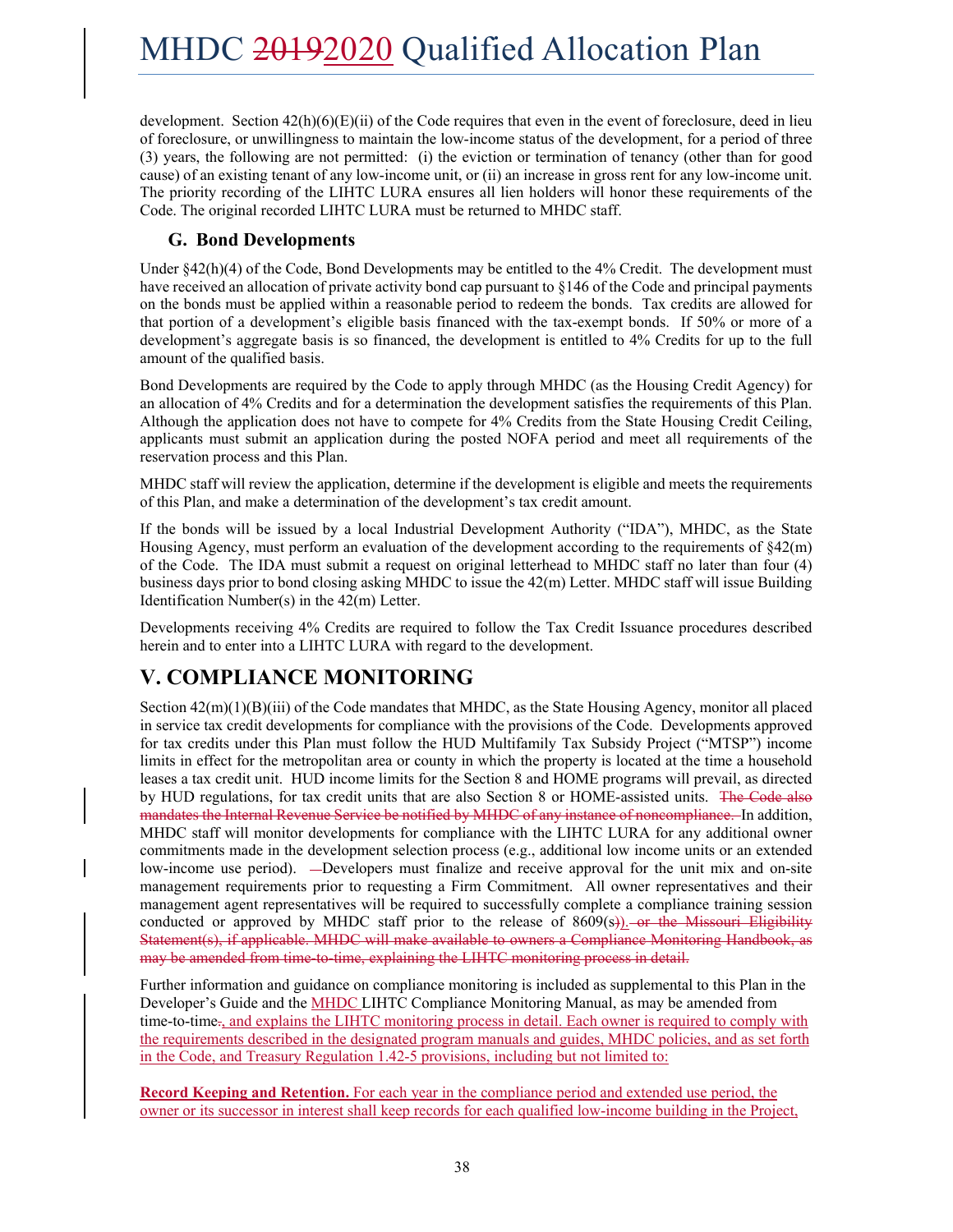consistent with Treasury Regulation 1.42-5. The owner or its successor in interest shall retain these records for each building in the development for at least six years after the due date (with extensions) for filing the federal income tax return for that year. The records for the initial taxable year shall be retained for at least six years after the due date for filing the federal income tax return for the last year of the compliance period and extended use period of the building.

**Annual Certifications.** The owner shall make all necessary annual certifications for the preceding 12 month period, as described in Treasury Regulations 1.42-5 and as required by MHDC.

**Review and Inspections.** MHDC will review the certifications submitted and conduct on-site inspections of the developments pursuant to the required frequency. The number of low-income housing units and certifications to be inspected must be selected according to the minimum requirements as set forth in Treasury Regulations 1.42-5 and in a manner that limits advance notice to owners that their records for a particular year will or will not be inspected. MHDC may give an owner reasonable notice, pursuant to Treasury Regulations 1.42-5, that an inspection will occur so that the owner may assemble records.

**Notice of Noncompliance.** MHDC will provide written notice to the owner of a development if found to be out of compliance pursuant to Treasury Regulation 1.42.5. The notice will describe the events of noncompliance and advise the owner of the development of the time period to correct the events of noncompliance.

**Correction Period.** The correction period shall not exceed 90 days from the date the notice of noncompliance is sent to the owner. MHDC may extend the correction period for up to six months, but only if MHDC determines there is good cause for granting the extension. During the 90-day time period, or an extension thereof, the owner shall supply any missing certifications and bring the development into compliance with the provisions of the Code and Treasury Regulation 1.42-5.

**Notice to Internal Revenue Service.** MHDC will send a written notice to the Internal Revenue Service along with an IRS Form 8823 in the event of a finding of noncompliance by an owner. Copies of the IRS Form 8823 and the Internal Revenue Service notice will be forwarded to the owner.

**Liability.** Compliance with the requirements of the Code and MHDC requirements is the responsibility of the owner of the development for which the tax credits are allowable. MHDC's obligation to monitor for compliance with the requirements of the Code does not make MHDC liable for an owner's noncompliance.

### **VI. OTHER INFORMATION**

#### **A. Program Fees**

MHDC may charge developments financed under the requirements of this Plan the fees listed below. MHDC reserves the right to charge additional fees as it deems necessary in the course of administering the Federal LIHTC and State LIHTC. Further discussion of applicable fees can be found in the Developer's Guide.

- **1. Tax Credit Fee.** A fee equal to 7% of the approved annual Federal LIHTC amount must be paid with the execution of the Firm Commitment ("Tax Credit Fee"). The amount of the Tax Credit Fee is to be rounded up to the next dollar. The fee is non-refundable and will not be reduced or refunded if the Tax Credit Issuance amount is reduced or if the tax credits are returned or recaptured. If the Tax Credit Issuance amount is increased, the increased amount is subject to the fee and must be received prior to the issuance of 8609(s) and Missouri Eligibility Statement(s) $\frac{1}{2}$  if applicable. The Tax Credit Fee cannot be included in eligible basis.
- **2. Appraisal Fee.** MHDC will require an appraisal to confirm the market value of land and improvements. If the proposed purchase price is not supported by the MHDC appraisal, the purchase price may be reduced to the appraised value. MHDC staff shall order the appraisal and assess a fee of \$6,500 which must be paid with the execution of the Conditional Reservation ("Appraisal Fee"). The Appraisal Fee is non-refundable.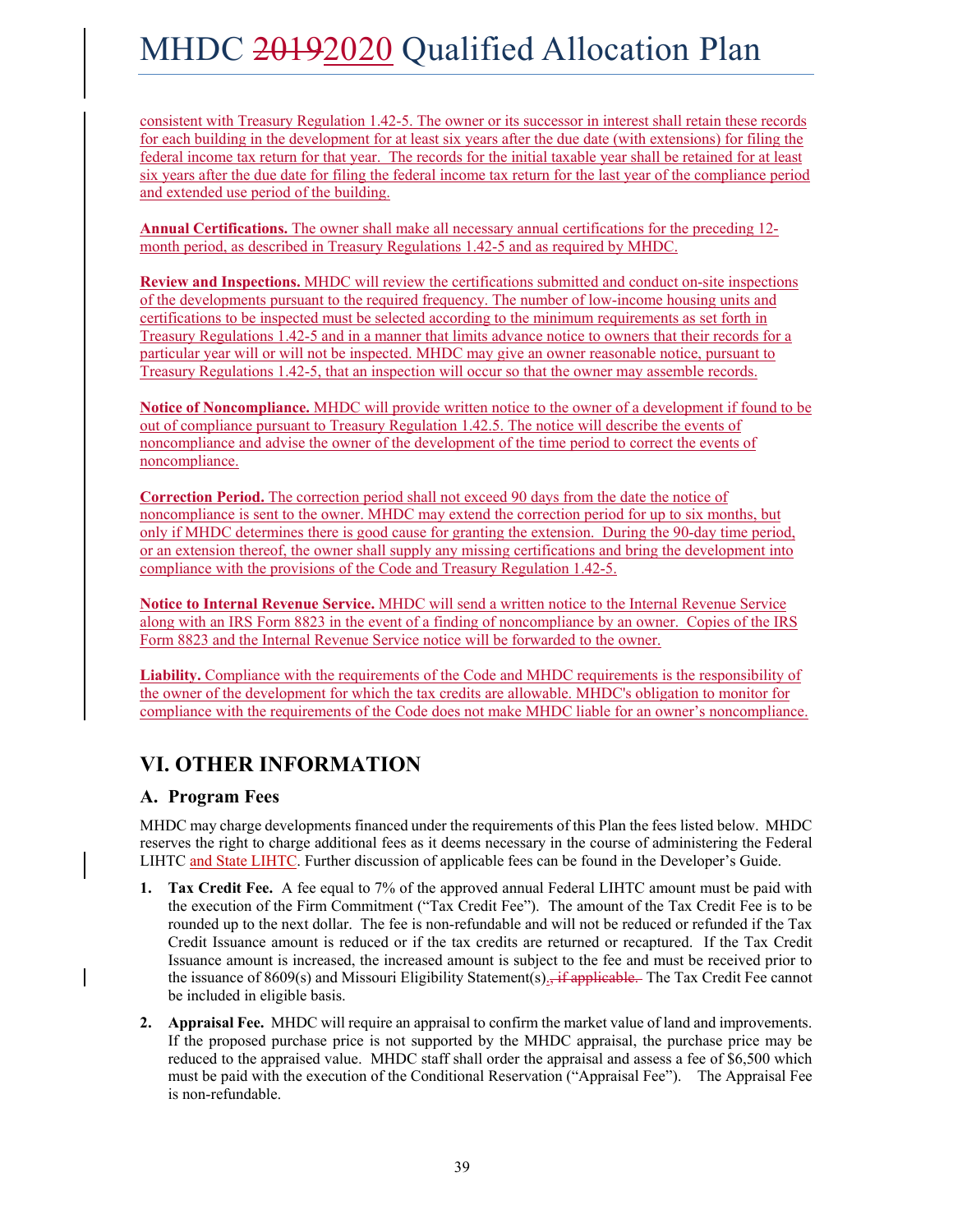- **3. Construction Cost Analysis Fee.** MHDC will order and assess a fee of \$5,000 for an independent third party report to provide an upfront construction cost analysis for all approved developments in excess of six (6) units ("Cost Analysis Fee"). The Cost Analysis Fee would be due with the Firm Submission. If a third party analysis is also required by the lender or investor on the property, MHDC will endeavor to work with that party to avoid duplicate costs.
- **4. Construction Inspection Fee**. A minimum fee of \$13,500 will be assessed to compensate either MHDC or a third-party inspector hired by MHDC staff for construction inspections ("Construction Inspection Fee"). The amount of the Construction Inspection Fee will be based on the estimated length of the construction period. See the Developer's Guide for guidance on estimated fees for budgeting purposes.
- **5. LIHTC LURA Recording Fee**. The owner will be responsible for the fee charged for recording the LIHTC LURA with the county in which the development is located. If MHDC records the LURA, the fee is \$160.
- **6. Compliance Monitoring Fee.** A compliance monitoring fee will be assessed to cover the costs of the IRS-required compliance monitoring program ("Compliance Monitoring Fee"). The fee is \$10 per lowincome unit (including employee use units) and workforce housing unit (occupied by households between 60% and 80% of the area median income) multiplied by thirty (30) years (the extended-use period). The Compliance Monitoring Fee must be paid once the last building in the development is placed in service. 8609(s) and Missouri Eligibility Statement(s), if applicable, will not be issued until MHDC receives the Compliance Monitoring Fee. The Compliance Monitoring Fee cannot be included in eligible basis.
- **7. Document Revision Fee.** A fee of \$100 per form will be charged for revisions to an 8609 or Missouri Eligibility Statement or LIHTC LURA for (i) any corrections requested that were the result of incorrect information provided to MHDC staff by the owner, and (ii) any corrections requested more than ten (10) days after owner's receipt of the 8609, Missouri Eligibility Statement, or LIHTC LURA, as applicable.
- **8. Plan Review Worksheet Revision Fee.** A \$25 per unit fee may be charged if a revision of the unit number assignments are required after the submission of the fully-executed Plan Review Worksheet at Cost Certification.

#### **B. Status Reporting**

Approved developments will be required to provide monthly progress reports in a format prescribed by MHDC staff. Information requested will be development specific and may include, but is not limited to, zoning and other local development approvals, firm debt, equity and/or gap financing, and construction progress toward development completion. Owners of developments that will not be placed in service in the year the reservation is made, may also be required to provide information regarding the owner's ability to meet Code and MHDC requirements to maintain its Carryover Allocation.

### **C. Development Changes**

A reservation of Federal LIHTC, State LIHTC, and/or MHDC funds is based on information provided in the development application. Until a development is placed in service, any material changes (for example, changes in the site, scope, costs, ownership or design, etc.); from what was submitted in the application will require written notification to, and approval by, MHDC. Changes of development characteristics which were the basis, in whole or in part, of MHDC's decision to reserve credits and/or provide MHDC funds may result in a revocation of the Conditional Reservation or a reduction in the amount of the tax credit award and/or MHDC funds.

#### **D. Administration of the Plan**

MHDC reserves the right to resolve all conflicts, inconsistencies or ambiguities, if any, in this Plan or which may arise in administering, operating, or managing the Federal LIHTC and State LIHTC and the right, $\frac{1}{2}$  in its sole discretion, to modify or waive, on a case-by-case basis, any provision of this Plan not required by the Code. All such resolutions or any such modifications or waivers are subject to written approval by MHDC's Executive Director and are available for review, as requested, by the general public.